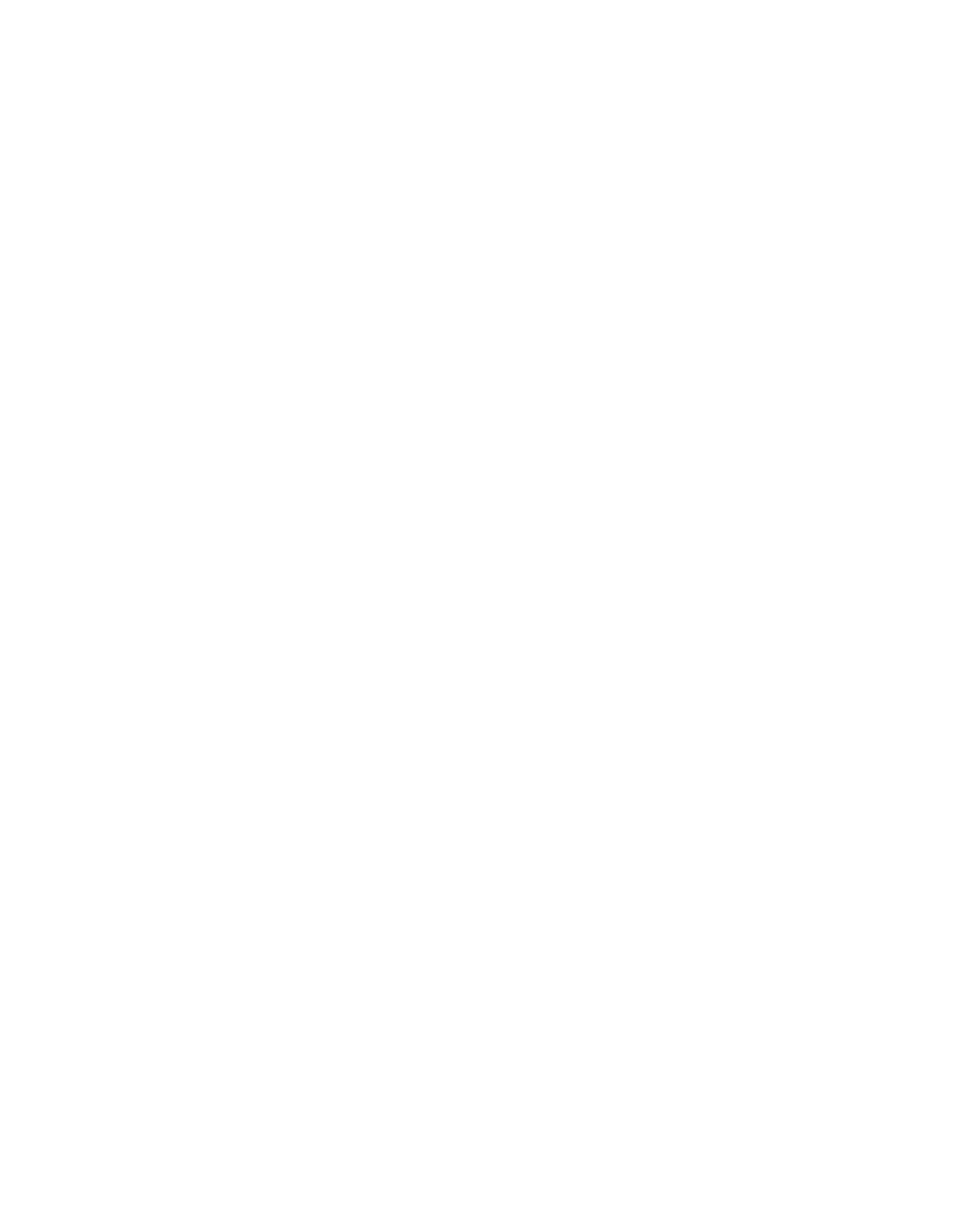### INTERNATIONAL MONETARY FUND

### CHILE

### **Staff Report for the 2008 Article IV Consultation**

Prepared by the Western Hemisphere Department (In consultation with other departments)

Approved by Markus Rodlauer and Adnan Mazarei

June 18, 2008

- *Context*. Chile has been in many respects a model for successful macroeconomic management among emerging market economies. The authorities and staff share a long-standing consensus on the rules-based policy framework, including a floating exchange rate, that has alleviated the impact of recent shocks.
- *Recent developments* have been dominated by global food and oil price shocks, exacerbated by domestic drought. Annual inflation was close to 9 percent in May, but is expected to decline gradually in the second half of the year. Growth is likely to remain below trend through 2009. Chile has so far proved resilient to global market turmoil, but risks from a sharp global downturn, higher energy prices, and tightening of credit conditions for emerging markets remain.
- *Key policy recommendations*:
	- ¾ *Policy framework and stance*. Monetary policy has been appropriately tightened, and the central bank should stand ready to raise interest rate further, if necessary, to keep inflation expectations anchored firmly to the 3-percent target. The structural fiscal surplus rule is as important as ever in shielding the economy from shocks, and room existing under the rule is being used to alleviate the impact of higher inflation on vulnerable population groups.
	- ¾ *Sovereign Wealth Funds*. Developing a long-term investment objective for Chile's stabilization fund would be useful, and benefit from an evaluation of overall copper wealth. Reinvesting the cyclical part of the funds' returns could reduce volatility in budget revenues.
	- ¾ *Capital markets*. Efforts to boost the development of Chile's capital markets could focus on lowering regulatory and tax barriers for foreign investors and consolidating public debt issuance into fewer benchmark issues. A Financial Sector Assessment Program Update could help identify vulnerabilities.
- *Authorities' views*. There was consensus on the long-term advantages of preserving the current rules-based policy framework. The authorities felt that the framework was sufficiently flexible to deal with a severe global slowdown.
- *Mission*. A staff team comprising M. Mühleisen (Head), N. Batini, J. Walsh (all WHD), Z. Arvai (MCM), and A. Matsumoto (RES) visited Santiago during May 19-30, 2008. Mr. Rodlauer (WHD) participated in the final discussions with Governor De Gregorio and Finance Minister Velasco. Mr. Rojas (OED) also attended the meetings.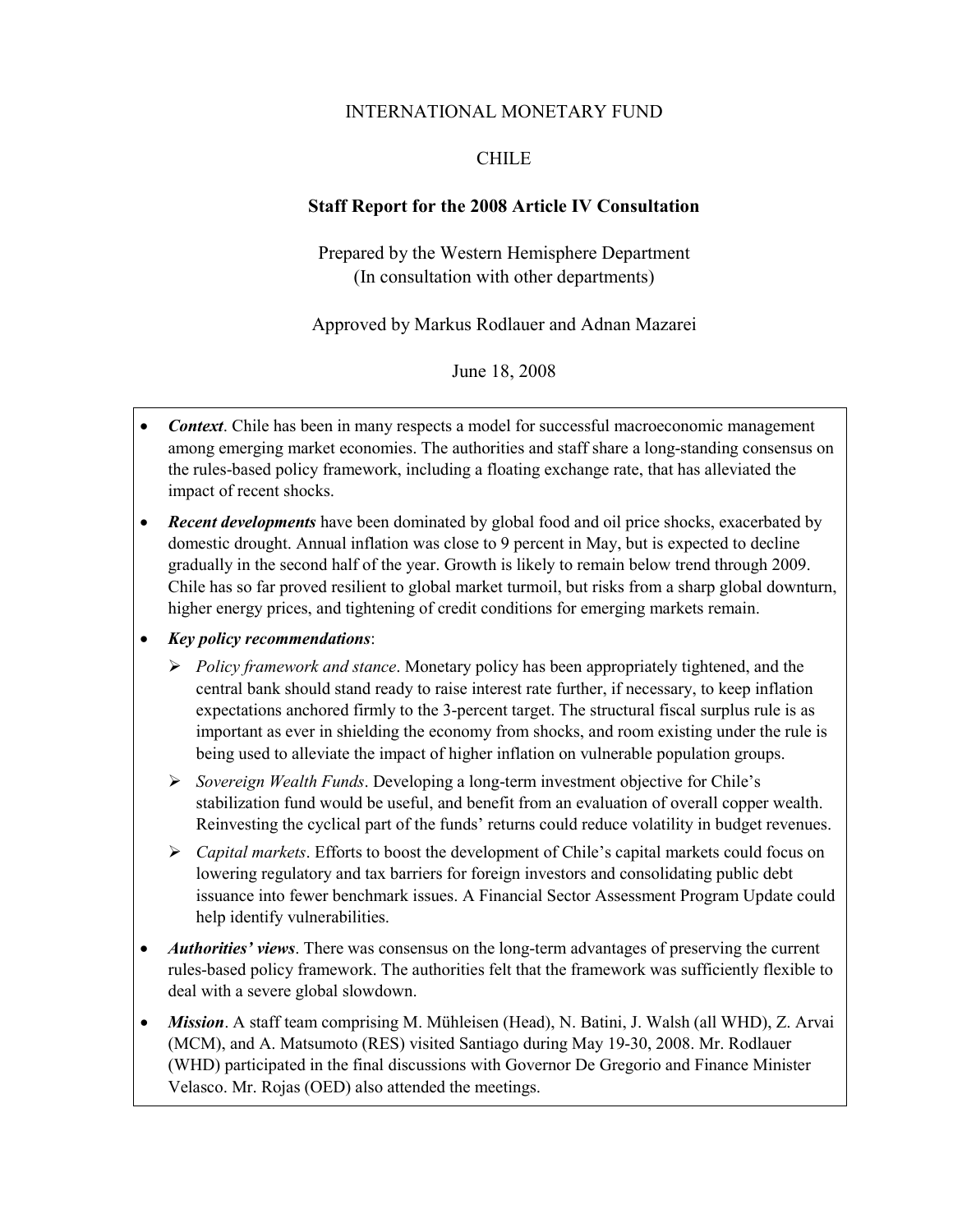### Contents Page

## I. Recent Global Shocks, Outlook, and Risks .......................................................................5 II. Exchange Rate Valuation and External Stability...............................................................7 III. Policy Discussions ...........................................................................................................10 A. Managing Supply Shocks in a Rules-Based Policy Framework.............................10 B. Sovereign Wealth Funds and Macroeconomic Policy ............................................13 C. Capital Market Development ..................................................................................15 D. Other Structural Issues ............................................................................................18 IV. Staff Appraisal .................................................................................................................18

### **Text Boxes**

### **Tables**

### **Figures**

| 2. |  |
|----|--|
|    |  |
|    |  |
|    |  |
|    |  |
|    |  |
|    |  |
| 9. |  |
|    |  |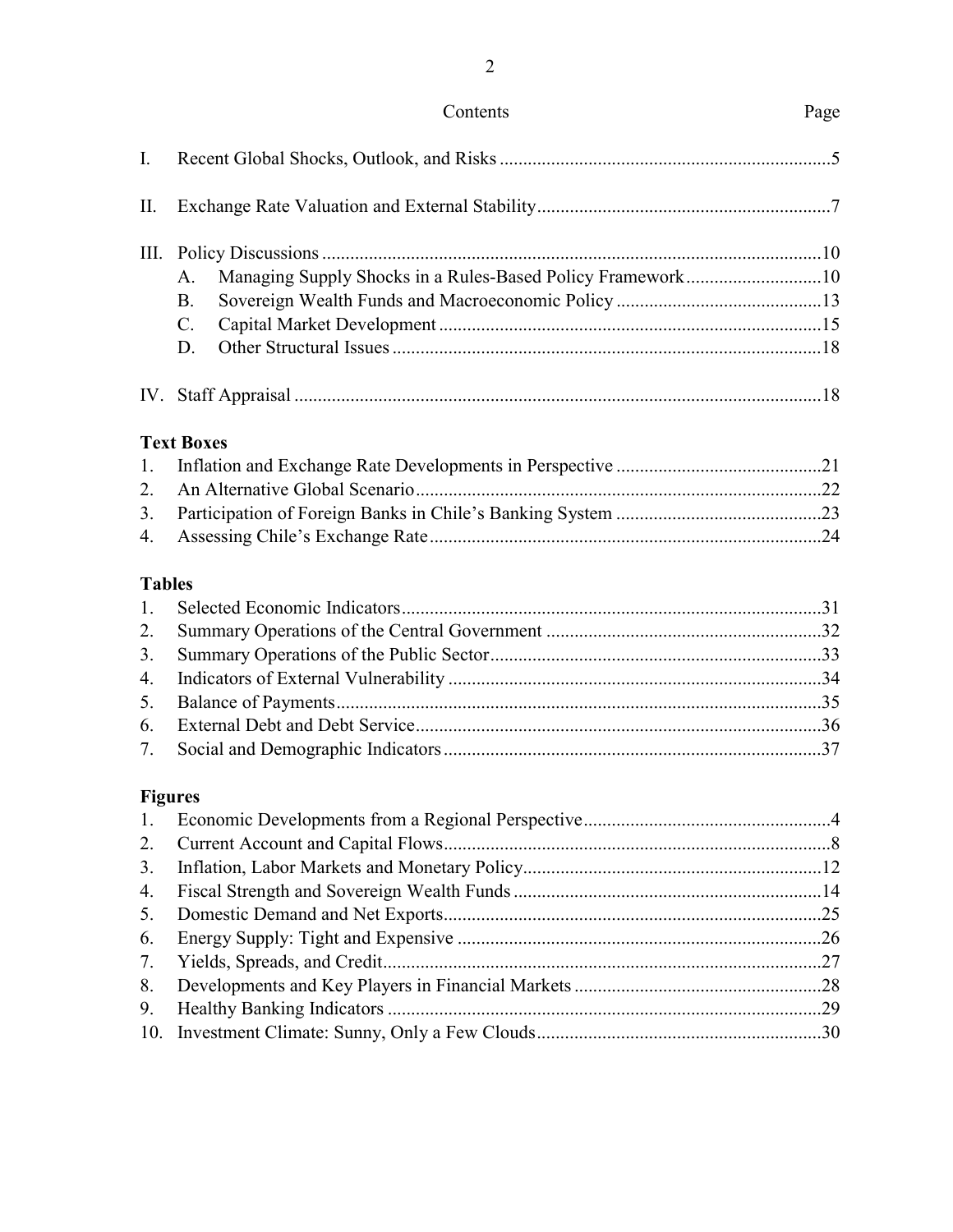### Annexes

|--|--|--|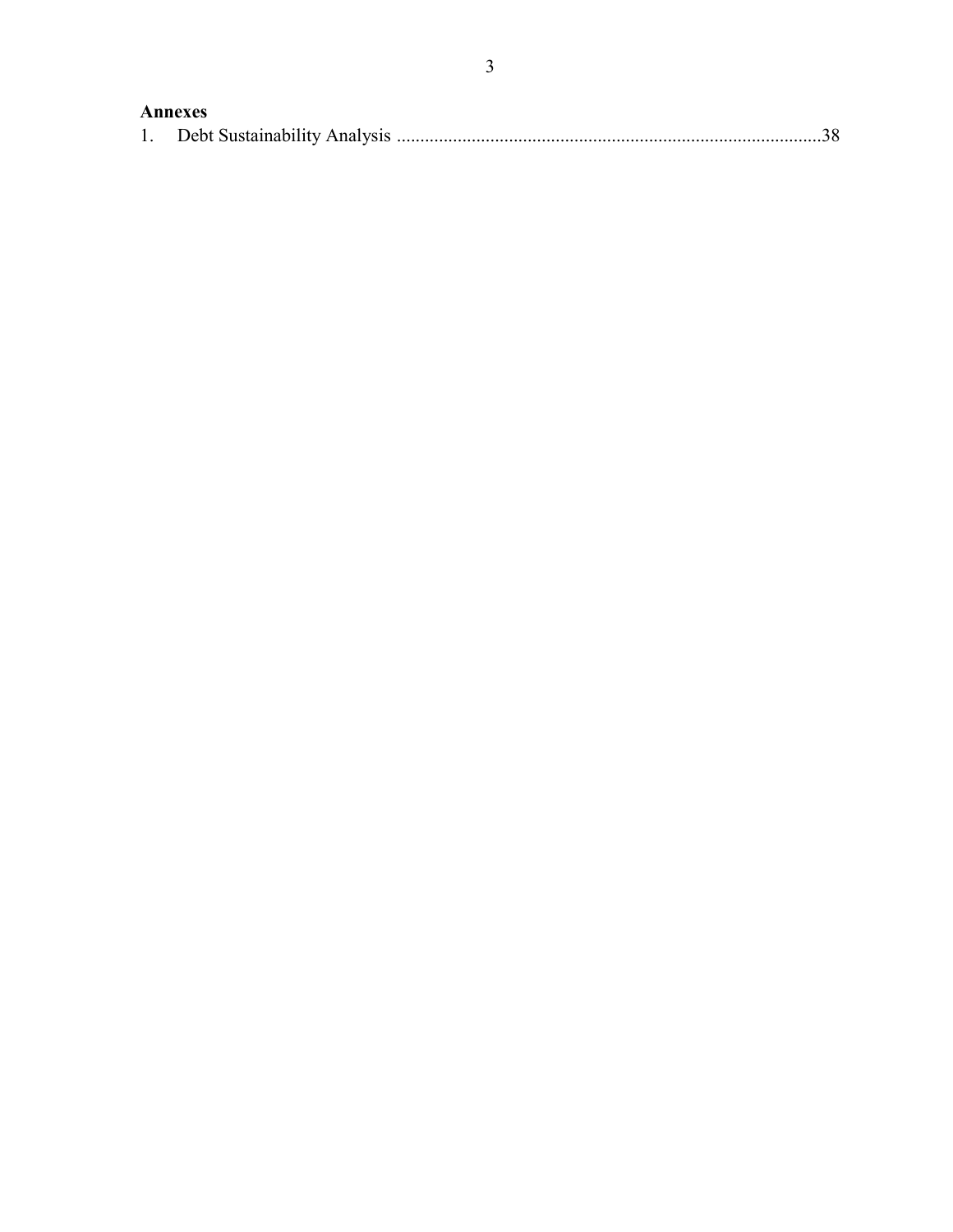

#### **Figure 1. Economic Developments from a Regional Perspective**

25



**Since 2000, growth in Chile has been relatively less volatile** 

**than in the region...**





**… and inflation rates have been low relative to other Latin American countries.**







Source: Haver, IFS, Bloomberg.

#### **I. RECENT GLOBAL SHOCKS, OUTLOOK, AND RISKS**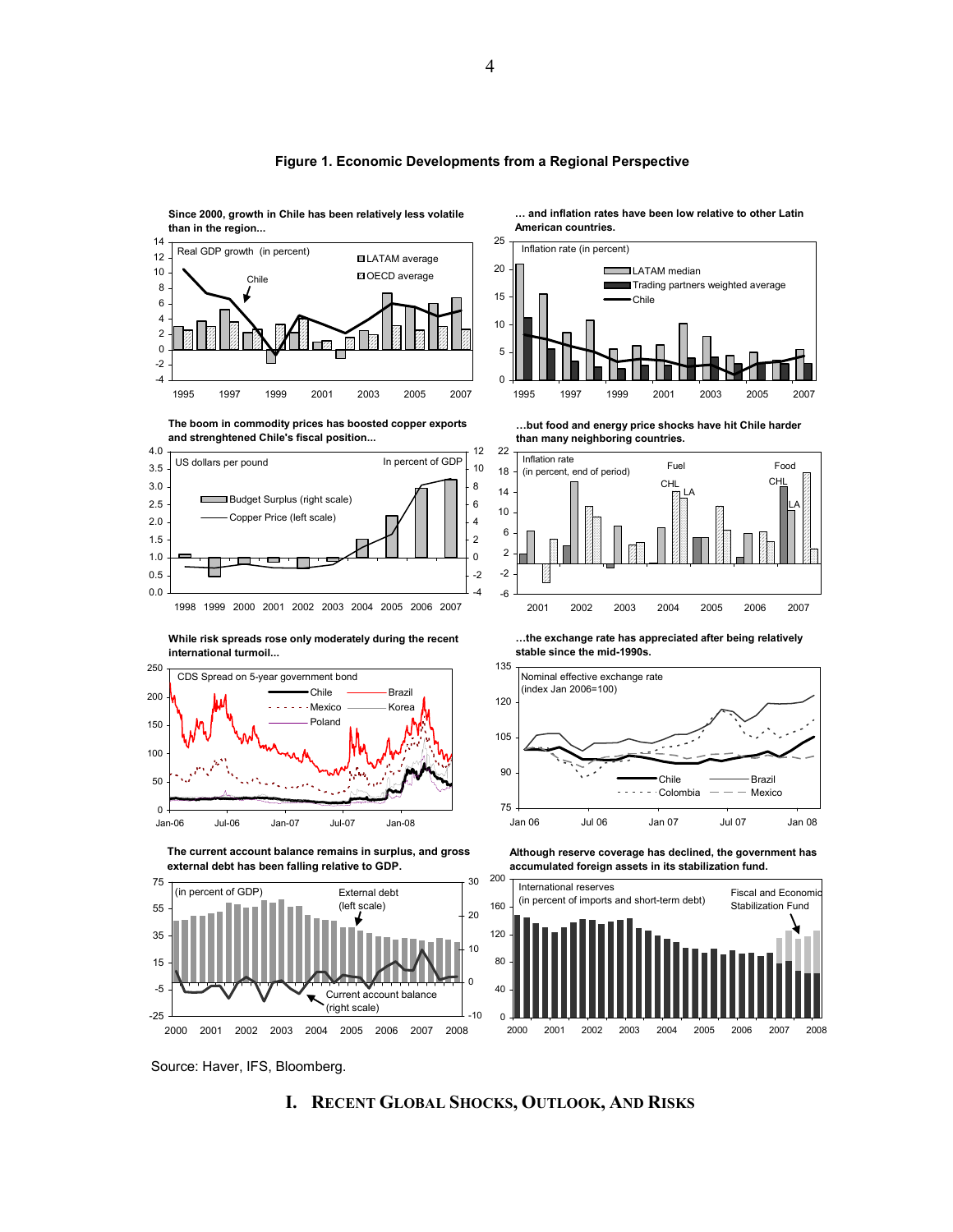1. *Chile's adherence to a prudent, rules-based macroeconomic policy framework has*  delivered important economic and social rewards.<sup>1</sup> Responsible economic policies, trade openness, and institutional reforms have helped foster growth and price stability. Real per capita incomes have increased by 3 percent on average over the past 12 years, the poverty rate has been more than halved over the same period, the public sector has become a net creditor, and Chile has begun membership discussions with the OECD.

2. *This policy framework has helped Chile preserve economic stability through the ongoing copper boom*. Steady fiscal policy, following the structural surplus rule, has largely de-linked the economy from rising copper prices as most domestic mining revenues are accumulated abroad. This has prevented overheating, mitigated upward pressure on the currency, and led to the accumulation of a combined 15 percent of GDP worth of foreign assets in two sovereign wealth funds (SWFs).

3. *More recently, the economy has been hit by a confluence of large domestic and external shocks that has proved more difficult to absorb* (Box 1). Chile provides no general subsidies on food and energy, whose domestic prices have increased sharply with global price spikes. At the same time, a severe drought raised prices for local food produce and affected the production of hydroelectricity. With natural gas imports from Argentina diminishing, electricity producers have shifted to diesel fuel at a high marginal cost. As these are also being passed on, inflation has increased to close to 9 percent in May, well beyond the central bank's 3-percent target.<sup>2</sup>

4. *The impact of these shocks has affected growth, and a global scenario of lower*  growth and higher energy prices poses further risks to the outlook.<sup>3</sup> Much of the slowdown since mid-2007 is due to a drop in value-added in the electricity sector, but demand growth is also expected to slow, given past interest rate increases, tighter credit conditions, and a drop in consumer confidence despite higher fiscal transfers. However, investment has benefited from lower prices for imported capital goods and a recent rise in FDI, helping growth to stay above 4 percent in 2008. Given Chile's diversified geographical trade structure, the impact of a U.S. recession would likely be moderate, but the risk of a broader global slowdown (Box 2) and the difficult energy situation continue to weigh on the outlook.

### 5. *Emergency steps have succeeded in avoiding electricity rationing, but limited energy supply will remain a challenge through 2009*. The government extended daylight

 $\overline{a}$ 

<sup>&</sup>lt;sup>1</sup> Chile maintains a floating exchange rate system free of restrictions on the making of payments and transfers for current international transactions.

<sup>2</sup> See also Chapter 1 of the *Selected Issues* paper.

 $3$  The tight energy situation is estimated to have reduced growth by about 1 percentage point.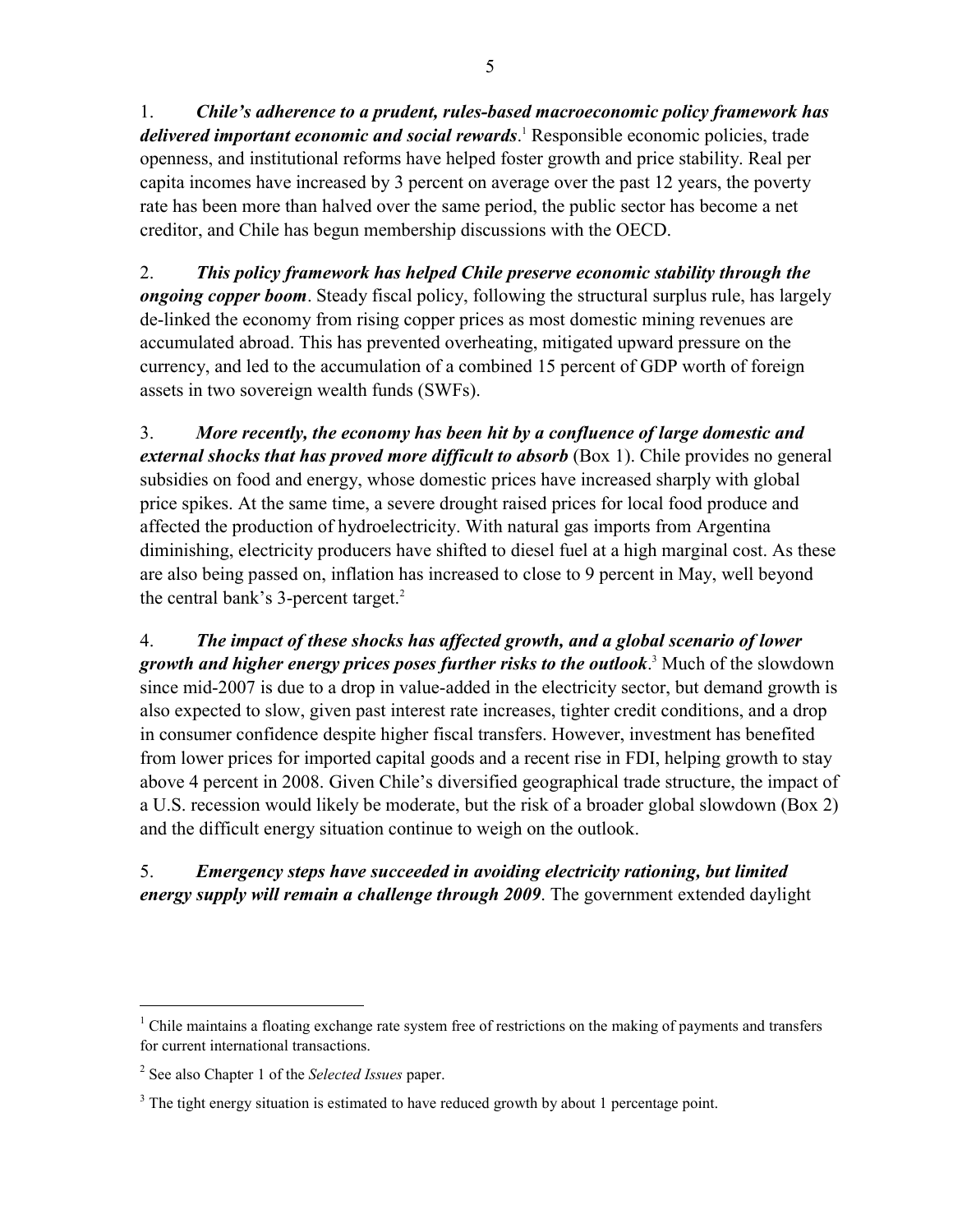|                            | Economic Outlook<br>(In annualized percent change from previous period; unless otherwise indicated) |        |        |        |             |        |
|----------------------------|-----------------------------------------------------------------------------------------------------|--------|--------|--------|-------------|--------|
|                            |                                                                                                     |        |        |        | Projections |        |
|                            | 2004                                                                                                | 2005   | 2006   | 2007   | 2008        | 2009   |
| Real GDP                   | 6.0                                                                                                 | 5.5    | 4.3    | 5.1    | 4.2         | 4.6    |
| Net exports (contribution) | $-1.1$                                                                                              | $-4.5$ | $-2.1$ | $-3.0$ | $-2.6$      | $-1.9$ |
| Total domestic demand      | 7.5                                                                                                 | 10.4   | 6.4    | 7.8    | 6.4         | 6.0    |
| Private consumption        | 7.2                                                                                                 | 7.4    | 6.5    | 7.7    | 6.0         | 5.7    |
| Public consumption         | 6.1                                                                                                 | 5.9    | 5.9    | 5.8    | 5.6         | 6.5    |
| Private fixed investment   | 10.5                                                                                                | 25.5   | 2.2    | 10.2   | 7.1         | 6.2    |
| Public fixed investment    | 5.8                                                                                                 | 10.8   | 10.2   | 25.5   | 8.3         | 7.7    |
| Inventories (contribution) | $-0.1$                                                                                              | $-0.3$ | 0.8    | $-0.6$ | 0.2         | 0.0    |
| <b>Memorandum items:</b>   |                                                                                                     |        |        |        |             |        |
| Output Gap                 | 0.8                                                                                                 | 0.2    | 0.8    | 1.0    | 1.4         | 1.8    |

saving time and reduced network voltage by 10 percent, which—together with recent rainfall—has secured electricity supply. However, the cost of electricity generation remains at a record high, and relief is only expected from new power generation plants and an LNG import terminal becoming operational in late 2009.

6. *Long-term inflation expectations remain anchored by the monetary framework, with inflation projected to return to target toward the end of the 24-month horizon*. Staff and authorities expect inflation to fall in the second half of 2008, helped by past monetary tightening, recent rainfall, and base effects, and then to decline gradually toward the 3-percent target by mid-2010. Despite a 50 basis point interest rate increase in June, risks remain on the upside, given the upward momentum in oil prices, a weaker peso, rising shortterm inflation expectations, and still high core inflation. Nominal wages have kept pace with inflation, partly due to indexation, but unit labor cost increases have remained moderate consistent with staff estimates that output remains currently below potential.4

### 7. *Throughout the global financial turmoil, domestic financial markets have*

*continued to function normally*. Given Chilean banks' low exposure to subprime mortgages, overnight spreads have risen only modestly since last fall. A recent survey confirms that most banks have tightened lending standards, although bank balance sheets remain strong amid ample funding sources. Should credit conditions in developed markets deteriorate further, however, the strong presence of foreign bank subsidiaries could pose a spillover risk (Box 3).

 $\overline{a}$ 

<sup>&</sup>lt;sup>4</sup> Staff estimates that energy supply problems have temporarily lowered potential output growth to around  $\frac{1}{2}$  percentage point below its 5-percent trend.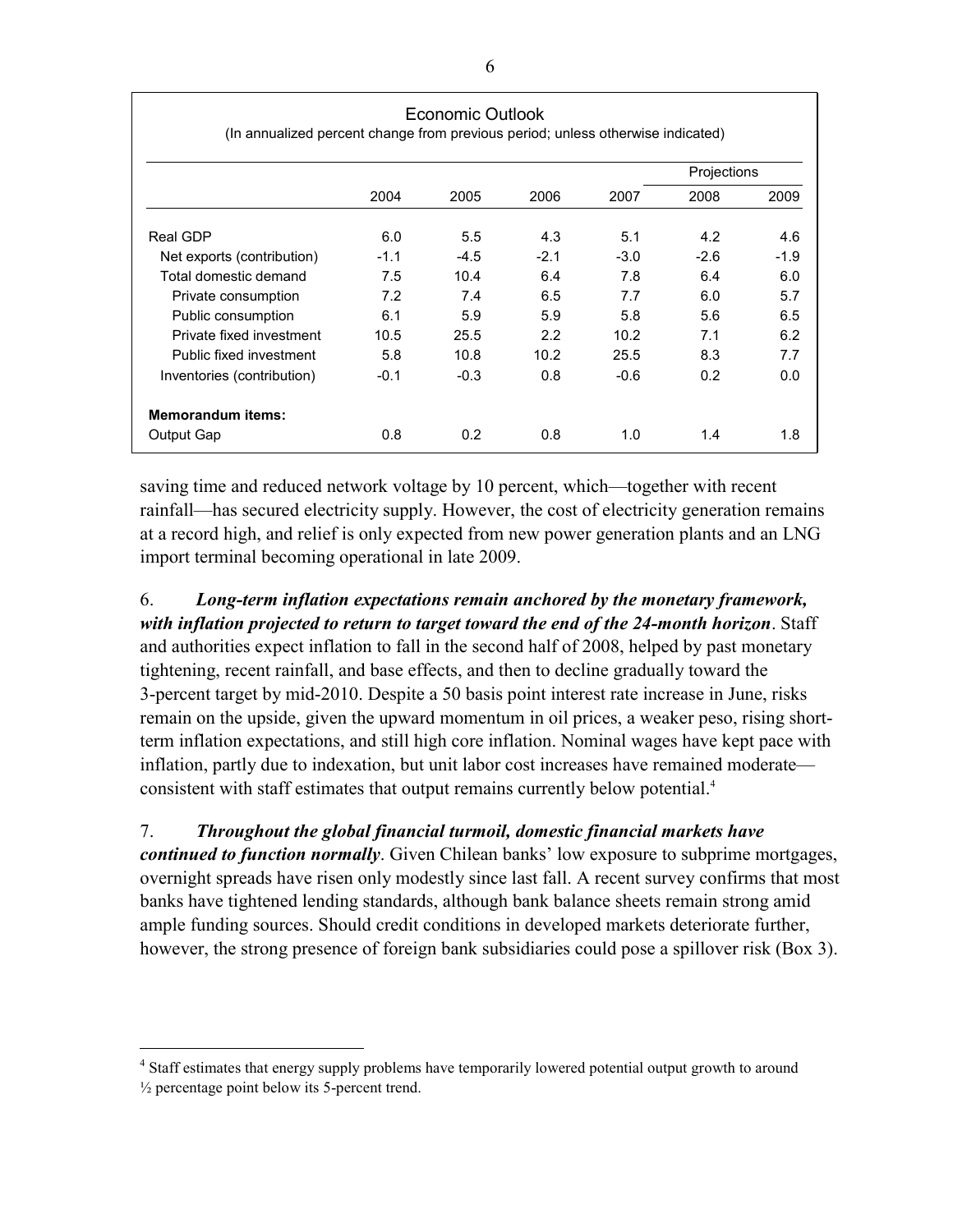|                      | <b>General Government Budget: Staff Projections</b> |        |        |        |        |        |        |
|----------------------|-----------------------------------------------------|--------|--------|--------|--------|--------|--------|
|                      | (In percent of GDP)                                 |        |        |        |        |        |        |
|                      | 2003                                                | 2004   | 2005   | 2006   | 2007   | 2008   | 2009   |
| Revenue              | 22.8                                                | 23.9   | 26.0   | 27.8   | 29.8   | 29.6   | 28.3   |
| Mining Revenue       | 0.9                                                 | 3.0    | 5.2    | 8.8    | 8.6    | 8.0    | 5.7    |
| Expenditure          | 23.3                                                | 21.8   | 21.2   | 19.9   | 20.9   | 21.8   | 22.9   |
| Investment           | 3.6                                                 | 3.4    | 3.4    | 3.2    | 3.5    | 3.7    | 4.0    |
| Surplus              | $-0.4$                                              | 2.1    | 4.7    | 7.9    | 8.9    | 7.8    | 5.4    |
| <b>Net Assets</b>    | $-6.7$                                              | $-4.1$ | 0.1    | 7.0    | 13.7   | 17.2   | 20.2   |
| Memorandum items:    |                                                     |        |        |        |        |        |        |
| Nonmining Balance    | $-1.3$                                              | $-0.9$ | $-0.4$ | $-1.0$ | 0.3    | $-0.2$ | $-0.3$ |
| Nonmining Structural |                                                     |        |        |        |        |        |        |
| Primary Balance      | $-0.4$                                              | $-1.1$ | $-0.3$ | $-1.2$ | $-0.4$ | $-1.3$ | $-2.0$ |

8. *Chile's fiscal position remains exceptionally strong*. The government registered a record surplus of 8¾ percent of GDP in 2007, owing to both record-high copper prices and domestic tax revenue growth. With the reduction of the 2008 structural surplus target to  $\frac{1}{2}$  percent of GDP, real expenditure has been budgeted to grow by 9 percent. The 2008 fiscal surplus is likely to again reach close to 8 percent of GDP.

9. *After a major pension reform passed Congress in January 2008, political support for new reform projects may be more difficult to obtain*. The government lost its majority in both houses of Congress, although its poll standings have improved in recent months. A report by a Presidential commission on labor and social equity provides a roadmap for further discussions; key reforms will have to find a broad national consensus in order to be implemented. Municipal elections are scheduled for October, and presidential elections for late next year.

### **II. EXCHANGE RATE VALUATION AND EXTERNAL STABILITY**

10. *The authorities and staff agreed that the peso is mildly overvalued* (Box 4). In 2007, the peso had strengthened in line with currencies of other emerging market economies, in particular commodity exporters. The pace of appreciation accelerated in the first quarter of 2008, reflecting widening interest rate differentials with the United States. Since the central bank's decision in April to intervene and acquire reserves (see below), the peso has depreciated by 10 percent against the U.S. dollar and is now estimated to be about



relative to the one-week LIBOR rate, normalized by the (unconditional) standard deviation over a 90-day moving average window.

0-10 percent above a level consistent with fundamentals.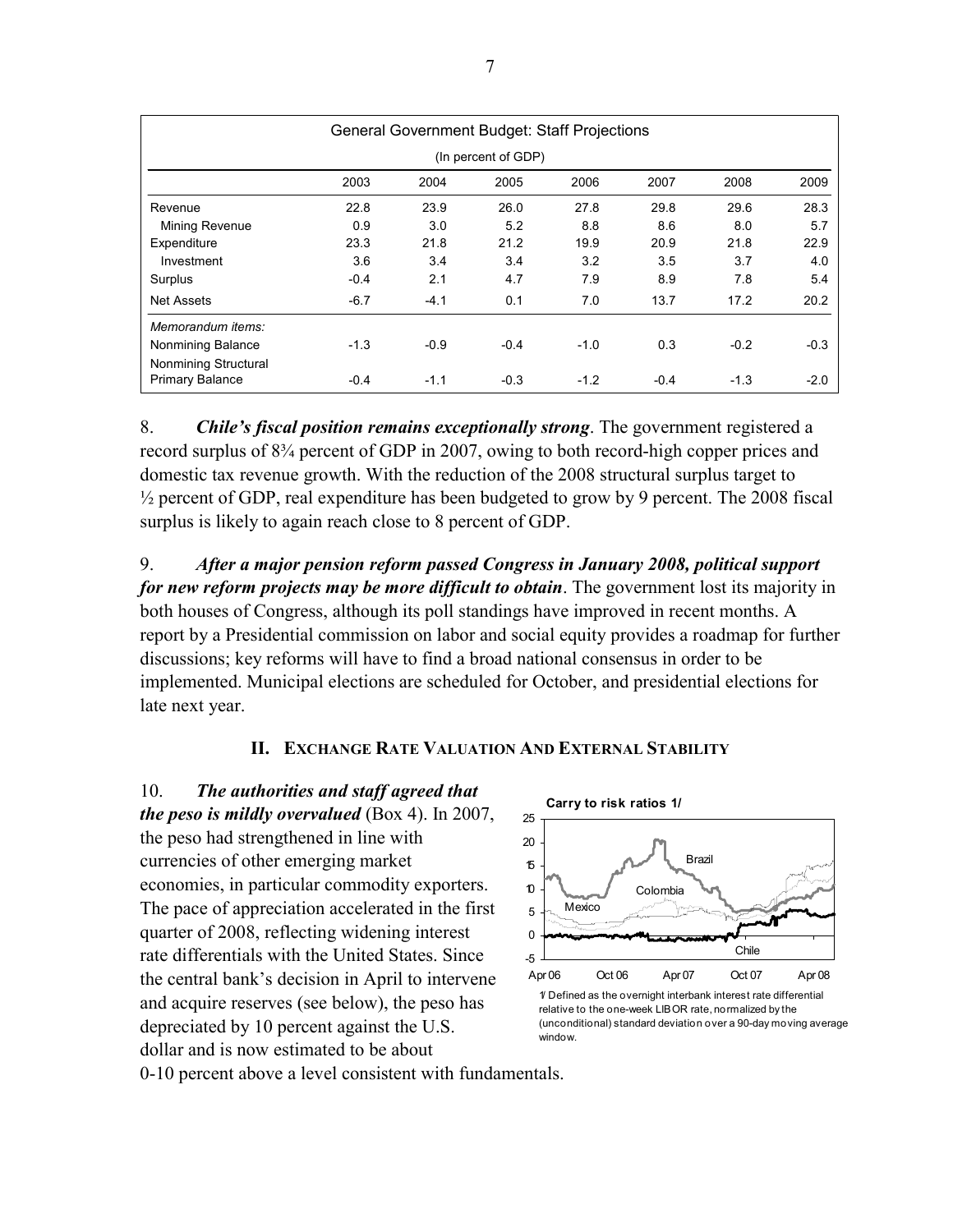

#### **Figure 2. Current Account and Capital Flows**

Sources: Haver and DOTS

2002 2003 2004 2005 2006 2007 2008



8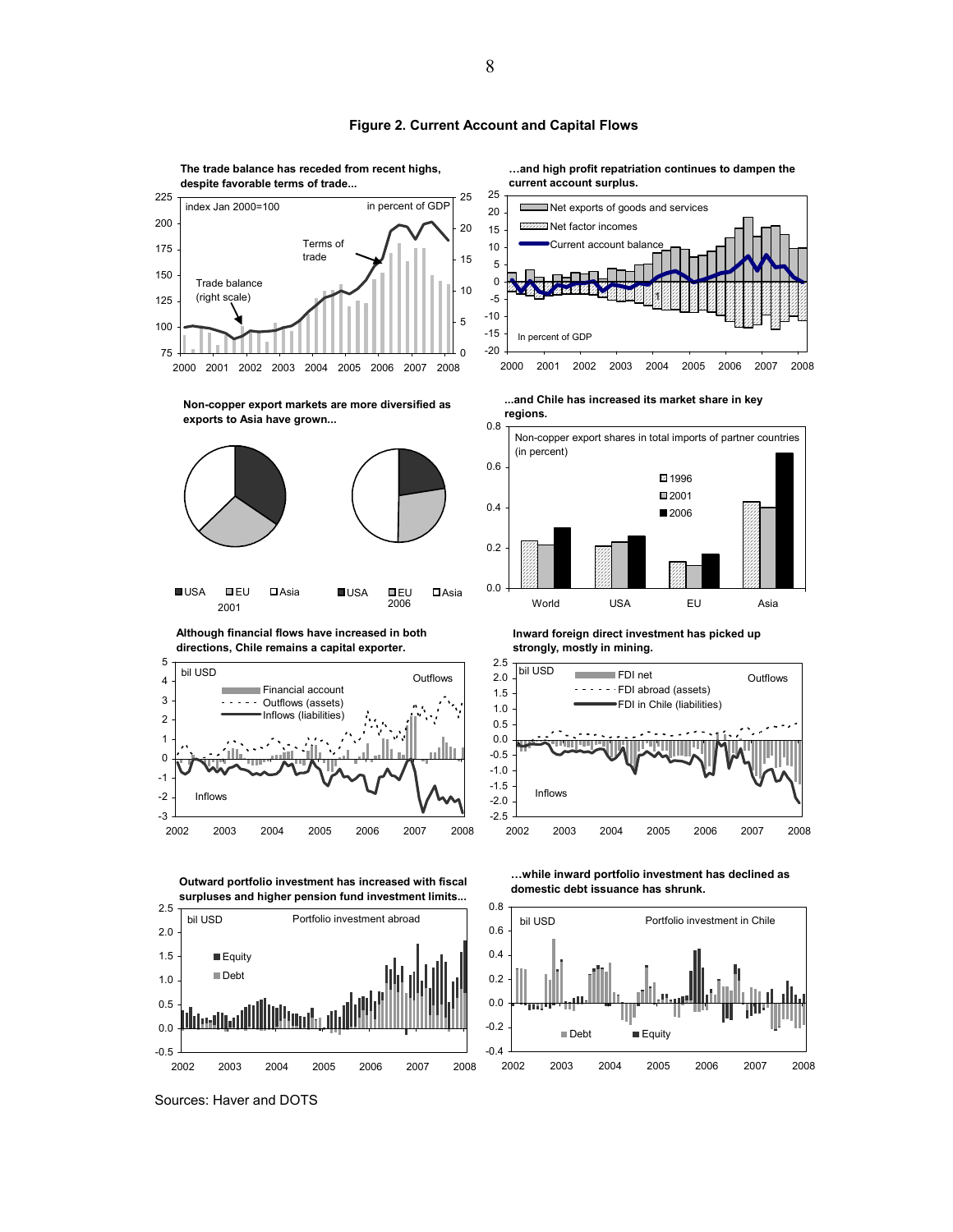|                                                                                    |         | <b>Underlying Current Account Balance</b><br>(in percent of GDP)                                                      |  |  |
|------------------------------------------------------------------------------------|---------|-----------------------------------------------------------------------------------------------------------------------|--|--|
|                                                                                    |         |                                                                                                                       |  |  |
| 2007 Current Account                                                               | 4.4     |                                                                                                                       |  |  |
| + Adjustments to long-run values                                                   | $-6.8$  |                                                                                                                       |  |  |
| of which:                                                                          |         |                                                                                                                       |  |  |
| Mining                                                                             | $-6.1$  | Net effect of mineral prices returning to long-run equilibrium.                                                       |  |  |
| Exports                                                                            | $-15.0$ | Export values are above the level consistent with long-run copper prices                                              |  |  |
| Profit repatriation                                                                | 8.7     | and so are profits of foreign-owned mining companies (using historical<br>relationships between exports and profits). |  |  |
| Mining Imports                                                                     | 0.3     | High prices have led to increased investment and capital goods imports.                                               |  |  |
| GDP Gap                                                                            | $-0.8$  | Net effect of assuming the Chilean economy at its long-run potential output.                                          |  |  |
| <b>Nonmining Exports</b>                                                           | 0.2     | Slightly higher exports, in line with higher world trend growth.                                                      |  |  |
| Imports                                                                            | $-0.9$  | Reflecting a return to trend growth and a further rise in the income elasticity<br>of imports.                        |  |  |
| <b>Exchange Rate</b>                                                               | 0.4     | In line with the expected adjustment in copper prices and trade elasticities.                                         |  |  |
| Services and Transfers                                                             | $-0.2$  | Declining from unusually high levels in recent years.                                                                 |  |  |
| = Underlying Current Account Balance <sup>1</sup>                                  | $-2.5$  |                                                                                                                       |  |  |
| Assumes exchange rate, commodity prices and output growth at long-run equilibrium. |         |                                                                                                                       |  |  |

11. *Notwithstanding the stronger peso, export growth has remained relatively robust*. Exports to the United States have slowed, but overall growth in non-copper export volumes has remained positive. Chile maintained its global export market share in 2007, and increased its share of the Asian market by about 80 percent over the past 5 years. However, the current account surplus is expected to fall into deficit in 2008, partly as a result of continued strong import growth, including of capital goods. $5$ 

12. *Chile's external position is expected to remain stable, and policies are geared toward further reducing external vulnerabilities*. The trade balance is projected to fall into deficit over the medium term as growth recovers and the price of copper declines in line with medium-term price assumptions. With a corresponding decline in profit remittances by mining companies, the current account is projected to adjust gradually to its underlying medium-term deficit of around 2½ percent of GDP—close to the CGER norm of about 3 percent of GDP. Staff expects such a deficit to be easily financed, including as a result of forthcoming capital market reforms, and continued adherence to the macroeconomic framework should help contain exchange rate volatility.

13. *The widening of the current account deficit would be largely offset by a decline in portfolio outflows corresponding to lower government asset accumulation abroad*. A drop in copper revenues would diminish both the fiscal surplus and the amount of foreign assets acquired by the government, with private capital inflows expected to pick up only gradually on a net basis. Unlike in other emerging markets, there have been few signs of speculative portfolio flows into Chile so far, in part because domestic assets are still regarded as being

 $\overline{a}$ 

<sup>&</sup>lt;sup>5</sup> While scarcity of energy and water have sharply pushed up copper production costs, copper output is expected to grow by 3½ percent during 2009 and beyond.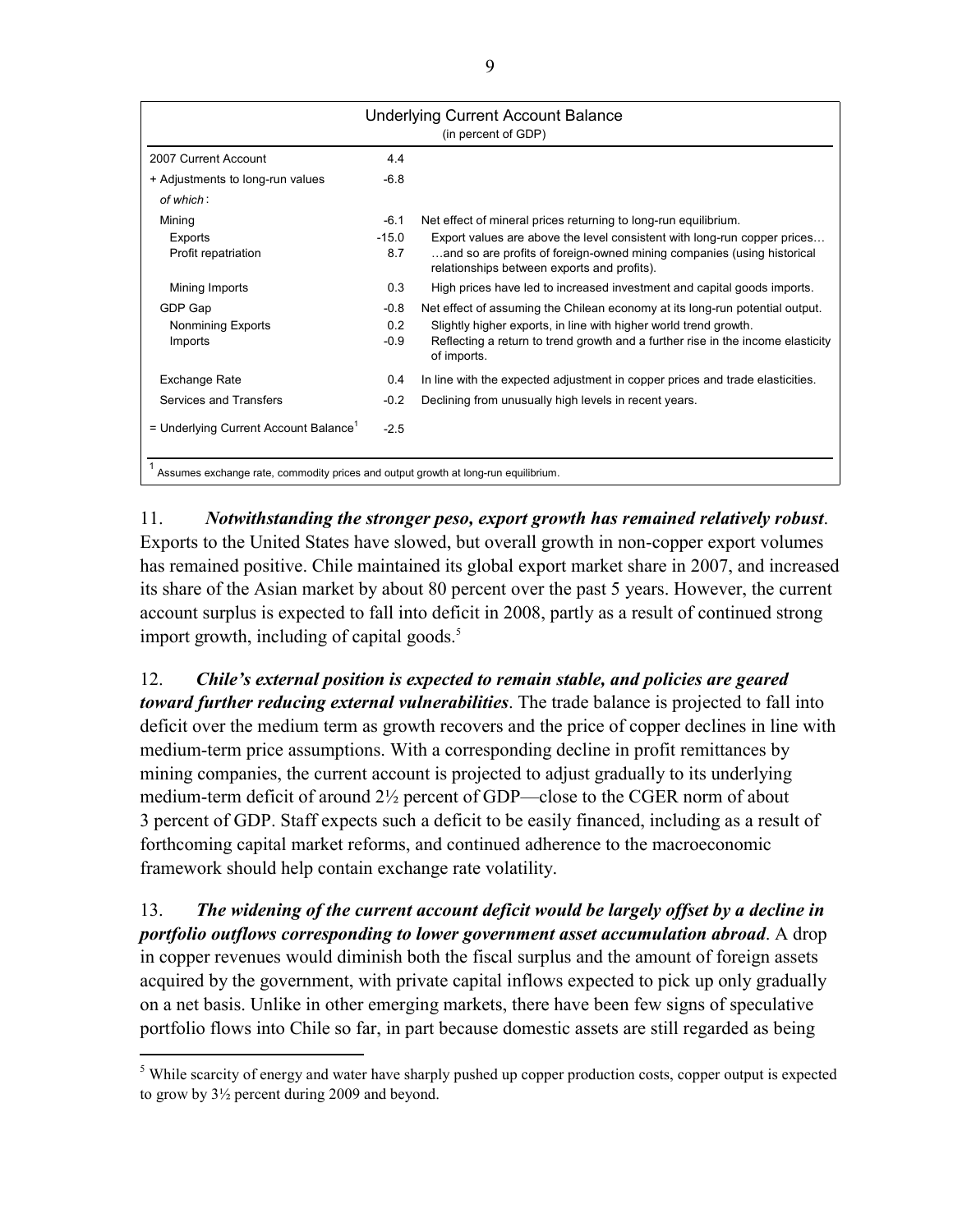relatively expensive. Moreover, the liberalization of foreign investment limits for pension funds will likely lead to some outbound portfolio flows over the medium term.

14. *The central bank decided in April to raise international reserves by US\$8 billion*  (5 percent of GDP) by year's end.<sup>6</sup> The authorities explained that the reserves buildup was designed to provide a cushion against a broader deterioration of financing conditions for emerging market economies, and with the peso appreciating rapidly and being above its longterm equilibrium, it was the right time to intervene and shore up reserves at a relatively low cost. The intervention is being implemented in a transparent, pre-announced manner (US\$50 million a day), preserving the floating exchange rate regime and the flexibility of monetary policy to react to changes in the inflation outlook. The foreign exchange purchases are being sterilized at an estimated 10-year cost of  $\frac{3}{4}$  percent of GDP.

15. *The increase in foreign exchange reserves is consistent with most optimal reserve*  estimates for Chile<sup>?</sup> Reserves are projected to reach about 15 percent of GDP by end-2008, equivalent to about 90 percent of imports plus short-term debt. The authorities explained that assets in the government's Fund for Economic and Social Stabilization (FESS) were not fully comparable to reserves, in part because they had the different objective of stabilizing fiscal expenditure over time.

### **III. POLICY DISCUSSIONS**

### *The policy discussions focused on three issues*:

- *Managing supply shocks. What is the optimal policy response to supply shocks within the rules-based framework?*
- *SWFs and Macroeconomic Policy. What are the implications of SWF buildup for economic policy, and how should SWFs be managed?*
- *Capital market development. With pension funds free to invest more funds abroad, what measures are needed to increase depth and competition in financial markets?*

### **A. Managing Supply Shocks in a Rules-Based Policy Framework**

### 16. *The combination of inflation targeting, a floating exchange rate, and rules-based*  fiscal policies remains the optimal policy framework for Chile.<sup>8</sup> The authorities and staff

 $\overline{a}$ 

<sup>&</sup>lt;sup>6</sup> Separately, the government announced in May that it would purchase US\$800 million ( $\frac{1}{2}$  percent of GDP) in foreign exchange to transfer to the central bank as the third tranche under its five-year recapitalization schedule.

<sup>7</sup> See Chapter 2 of the *Selected Issues* paper.

<sup>8</sup> Chapter 3 of the *Selected Issues* paper confirms the framework's welfare-maximizing properties. Chapter 4 highlights the stabilizing impact of inflation targeting in response to global liquidity shocks.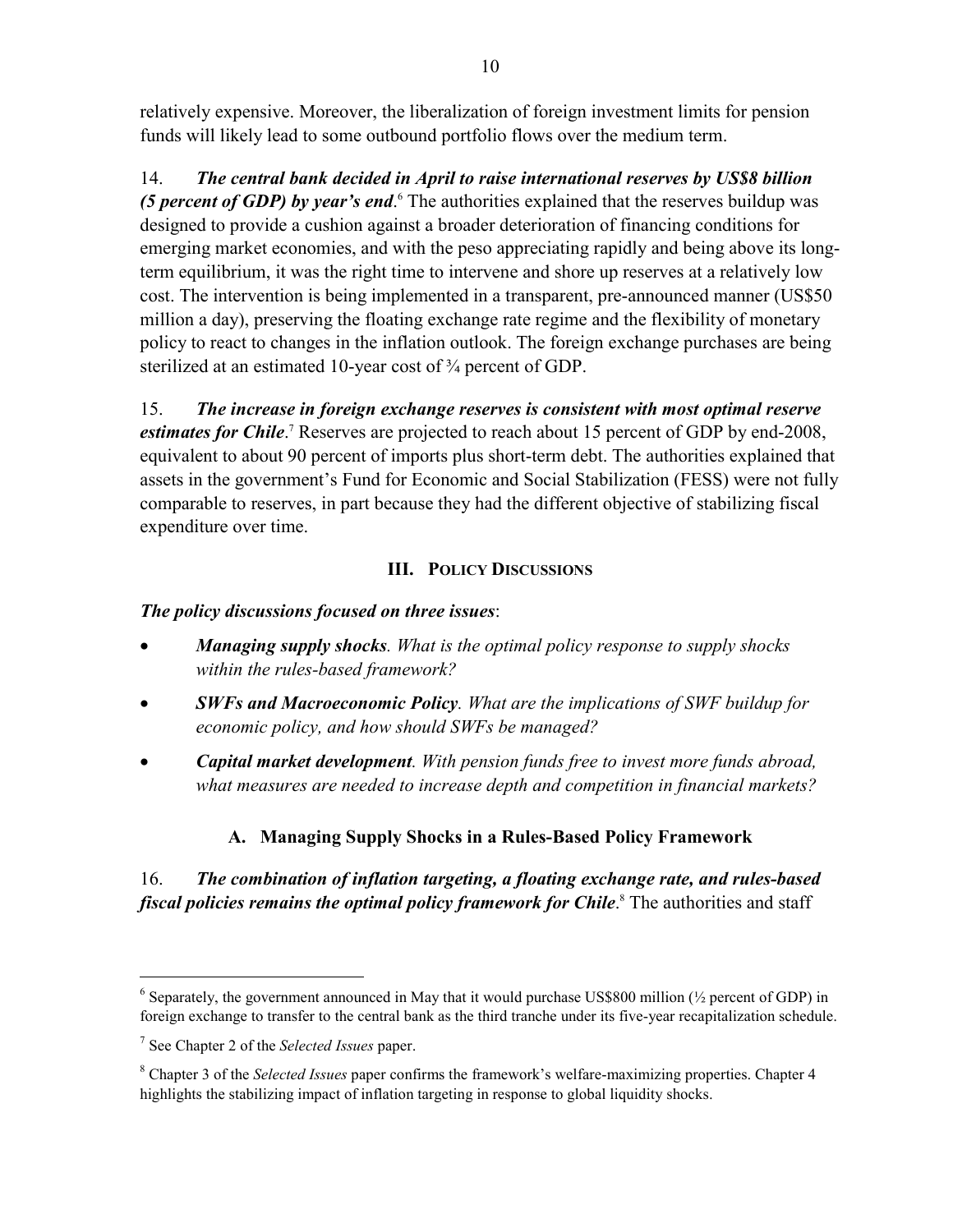agreed that the framework had helped the economy adjust well to recent shocks, and provided for sufficient flexibility in case of more adverse inflation or output developments.

### **Monetary and Exchange Rate Policy**

17. *The Banco Central de Chile (BCC) remains focused on returning inflation to target over the 24-month policy horizon*. Having raised interest rates by 125 basis points between August 2007 and February 2008, the BCC adopted a neutral policy bias in April. However, monthly inflation has since been accelerating, most core inflation measures remain outside the bank's tolerance range, and world oil prices have again turned sharply upward. In response, the bank raised interest rates by an additional 50 basis points on June 10.

18. *Monetary policy will need to react to any further manifestation of upside risks to the inflation outlook*. Inflation remains largely driven by global commodity prices, and the BCC's latest policy action underscores its commitment to meeting the inflation target. Nevertheless, given the strong inflation increase in May and recent jump in oil prices, the authorities and staff agreed that the decline in inflation over the coming months could be more gradual than anticipated in the last *Monetary Policy Report*, possibly raising the risks of second-round effects.<sup>9</sup> In this light, the central bank should stand ready with additional policy measures, if necessary, to keep inflation expectations anchored firmly to the 3-percent target.

19. *The central bank earns high marks for transparency, although communication of the inflation outlook could be improved*. Given the unusual complexity related to different supply shocks, market participants have had some difficulties disentangling first and secondround price effects, and assessing the various risks to the outlook. Providing additional information on the BCC's inflation forecast in the *Monetary Policy Report*, including on the propagation of shocks and monetary policy lags, could further strengthen the effectiveness of the central bank's policies.

### **Fiscal Policy**

 $\overline{a}$ 

20. *Fiscal policy has helped mitigate the social impact of inflation*. The reduction in the surplus target to  $\frac{1}{2}$  percent of GDP this year has provided a moderate stimulus to economic activity. This was mainly used to boost spending on education, but a pickup in nominal revenues has since provided room for ½ percent of GDP in additional spending. The government has provided targeted assistance to workers in certain export sectors, and legislation is pending to provide one-off cash transfers of \$45 to the poorest 40 percent of the population and an additional \$42 to low-income pensioners.

<sup>&</sup>lt;sup>9</sup> The recent increase in both market and survey-based inflation expectations may partly reflect the lagged impact of past inflation (see Chapter 1 of the *Selected Issues* paper)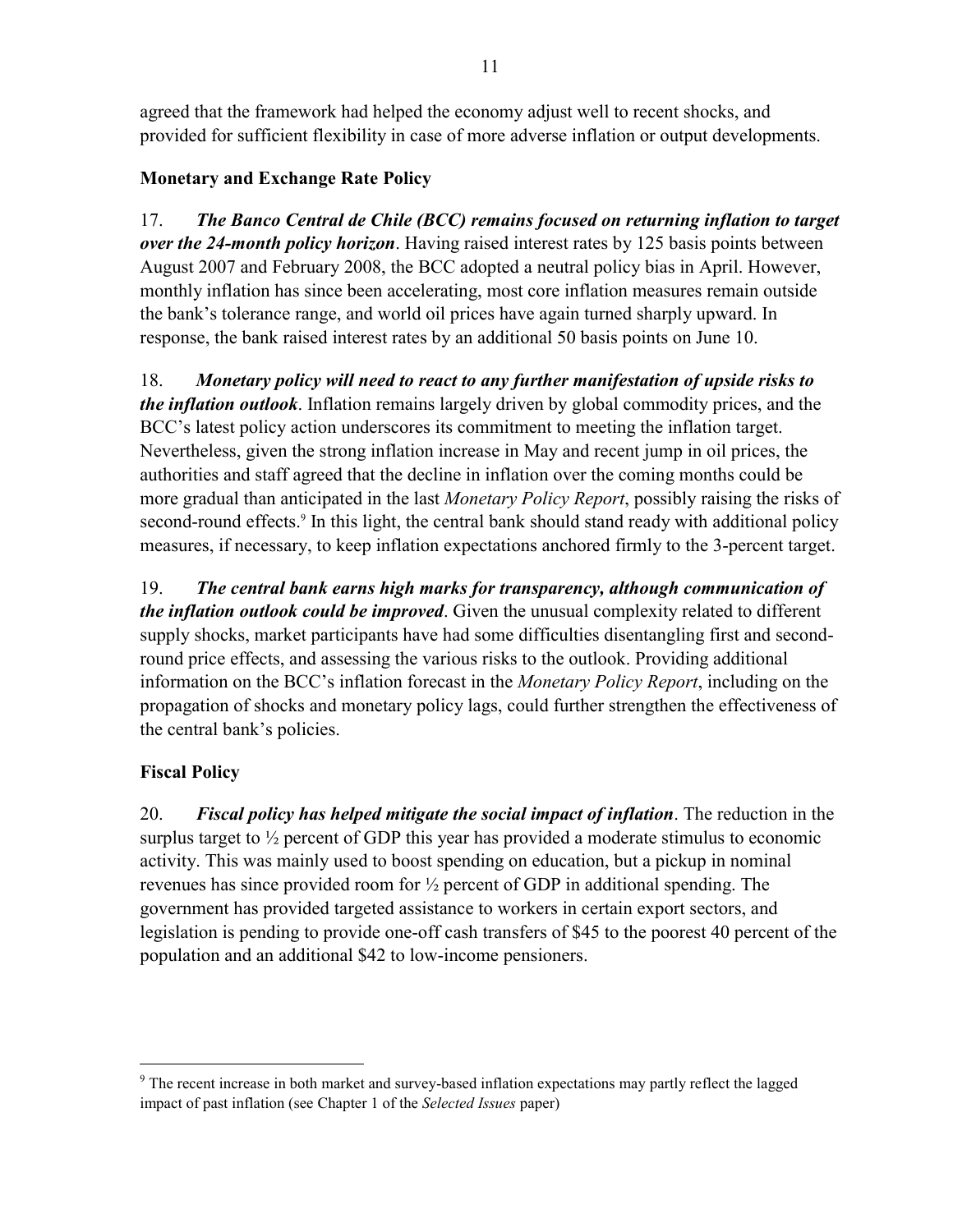

#### **Figure 3. Inflation, Labor Markets and Monetary Policy**

**Both headline and core Inflation have increased well** 



**…in the wake of a major global commodity price** 

Jan 06 May 06 Sep 06 Jan 07 May 07 Sep 07 Jan 08 May 08

Source: Haver, Reuters.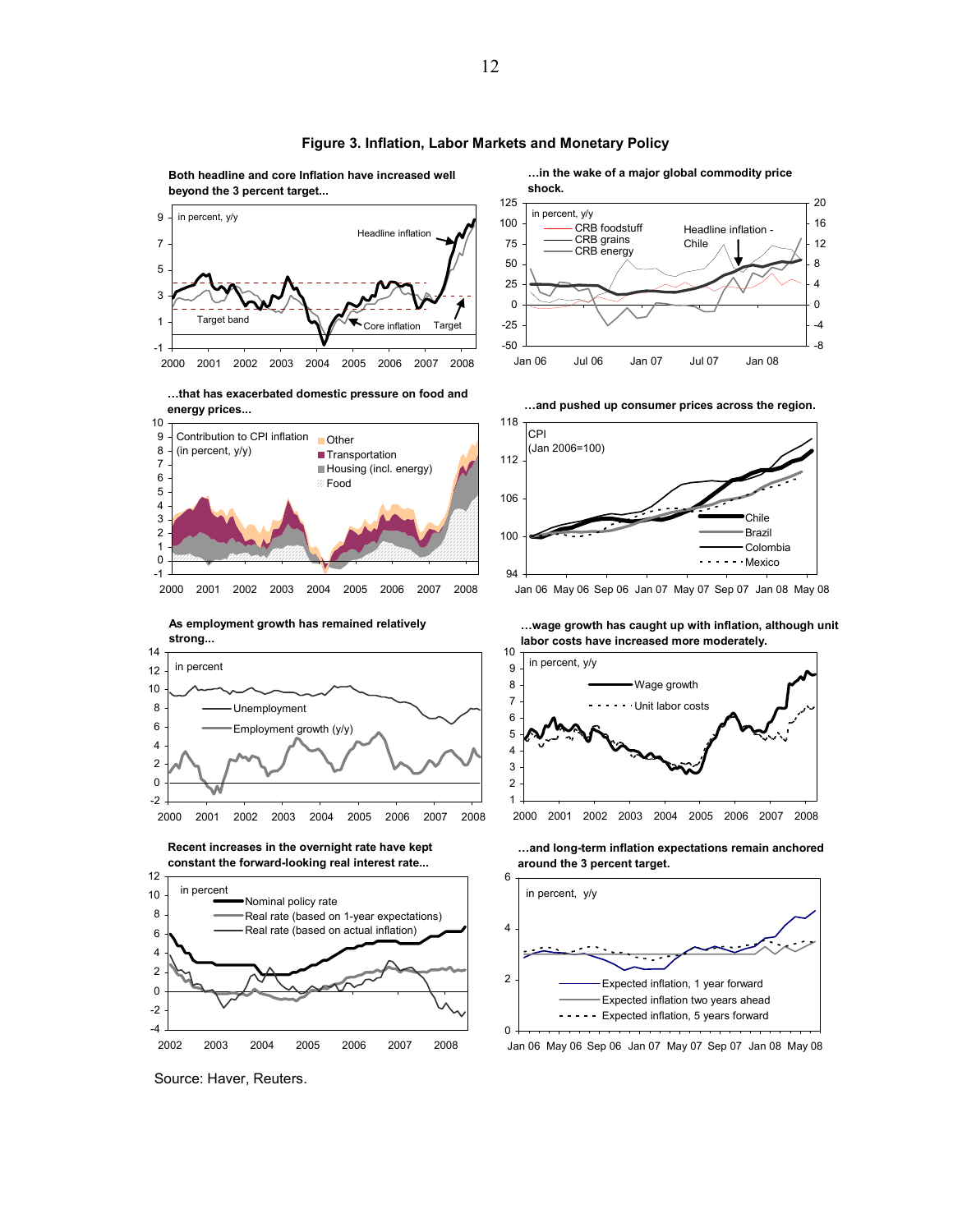21. *While observing the surplus rule, the government has also used fiscal means to help the economy adjust to the rise in fuel prices*. A two-year 25-percent reduction in the excise tax on gasoline and a \$200 million (0.1 percent of GDP) injection into the fuel stabilization fund have temporarily reduced the retail price of gasoline by 10 percent since the beginning of the year. The fund has also absorbed some of the high costs of substituting diesel for gas and hydro-energy as the marginal source for electricity generation. This has smoothed the impact of recent oil price shocks and helped contain headline inflation. A further \$1 billion injection was announced on June 2, after the end of the mission.<sup>10</sup>

22. *Looking forward, fiscal expenditure will continue to grow in line with the surplus rule, consistent with macroeconomic stability*. The government has been successful in communicating that growth of public spending beyond the limit implied by the rule risks putting renewed upward pressure on the exchange rate. The authorities emphasized that the focus of fiscal policy will be on quality and efficient implementation of spending programs.

### **What if the global economy turns worse?**

<u>.</u>

23. *Government officials were confident that economic stability could be maintained under worse global financial conditions*. They emphasized that central bank reserves and the FESS provided ample room to respond in case of a financial sector crisis or an abrupt decline of government revenues, respectively. In particular, the fiscal rule had been designed to stabilize public investment and social spending in case of volatile copper revenues. The government, central bank, and financial supervisors meet regularly on financial stability issues, and the authorities have been in close contact with foreign supervisors to follow developments of common interest.

24. *The staff suggested that stepping up the recapitalization of the central bank could bolster its capacity to react in a crisis*. The central bank is currently undercapitalized by 2½ percent of GDP, and the cost of sterilizing foreign exchange purchases is likely to delay the bank's return to a positive net worth. The authorities responded that they were committed to the five-year plan approved by Congress (½ percent of GDP a year, two years remaining), after which the need for additional transfers could be reviewed by future administrations.

### **B. Sovereign Wealth Funds and Macroeconomic Policy**

25. *Sustained high copper prices have led to rapid asset accumulation in Chile's two SWFs*. By end-2008, the FESS will likely contain \$21 billion in assets (13 percent of GDP), and another 1½ percent of GDP are held in the Pension Reserve Fund (PRF). The central

<sup>&</sup>lt;sup>10</sup> Staff estimates that, on current oil price projections, US\$500 million (0.3 percent of GDP) in subsidies would be spent in 2008. Gasoline nevertheless remains expensive, largely due to high taxation by emerging market standards, and pass-through of global price changes has been the highest in the Western Hemisphere. The fund is set up in such way that retail prices fully adjust to world market parity over a period of 12 months.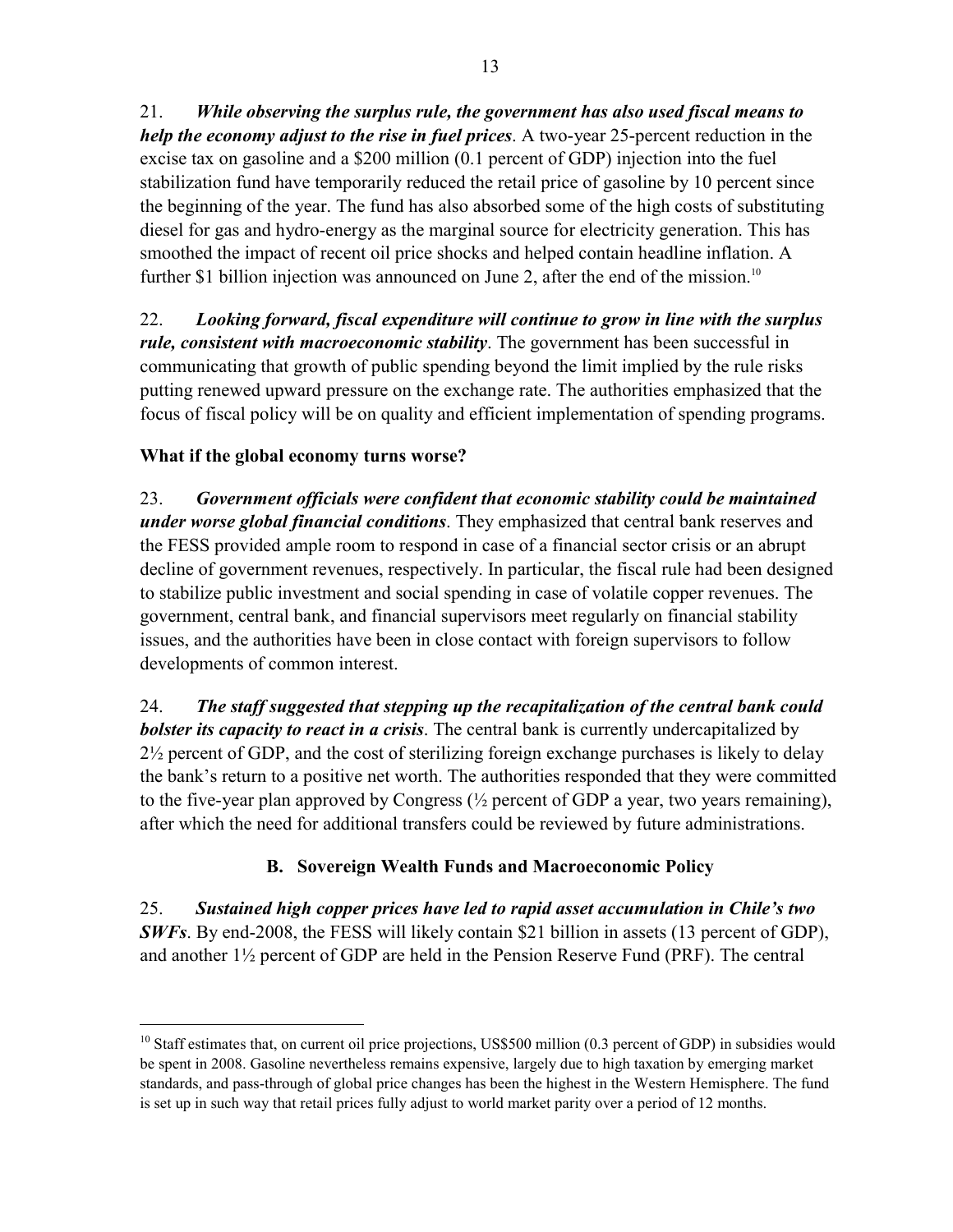

#### **Figure 4. Fiscal Strength and Sovereign Wealth Funds**

30

12 General government, real increase In percent of GDP

**amid strong increases in revenues.**

**The structural surplus rule has limited expenditure growth** 







**Mining revenues still account for much of the surplus.**

**Government expenditure remains focused on public investment and social spending...**



1998 1999 2000 2001 2002 2003 2004 2005 2006 2007





Source: Chilean Authoritites and Fund Staff estimates.



**…as social spending, e.g. on health, is still lower than in many advanced countries.**





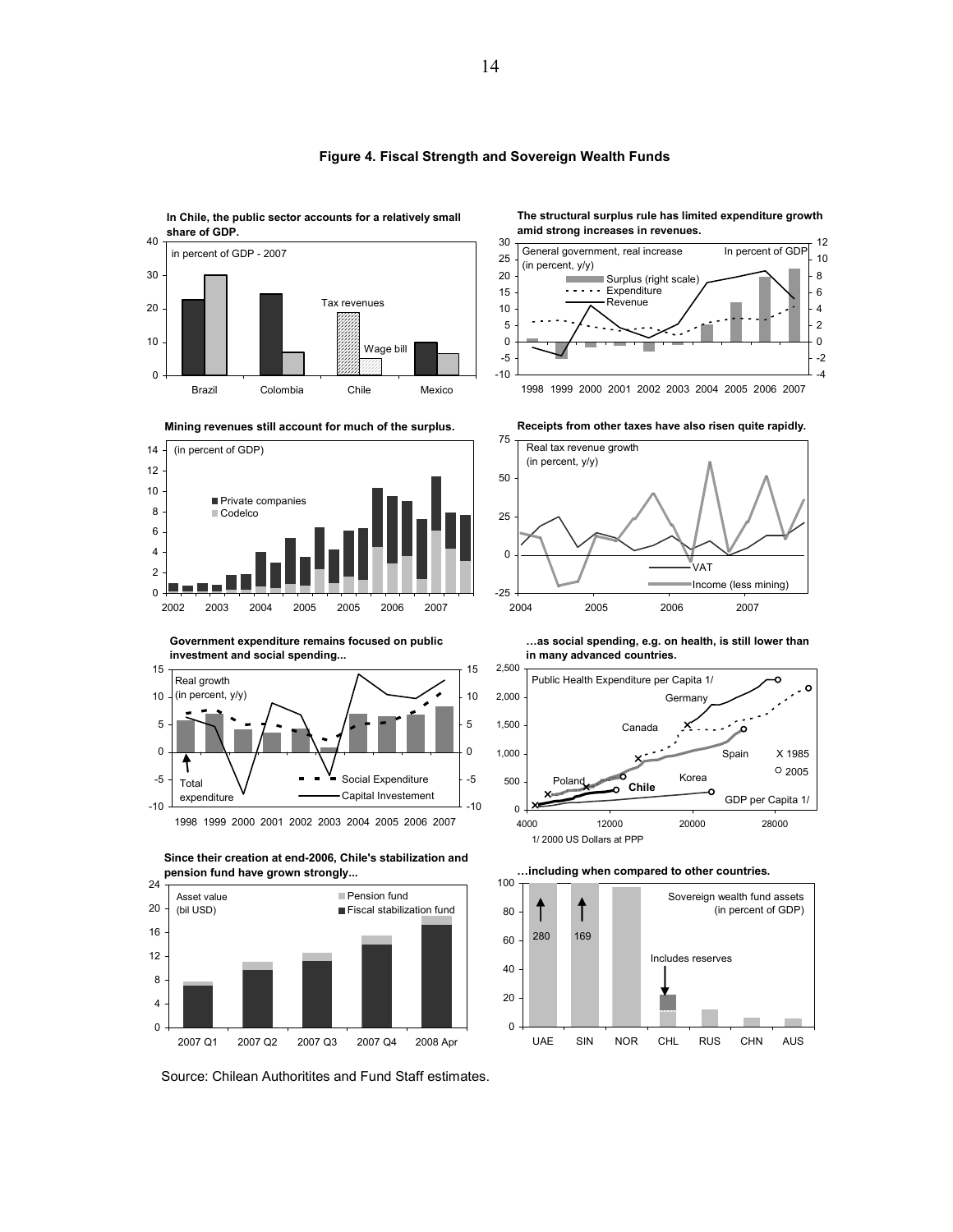bank has managed both funds since their inception, following best-practice guidelines for reserves management.

26. *The government is developing policies for managing the SWFs with a longer time horizon*. The bulk of SWF assets will be kept in highly-rated fixed-income securities, but a more diversified portfolio will also include instruments with variable and longer duration. All investments remain limited to marketable instruments, managed subject to high professional standards and full transparency.

27. *The authorities have been working with other member countries and Fund staff on developing best practices for SWFs*. Fund technical assistance has focused on the strategic asset allocation for both funds, taking into account their assumed asset and liability structures. Significant progress has been made on the risk management framework, while the authorities agreed that performance measurement and risk management infrastructure still need to be improved.

28. *The SWFs will provide additional resources for public spending over the mediumterm*. Eventually, the FRP will contribute about one quarter of the costs of the new pension system. FESS income from asset returns—considered structural revenue under the surplus rule—is projected to rise from ¾ percent of GDP to close to 1½ percent of GDP over the next few years, including as a result of the proposed shift in the portfolio structure. The President announced in May that \$6 billion are to be transferred from the FESS to a new Bicentennial Fund, with the revenue used to finance scholarships to study abroad for up to 30,000 students in the next  $10$  years.<sup>11</sup>

29. *The staff recommended including only the funds' structural asset income in the structural revenue calculations for the budget*. As the assets and their yield grow, the cyclicality of asset returns—especially from exchange rate fluctuations—could lead to unwanted volatility in the size of the annual budget. The authorities noted that, in practice, a similar result was currently achieved by using stable and relatively standard assumptions in projecting the funds' income in the annual budget exercise.

30. *The staff also suggested that the FESS' investment objectives be embedded in a long-term fiscal framework*. A comprehensive analysis of the structure of long-term public assets and liabilities could inform a decision whether the FESS should primarily be a stabilization or a saving fund. In this context, it would be helpful to assess the size of Chile's mineral deposits, for which no official estimates are available.

### **C. Capital Market Development**

31. *The ongoing liberalization of foreign investment limits for pension funds has provided an impetus for further financial sector reform*. Chile's corporate debt, equity, and

1

<sup>11</sup> See Chapter 5 of the *Selected Issues* paper.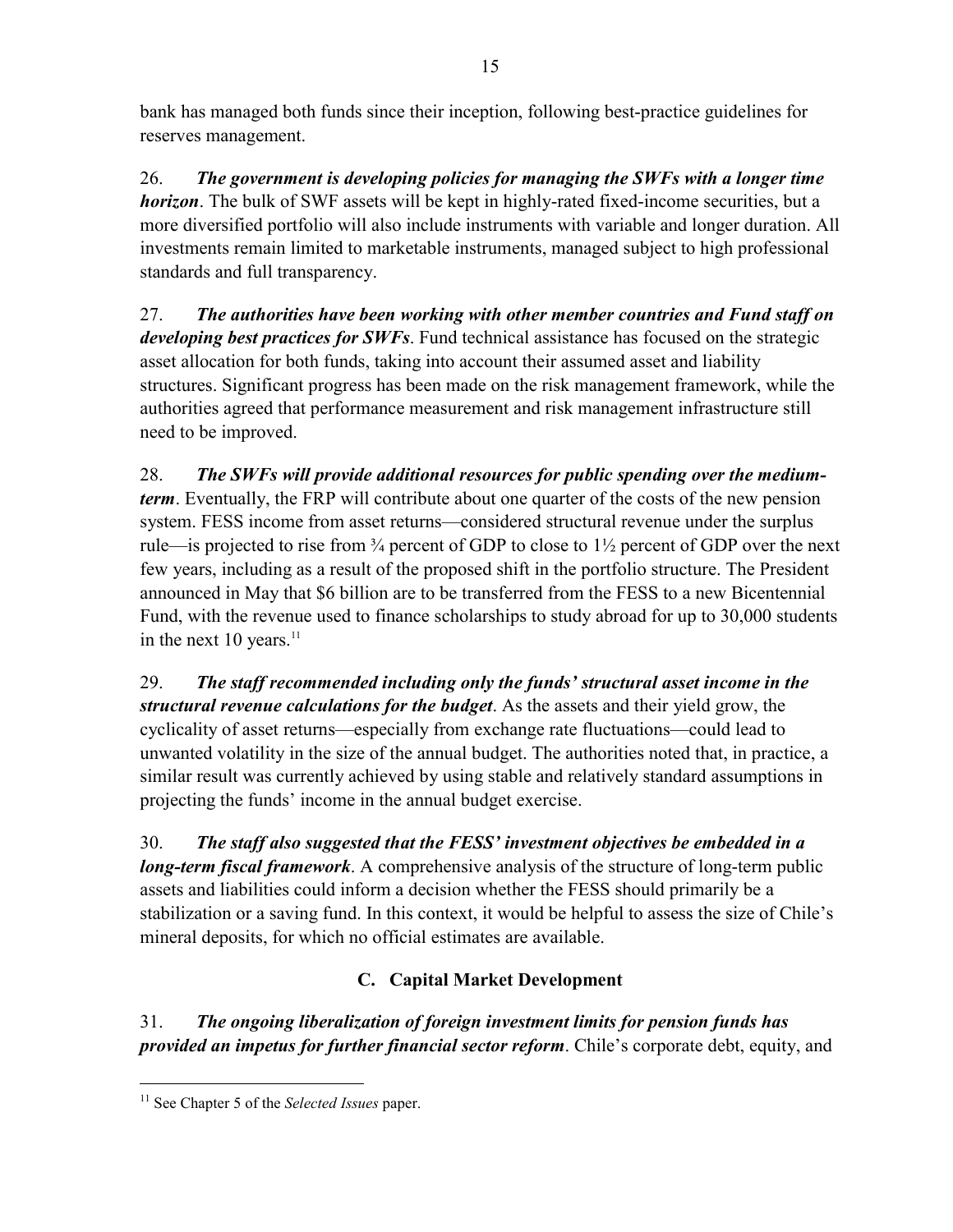foreign exchange markets are well developed compared to most emerging market peers. However, markets have been dominated by pension funds and other large buy-and-hold investors, and there has been little participation of foreign investors. With pension funds being allowed to invest up to 80 percent of their portfolios abroad by October 2009 (up from 30 percent until last year), the government has been planning to make domestic markets more attractive for foreign investors.

32. *The authorities remain committed to promoting the participation of foreign investors in domestic markets*. The government is reviewing options to reduce registration and tax requirements for foreign investors in order to foster financial market integration. Staff noted that permitting the use of the peso in settling capital account transactions with nonresidents would be key for developing Chile's small derivatives markets.

33. *A new package of financial reforms aims to boost the internationalization of the peso, increase market depth, and enhance market access for SMEs*. This package would include measures to encourage non-residents to issue peso-denominated debt in Chile, further facilitate derivatives trading, and provide a framework for the securitization of SME loans. A separate bill to establish a central counterparty for clearing and settlement purposes is already pending in Congress. The authorities expect the measures to be implemented during 2009.

34. *The staff emphasized the importance of strengthening public debt management, including by consolidating sovereign paper into fewer benchmark issues*. 12 The authorities have made progress in developing benchmark issues, and the central bank and government are coordinating closely on debt management. Staff cautioned that debt issuance was still relatively fragmented, reflecting the varied objectives of maintaining both a nominal and inflation-indexed yield curve and providing long-duration assets for institutional investors.<sup>13</sup>

35. *Supervisors were confident of the financial system's capacity to withstand financial turbulence*. Banks had appropriately tightened lending standards, capital adequacy remained strong, and bank supervisors remained in close contact with foreign counterparts to monitor cross-border activities. They have stepped up the monitoring of banks' asset quality, liquidity, and risk management, and are working toward strengthening the bank resolution framework. The authorities agreed that the scope for further market reforms and implications for financial sector stability could usefully be discussed in the context of an FSAP Update, and that market integrity could be enhanced further by providing supervisory and regulatory bodies with operational and budgetary independence.

 $\overline{a}$ 

<sup>12</sup> See Chapter 6 of the *Selected Issues* paper.

<sup>&</sup>lt;sup>13</sup> Chile's fiscal surplus owes to dollar-denominated mining revenues that are kept in the FESS, with domestic bonds being issued to finance a local-currency deficit.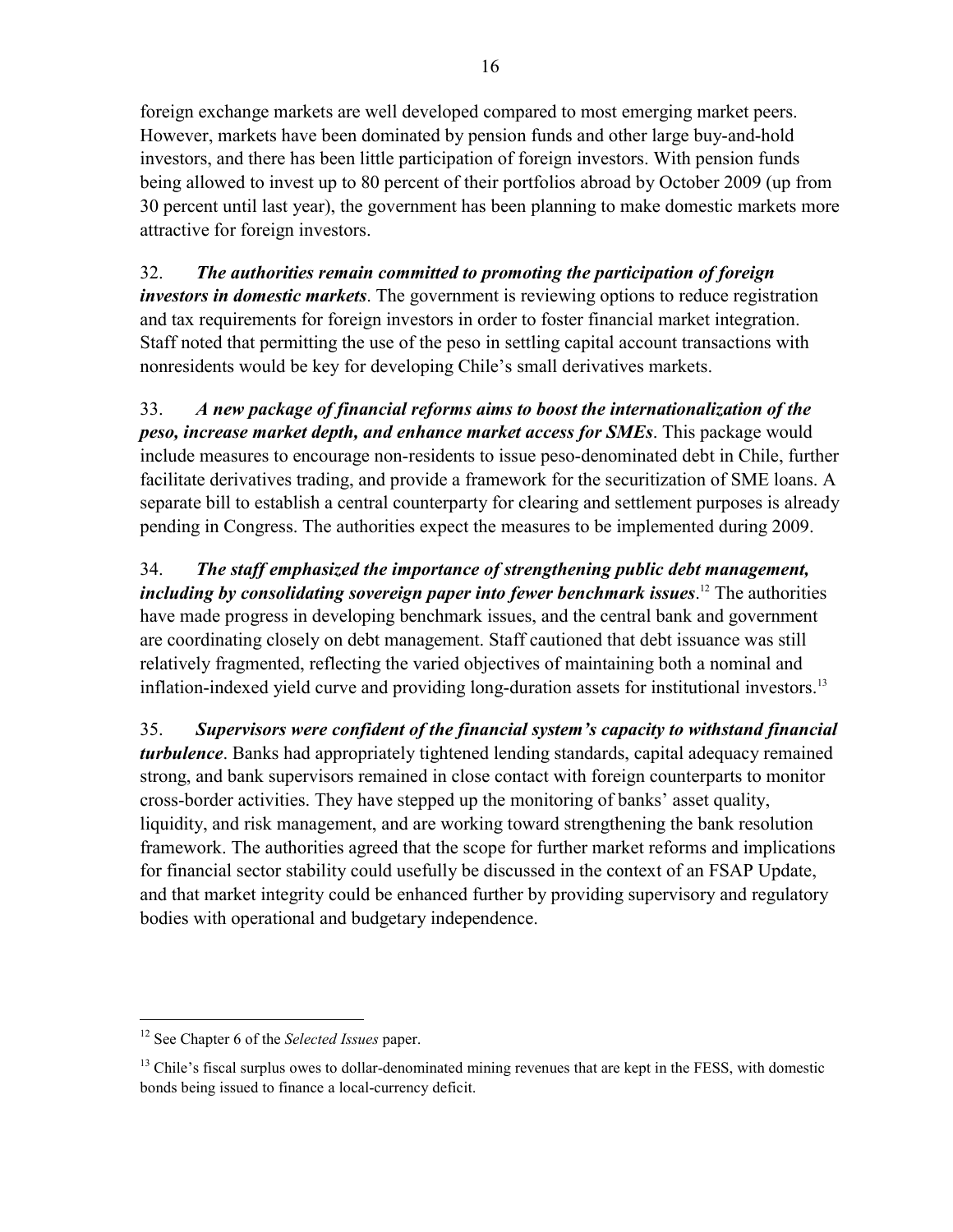### The Government's Policy Agenda

| Objective: Attain GDP per capita of \$20,000 (on PPP basis) by 2020. |  |  |  |  |  |
|----------------------------------------------------------------------|--|--|--|--|--|
|----------------------------------------------------------------------|--|--|--|--|--|

| Competitiveness                                                      |                                                                                                                                                                                                                                                                                                   |
|----------------------------------------------------------------------|---------------------------------------------------------------------------------------------------------------------------------------------------------------------------------------------------------------------------------------------------------------------------------------------------|
| Raise AFP foreign investment limits.                                 | Approved in January 2008. The central bank is authorized<br>to increase the limit from 45 percent at present to 60<br>percent in September 2008 and 80 percent in September<br>2009.                                                                                                              |
| Allow tax payments for exporters in dollars.                         | Approved in October 2007.                                                                                                                                                                                                                                                                         |
| Recapitalize the central bank.                                       | The government has committed to transfer 0.5 percent of<br>GDP in foreign currency in 2009.                                                                                                                                                                                                       |
| Financial development                                                |                                                                                                                                                                                                                                                                                                   |
| Financial reform measures in the pension reform bill.                | Approved in January 2008.                                                                                                                                                                                                                                                                         |
| Corporate governance reform                                          | Bill pending in Congress.                                                                                                                                                                                                                                                                         |
| Clearing and settlement                                              | Bill pending in Congress.                                                                                                                                                                                                                                                                         |
| Internationalization of the peso and market deepening.               | Pending                                                                                                                                                                                                                                                                                           |
| Increase public debt benchmark issuance to improve<br>liquidity.     | The Central Bank will sterilize the accumulation of US\$8<br>billion in additional reserves by issuing indexed benchmark<br>bonds. The Treasury will issue US\$2 billion in 10-year<br>nominal and 20- and 30-year inflation indexed bonds, an<br>increase on the US\$700 million issued in 2007. |
| Reform of derivatives taxation.                                      | Legislation to be sent to Congress in 2008                                                                                                                                                                                                                                                        |
| Stamp tax reduction (to 1.2 percent) brought forward to              | Approved in March 2008.                                                                                                                                                                                                                                                                           |
| <b>Competition and SMEs</b>                                          |                                                                                                                                                                                                                                                                                                   |
| Introduce tax and tariff tribunals for dispute simplification.       | Bill pending in Congress.                                                                                                                                                                                                                                                                         |
| Simplify tax regime and reporting requirements.                      | Approved in 2007.                                                                                                                                                                                                                                                                                 |
| Creation of Mutual Guarantee Funds for SMEs.                         | Approved in May 2007.                                                                                                                                                                                                                                                                             |
| Establish a Small Enterprise Statute.                                | Bill pending in Congress.                                                                                                                                                                                                                                                                         |
| Tax credit for SME acquisition of capital goods.                     | Bill pending in Congress.                                                                                                                                                                                                                                                                         |
| Elimination of tariffs on imports of capital goods.                  | Approved in June 2008. Expected cost around US\$100<br>million.                                                                                                                                                                                                                                   |
| Strengthening the anti-trust institutions and framework.             | Bill pending in Congress.                                                                                                                                                                                                                                                                         |
| Elimination of stamp tax for SMEs via VAT compensation<br>mechanism. | Approved in March 2008.                                                                                                                                                                                                                                                                           |
| Innovation                                                           |                                                                                                                                                                                                                                                                                                   |
| Increase in Innovation Fund.                                         | A 50 percent increase included in the 2008 Budget Law.                                                                                                                                                                                                                                            |
| Tax credit (35 percent) for R&D investment.                          | Approved in January 2008.                                                                                                                                                                                                                                                                         |
| Tax reduction (50 percent) for knowledge imports.                    | Approved in early 2007                                                                                                                                                                                                                                                                            |
| Tax credit for capital gains in venture capital.                     | Approved in June 2007.                                                                                                                                                                                                                                                                            |
| Extension of tax credit for trading of newly listed stocks.          | Approved in June 2007.                                                                                                                                                                                                                                                                            |
| Encourage human capital formation.                                   | US\$900 million for investment in human capital included in<br>2008 budget. Bicentennial Fund of US\$6 billion announced<br>on May 21, 2008, to provide scholarships for foreign study<br>to up to 30,000 students over the next decade.                                                          |
| Public sector reform                                                 |                                                                                                                                                                                                                                                                                                   |
| Corporate governance of public enterprises.                          | Bills pending in Congress.                                                                                                                                                                                                                                                                        |
| Reduction of number of public sector employees.                      | Incentives for retirement provided for up to 26,000 public<br>sector employees.                                                                                                                                                                                                                   |
| Evaluation of public sector programs.                                | The number of audited programs has been increased to<br>cover 4 percent of current spending in 2007.                                                                                                                                                                                              |
| Fund for the Modernization of Public Management.                     | Pending.                                                                                                                                                                                                                                                                                          |
| Modernization of the notary public and real estate                   | Bill pending in Congress.                                                                                                                                                                                                                                                                         |

Source: Presentation by Finance Minister Velasco to Sofofa on October 17, 2007, and Ministry of Finance, Chile.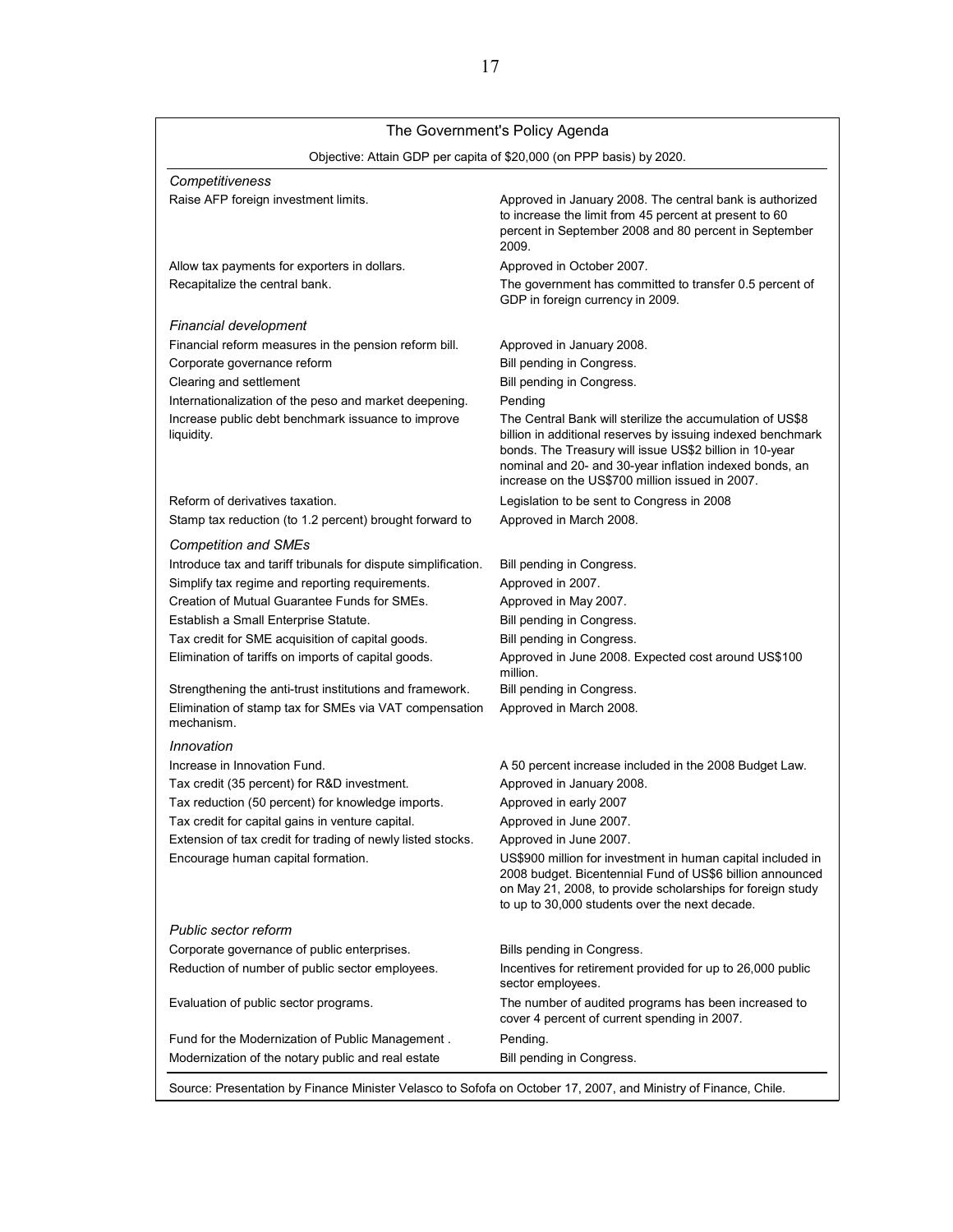### **D. Other Structural Issues**

36. *The government's pension reform has been approved by Congress* (see Country Report No. 07/333). The reform passed broadly unchanged, with a net cost of about one percent of GDP per year.

37. *An ambitious public sector reform agenda is moving forward*. The agenda includes plans to strengthen expenditure management and reform public procurement. Staff has encouraged the authorities to move toward a formal medium-term expenditure framework (MTEF) which would help to further improve treasury management and expenditure control, and to complete passage of a public transparency bill.

38. *The authorities have initiated legislation to modernize the governance of public enterprises in line with the OECD's Public Enterprise Code*. The bill brings most public enterprises under the umbrella of the securities regulator, subjecting them to private sector accounting and transparency standards. At the same time, legislation is being introduced to strengthen corporate governance of private enterprises, including by mandating the presence of independent board members.

39. *A high-level commission report provides a roadmap for labor and social reform*. The commission, established by President Bachelet in 2007, proposed the introduction of a subsidy for low-income workers, in many respects similar to the principles of a negative income tax. This proposal, as well as a suggested reform of the unemployment insurance system, appear to enjoy a relatively broad political consensus. In other areas covered by the commission, such as labor relations and collective bargaining, the report provides a useful basis for further discussion.<sup>14</sup>

### **IV. STAFF APPRAISAL**

40. *Chile's adherence to a prudent, rules-based macroeconomic policy framework has delivered important social and economic rewards*. Chile has rightly set its sights on eliminating poverty and closing the income gap with industrialized economies. The policy framework has been instrumental for managing the copper boom in recent years, and helped mitigate the impact of severe supply shocks experienced over the past 12 months.

41. *Despite the moderate slowdown of growth, inflation risks continue to pose a challenge*. Reflecting recent shocks, output growth is projected at about 4¼ percent in 2008, and then to recover in 2009 toward potential. While inflation is projected to decline in the second half of the year, the upward momentum in global oil prices suggests that supply shocks could prove longer-lasting, and risks have shifted to the upside.

 $\overline{a}$ 

<sup>&</sup>lt;sup>14</sup> Simonovska and Söderling (WP/08/61) identified labor market rigidities as a key determinant in the decline in trend growth in recent years.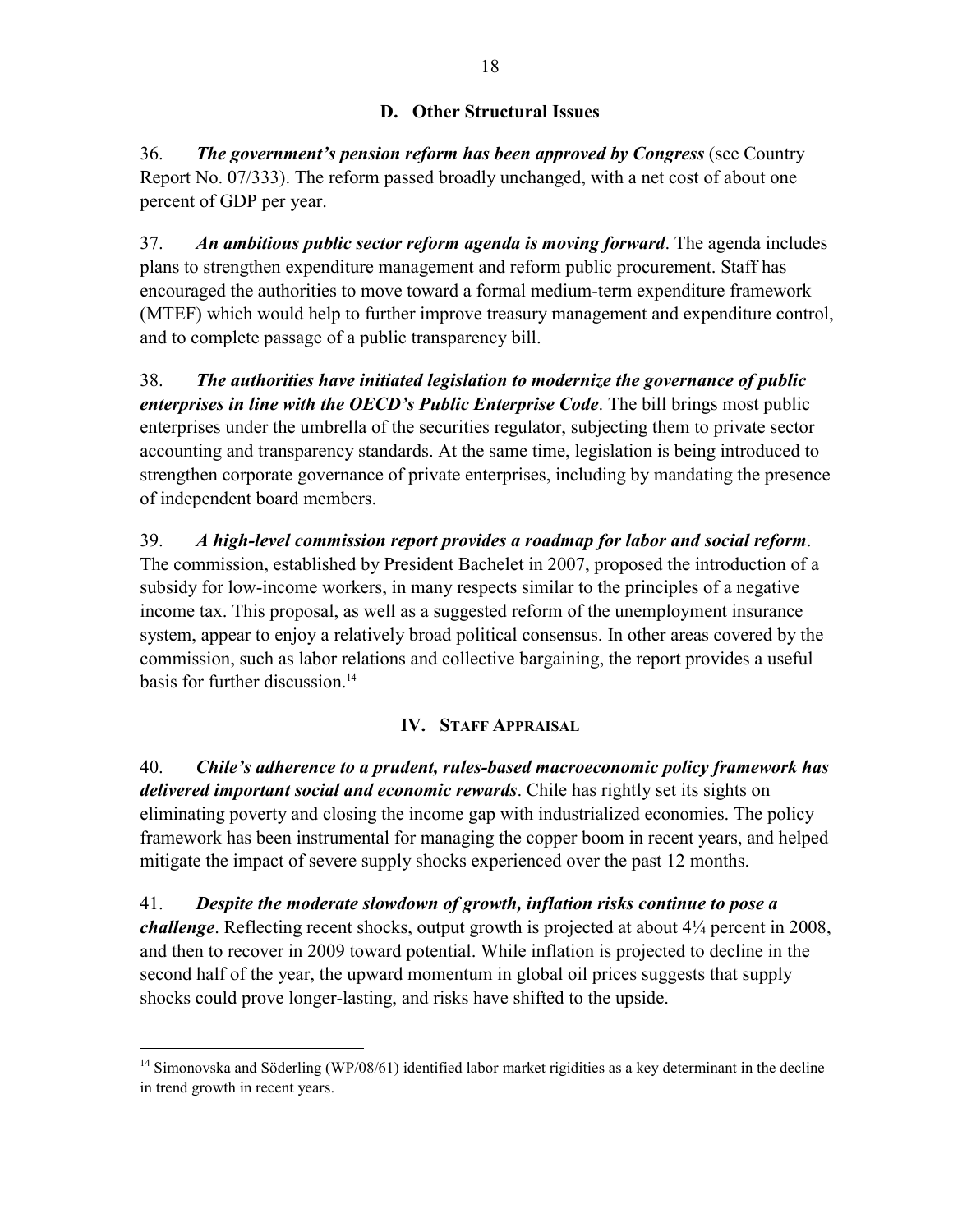|                                               | Policy Recommendations by the Presidential Commission on Labor and Social Equity <sup>1</sup><br>(Meller Commission)                                                                                                                                                                                                                                                                                                                                                                                                                                                                                                                                                       |
|-----------------------------------------------|----------------------------------------------------------------------------------------------------------------------------------------------------------------------------------------------------------------------------------------------------------------------------------------------------------------------------------------------------------------------------------------------------------------------------------------------------------------------------------------------------------------------------------------------------------------------------------------------------------------------------------------------------------------------------|
| <b>Low Income</b><br><b>Households</b>        | Provide a 30 percent subsidy to employed workers with monthly income up to 7.5 UF (US\$ 320), split 2-1<br>between workers and employer.                                                                                                                                                                                                                                                                                                                                                                                                                                                                                                                                   |
|                                               | · Provide cash transfer of US\$20 per child per month to families in the first income quintile.<br>· Support civil society organizations that fight extreme poverty through public donations.<br>. Develop a strategy for social policies at the municipal level, and reform the system used to measure<br>poverty and social vulnerability.                                                                                                                                                                                                                                                                                                                               |
|                                               | Establish a body responsible for the monitoring of the consistency of social policies and in charge of<br>performance evaluation                                                                                                                                                                                                                                                                                                                                                                                                                                                                                                                                           |
| Workers                                       | · Provide enhanced access to vocational training.<br>· Reinforce programs to level adult education and strengthen development plans to train the most<br>vulnerable fraction of the population.<br>Introduce measures to improve severance pay system.<br>· Replace unemployment system based on individual accounts with a general fund.<br>· Provide pecuniary incentives to private and public job agencies to match workers from vulnerable social<br>strata with employers.                                                                                                                                                                                           |
| <b>Women and Labor</b><br><b>Market</b>       | Establish post-natal subsidies to women's salaries.<br>· Finance national day care centers through general fiscal revenues.                                                                                                                                                                                                                                                                                                                                                                                                                                                                                                                                                |
| <b>Labor Relations</b>                        | · Create a dedicated Labor Defense Administration.<br>Increase the resources of the Labor Ministry.<br>· Train trade union and industry representatives to foster a more technical interaction between these<br>parties.<br>· Establish a Good Practice Code for labor relations.                                                                                                                                                                                                                                                                                                                                                                                          |
| Young people and<br><b>students</b>           | . Award prizes for best students in the public school system, including scholarships, training, and<br>assistance in obtaining access to college.<br>· Establish a system of grants to foster entepreunerial skills among young students.<br>Buttress policies that support the employment of young people, giving priority to those from low income<br>households.                                                                                                                                                                                                                                                                                                        |
| <b>Small and Medium</b><br><b>Enterprises</b> | · Foster the development of goods fairs to launch and market goods produced by SMEs.<br>· Refocus existing microfinance instruments like the subsidy to transaction costs.<br>· Advance development of credit scoring system.<br>· Develop a simplified financial statement requirement to account for constrains on SMEs' human capital.<br>. Accelerate adoption of Basel II capital requirements that reduce capital requirements for SME Ioans.<br>Accelerate reform of the notary system to speed up the reform of the guarantors system.<br>$1$ The group was commissioned to suggest policies to foster a more efficient labor market and reduce income inequality. |

42. *Monetary policy has been appropriately geared toward meeting the 3-percent target over the 2-year policy horizon*. Although real wage increases remain moderate, near-term inflation expectations have risen and core inflation measures are outside the bank's tolerance range. The central bank's recent increase in interest rates has underscored its commitment to minimize second-round inflation effects, and it should stand ready to tighten monetary policy further, if necessary, to keep inflation expectations firmly anchored to the target.

43. *While the peso is estimated to be moderately overvalued, domestic policies remain consistent with external stability*. The central bank's decision to augment foreign exchange reserves by 5 percent of GDP has been prudent, and is being implemented consistent with Chile's commitment to a floating exchange rate. Given the additional costs of sterilization, the government could consider extending the program to recapitalize the central bank.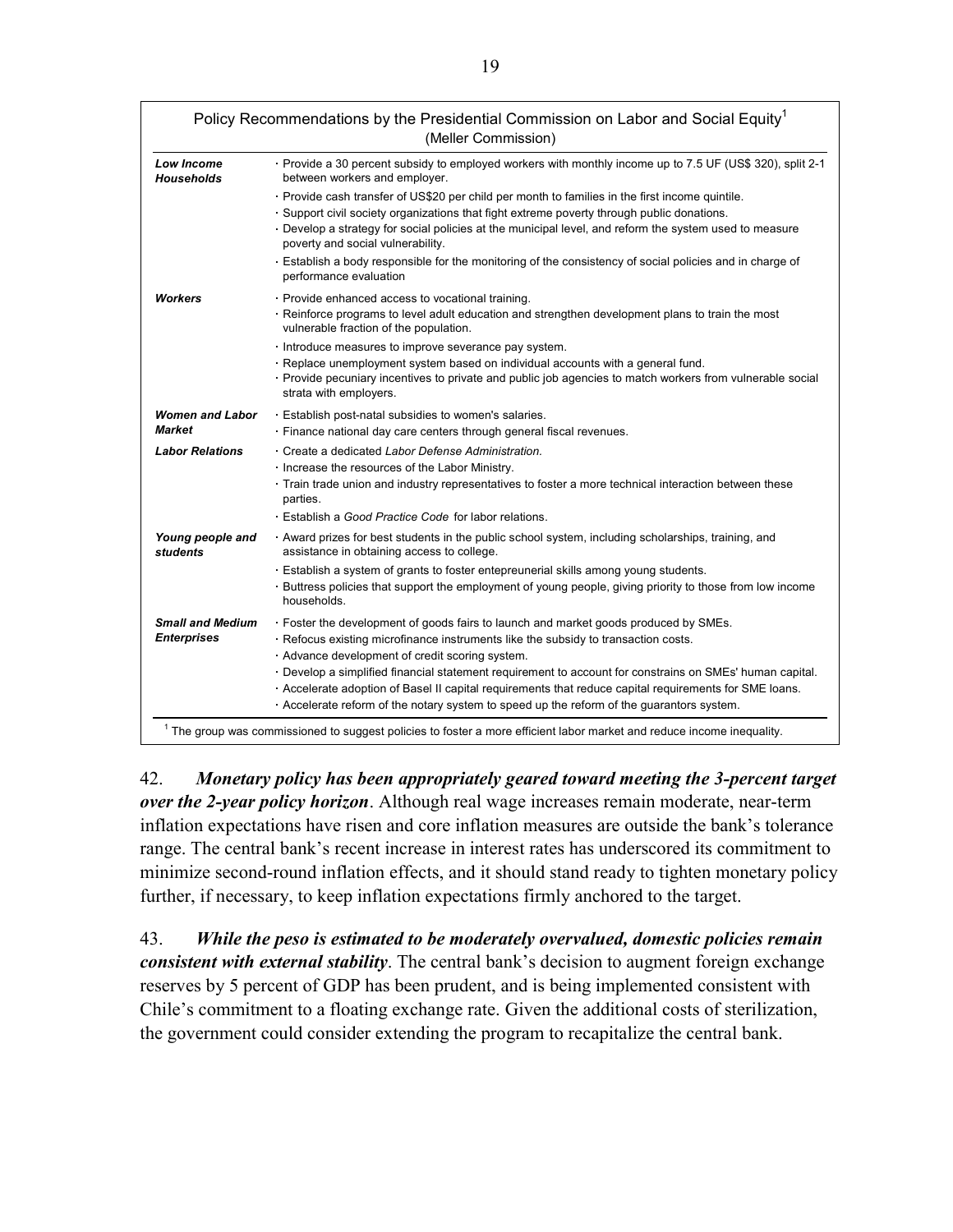44. *Fiscal policy remains well anchored by the structural surplus rule, which helps keep expenditure increases consistent with macroeconomic stability*. Staff welcomes the focus on improving the already high quality of public spending, including by increasing efficiency and strengthening governance in the public sector. The temporary use of fiscal means to alleviate the impact of higher food and energy prices is appropriate, and the staff recommends to keep the measures targeted at the most vulnerable segments of the population.

45. *The government's efforts to further strengthen the management of Chile's SWFs are well placed*. Staff welcomes plans to invest parts of the Pension Reserve Fund and Fund for Economic and Social Stabilization into assets with variable returns, as well as Chile's contributions to developing sound practices for SWFs. An evaluation of Chile's long-term copper wealth would assist in formulating a long-term investment strategy.

46. *To enhance the efficiency of Chile's capital markets, the authorities plan to boost competition and increase the attractiveness of local markets to foreign investors*. Consolidating public debt issuance into fewer benchmark issues and lowering regulatory and tax barriers for foreign investors would increase market liquidity. An FSAP Update could help in identifying financial vulnerabilities and further reform priorities.

47. *The mission encouraged the authorities to consider further labor market reforms*, building on recent recommendations by a presidential commission. Preserving labor market flexibility remains key in helping the economy adjust to major changes in relative prices.

48. *It is recommended that the next Article IV consultation take place on the regular 12-month cycle*.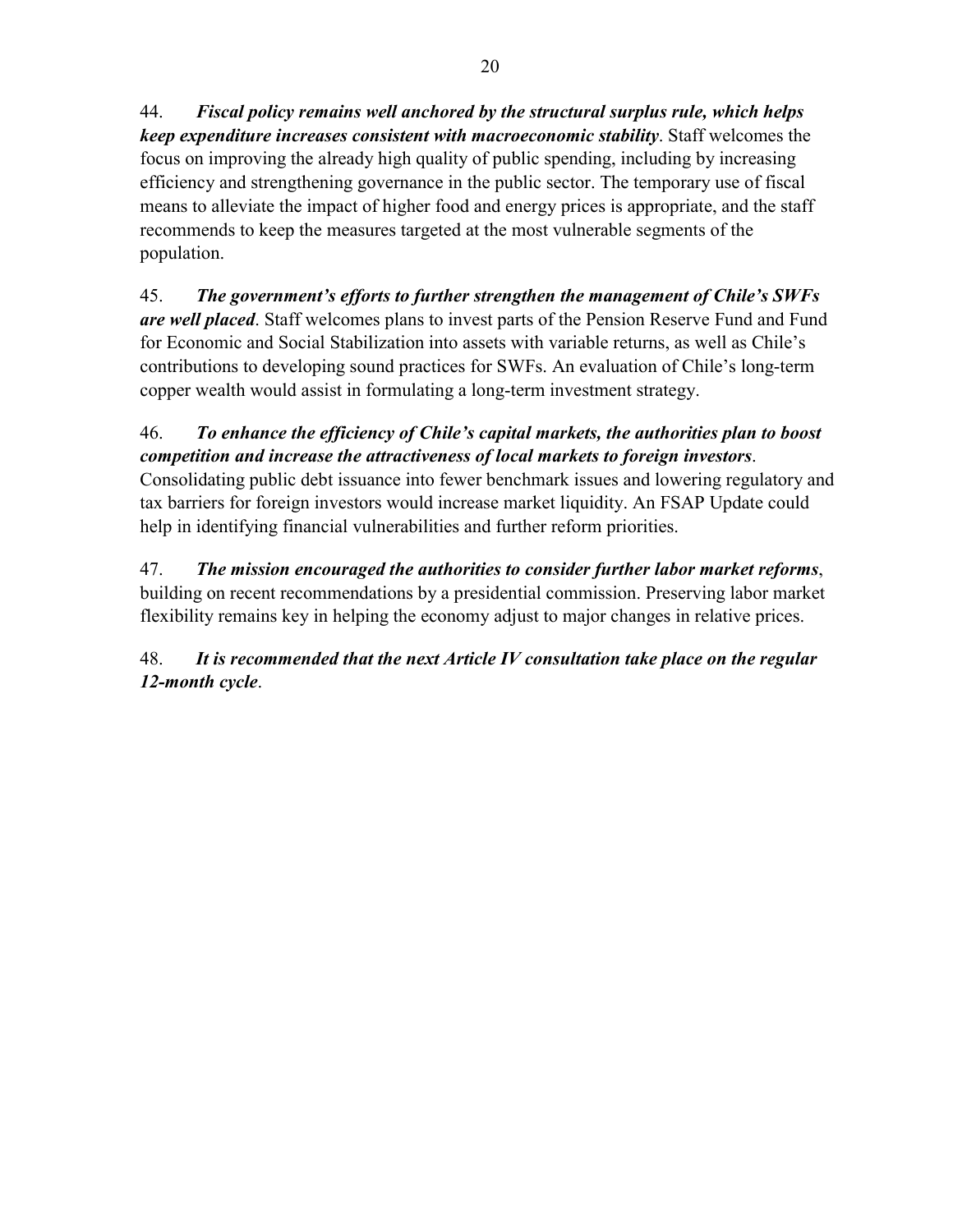### **Box 1: Inflation and Exchange Rate Developments in Perspective**

*Chile's inflation rate has recently increased more than in other countries. A strong interest rate response since mid-2007 has contributed to a larger appreciation than elsewhere.* 

*Chile's headline inflation rate was 8.9 percent in May 2008, driven by larger food and energy price increases than elsewhere*. Inflation was more than double the inflation target (3 percent), and the highest level over the past twelve years. The contributions of food and fuel prices to the rise in inflation in 2007 were more than three times as large as in other Latin American countries, and even larger compared to advanced inflation-targeting countries.

# Australia Food  $- - Fuel$

-1  $\pmb{0}$ 1 2 3 4 5 Chile Peru Canada South Africa New Zealand Headline inflation in percent – 2007Q1-Q4

**Contributions to headline inflation change** 

*The severity of the impact on Chile relative to elsewhere has two main explanations.*  First, the shares of food and fuel prices in

Chile's CPI (27 and 4 percent, respectively) are large relative to other countries, especially advanced countries, and the absence of subsidies implies that there is high pass-through to domestic prices of these goods. Second, Chile experienced a set of additional, largely weatherrelated shocks to food and energy supply at home.



*The Central Bank of Chile's response to higher inflation since June last year was among the most aggressive by inflation-targeting peers*. This helped keep long-term inflation expectations anchored around the 3 percent target. In combination with resurgent copper prices, monetary tightening also contributed to the stronger appreciation of the peso compared to some other inflation targeters' currencies.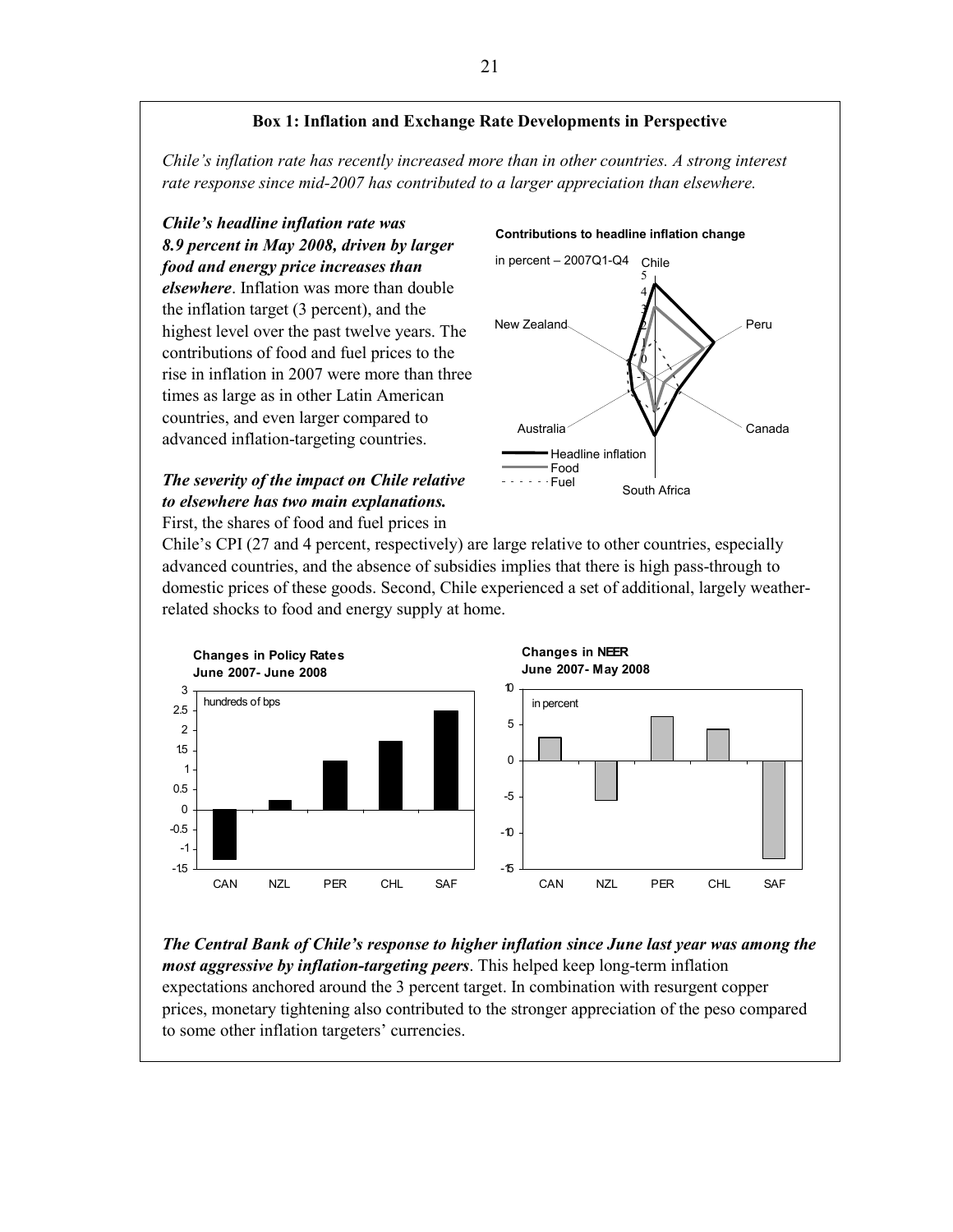### **Box 2. An Alternative Global Scenario**

*Economic developments in Chile are closely linked to the world economy, and less to a specific trading partner. Yet, the economy appears fairly resilient to a global downturn.* 

*The staff employs a Bayesian VAR (BVAR) model to incorporate the impact of real and financial sector linkages between Chile and the global economy into its forecasts*. The BVAR relates domestic growth to world GDP, the interest rate on U.S. high-yield debt, copper prices, domestic investment, and the exchange rate.<sup>1</sup>

*In the baseline scenario, model simulations show a strengthening of the economy after the unwinding of recent financial and commodity price shocks*. Using the assumptions underlying the Spring 2008 *Regional Economic Outlook* (REO), the model produces a growth path similar to the staff's baseline forecast of 4½ percent growth in 2008 and 2009.



*Risks to this forecast are highlighted by a global downside scenario*. Adopting the "severe

downside" scenario presented in the REO, world GDP in 2008 is assumed to grow by only 2½ percent. Copper prices would drop 30 percent, and interest in high-yield debt would rise 250 basis points above the baseline. Growth in Chile could drop to below 3 percent in 2008–09 before returning gradually to trend

\_\_\_\_\_\_\_\_\_\_\_\_\_\_\_\_\_\_\_\_\_\_\_\_\_



growth. Yet, the probability of a severe recession would still appear low as the macroeconomic framework would provide for a significant countercyclical stimulus through domestic shortterm interest rates, the exchange rate, and fiscal policy combined.

<sup>1</sup> See Österholm, P., and J. Zettelmeyer, 2007, "The Effect of External Conditions on Growth in Latin America," IMF Working Paper No. 07/176, for a description of the model.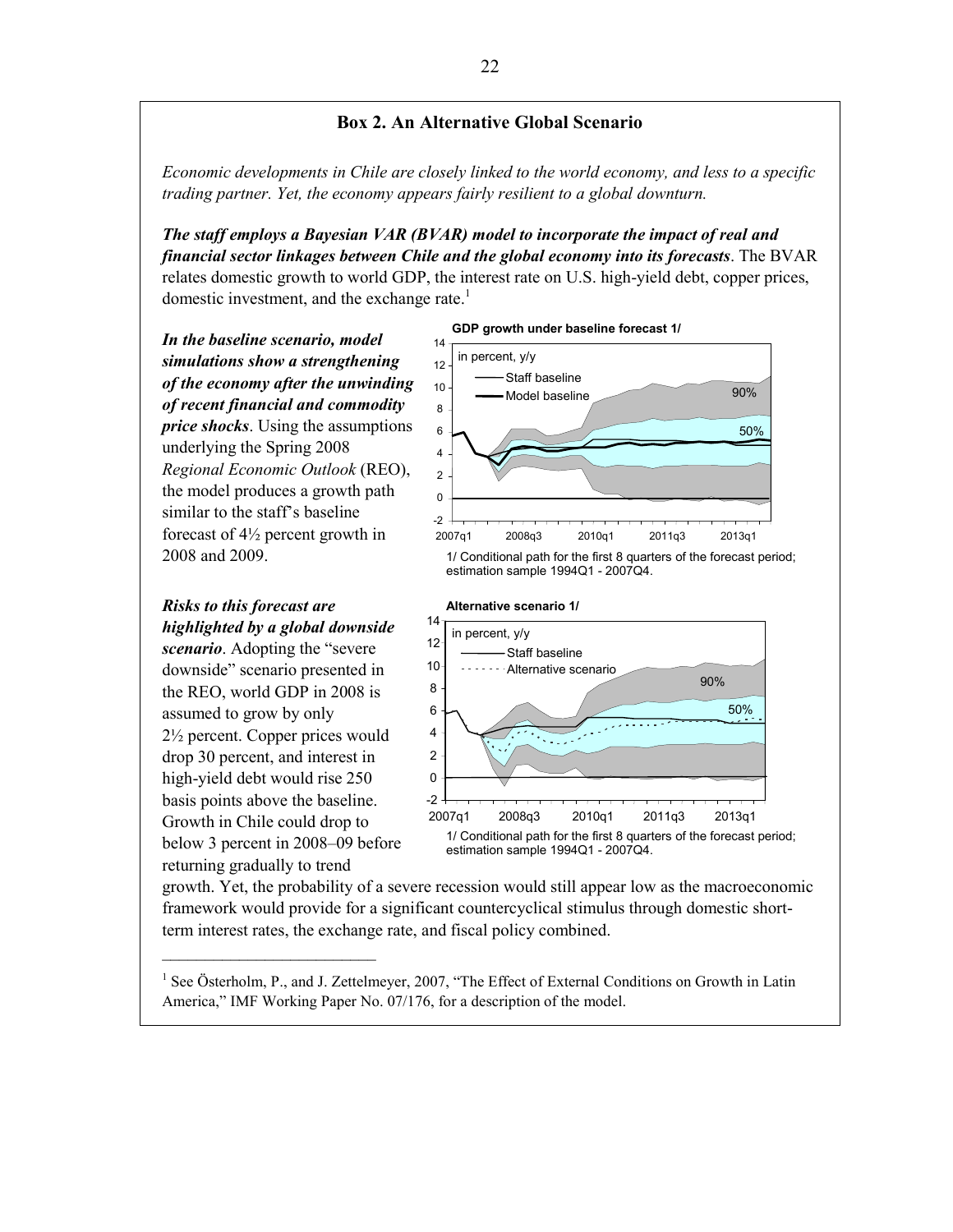#### **Box 3: Participation of Foreign Banks in Chile's Banking System**

*Foreign-owned banks account for about 40 percent of total outstanding credit in Chile, historically higher than in most of its neighbors. The concentration among parent countries creates a channel for the transmission of country-specific shocks.* 

### *Cross-border claims of foreign banks on Chile rose by more than half to \$34 billion (21 percent of GDP) over the past two*

*years*. While two thirds of the change reflect exchange rate fluctuations, there has been some increase in borrowing by domestic banks recently as pension funds are likely to shift parts of their deposits abroad. Subsidiaries of foreign banks hold \$50 billion in credit on local counterparts, but the overall share of foreign bank liabilities remains low at 7 percent.

*The presence of foreign banks in Chile* 

*does not appear unduly large*. Although foreign banks account for a large share of the banking system, Chilean corporates have access to financing through a welldeveloped domestic bond market. Partly as a result, claims by foreign banks account for a smaller share of GDP than in much of emerging Europe, and are of an order of magnitude comparable to countries such as Korea and South Africa.

### *However, geographical concentration among foreign banks could provide a possible transmission channel for financial*

*shocks*. In recent years, Spanish banks have significantly increased their presence in Chile, and European institutions now account for about 80 percent of consolidated claims on Chile. Hence, there may be a risk that tighter credit or liquidity conditions in Europe would be transmitted—possibly through local subsidiaries—into the Chilean market.







|                                       | <b>Claims by Foreign Banks</b> |                   |
|---------------------------------------|--------------------------------|-------------------|
| (percent of GDP;<br>as of Sept. 2007) | Cross-<br>border               | Consoli-<br>dated |
| Czech Republic                        | 24.5                           | 89.6              |
| Hungary                               | 51.1                           | 84.9              |
| Poland                                | 22.6                           | 49.7              |
| Chile                                 | 18.3                           | 42.3              |
| Mexico                                | 10.2                           | 34.7              |
| <b>Brazil</b>                         | 11.2                           | 20.2              |
| Colombia                              | 93                             | 14.1              |
| South Korea                           | 19.6                           | 32.6              |
| South Africa                          | 12.7                           | 39.1              |
| Source: BIS.                          |                                |                   |

| (in percent)         | 2002  | 2007  |
|----------------------|-------|-------|
| Spain                | 48.0  | 59.4  |
| <b>United States</b> | 17.4  | 12.0  |
| Germany              | 96    | 7.2   |
| Netherlands          | 4.2   | 6.1   |
| United Kingdom       | 3.8   | 3.1   |
| Other                | 17.1  | 12.1  |
| Total                | 100.0 | 100.0 |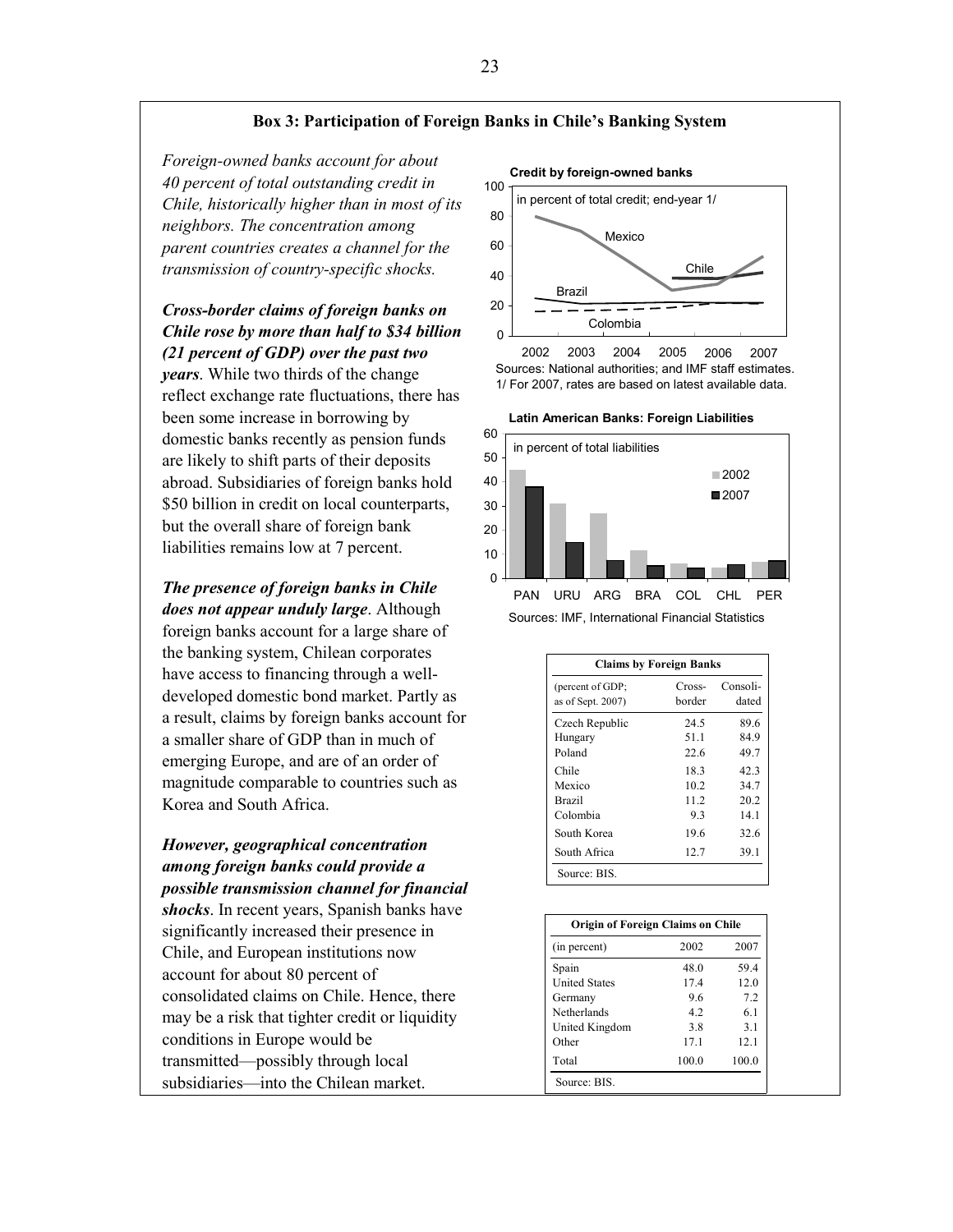

### *In estimating a WARP-based equilibrium exchange rate approach, using variables similar to those in the CGER model, we find that terms of trade shifts (particularly higher copper prices) account for most of the appreciation in recent years*. As of May 2008, the peso was valued at about 8 percent above the level predicted by fundamentals. This estimate is within the range of model outcomes obtained of the authorities.

 $\mathcal{L}_\text{max}$ 

<sup>1</sup> Thomas, C.P., J. Marquez, and S. Fahle, "Measuring U.S. International Relative Prices: A Warp View of the World," FRB International Finance Discussion Paper No. 917, 2008.

0.60 0.65 0.70 0.75 0.80

1996Q11998Q12000Q12002Q12004Q12006Q12008Q1

-15 -10 -5 0 5 10

Over/Undervaluation (percent - right axis)

24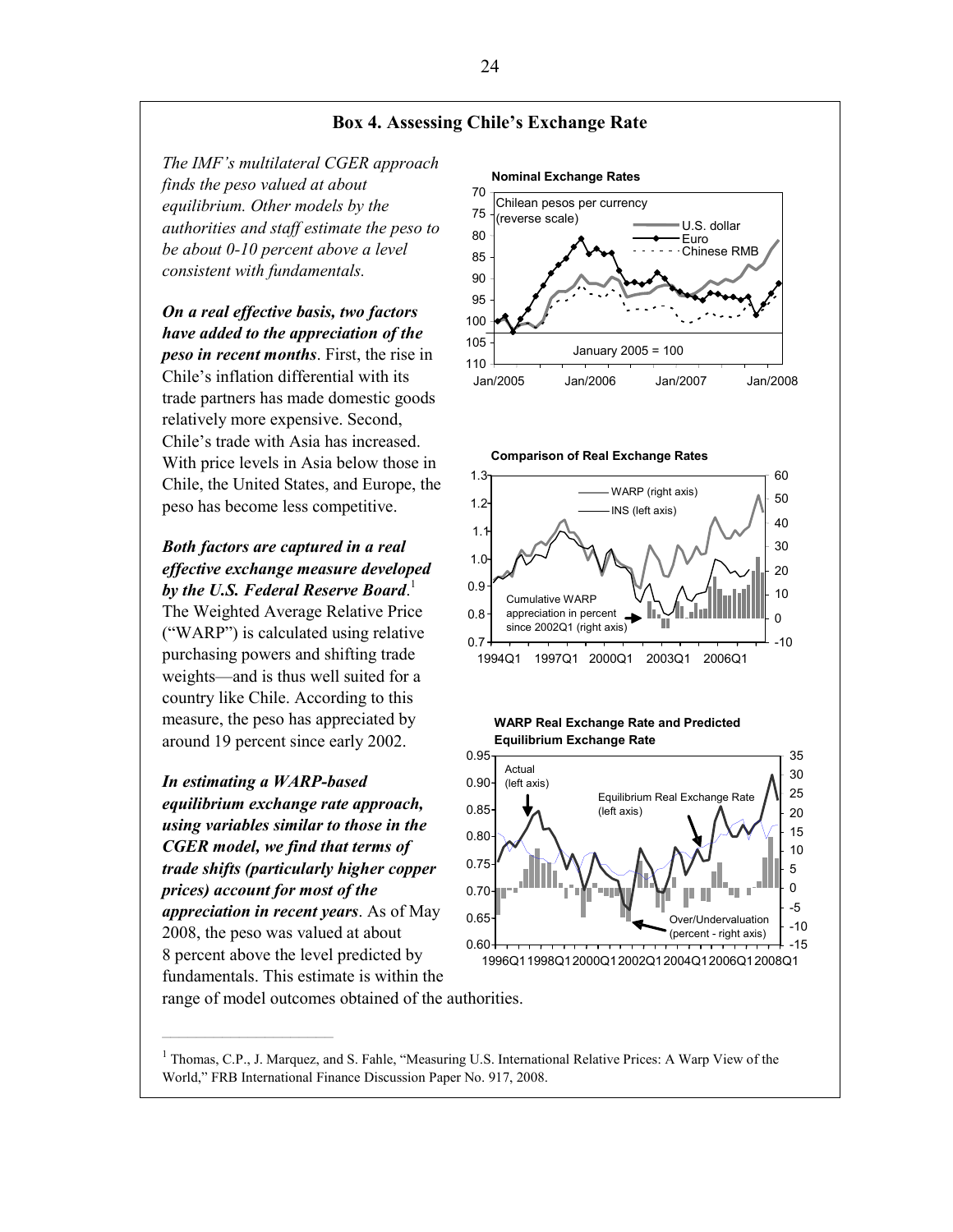**Figure 5. Domestic Demand and Net Exports**



















**positive outside the mining sector…**



**..as secured lending has become the mainstay of credit to private households.**



**...while import volumes are propelled by strong domestic demand.**



Source: Haver, Chilean Authorities and Fund Staff estimates.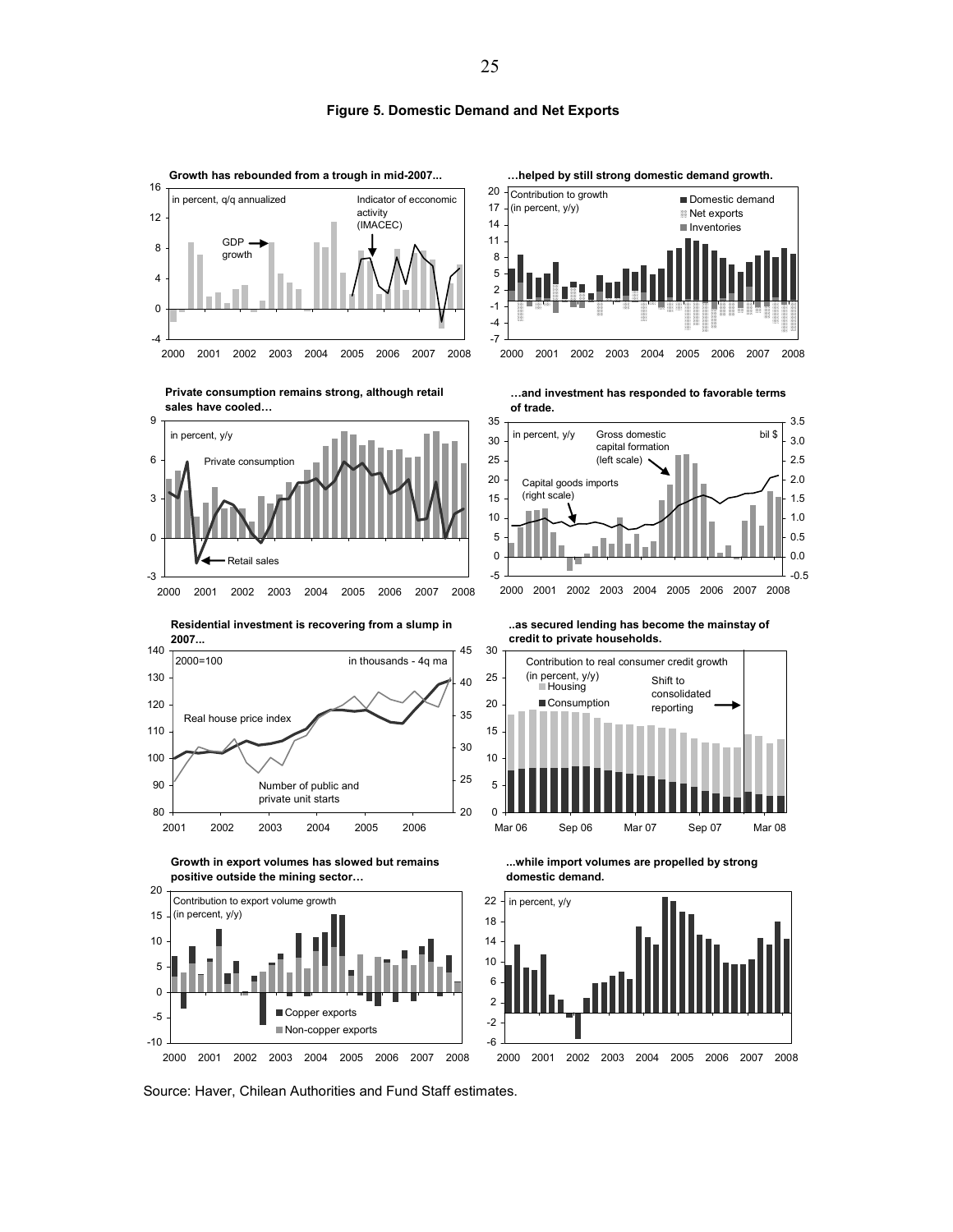

#### **Figure 6. Energy Supply: Tight and Expensive**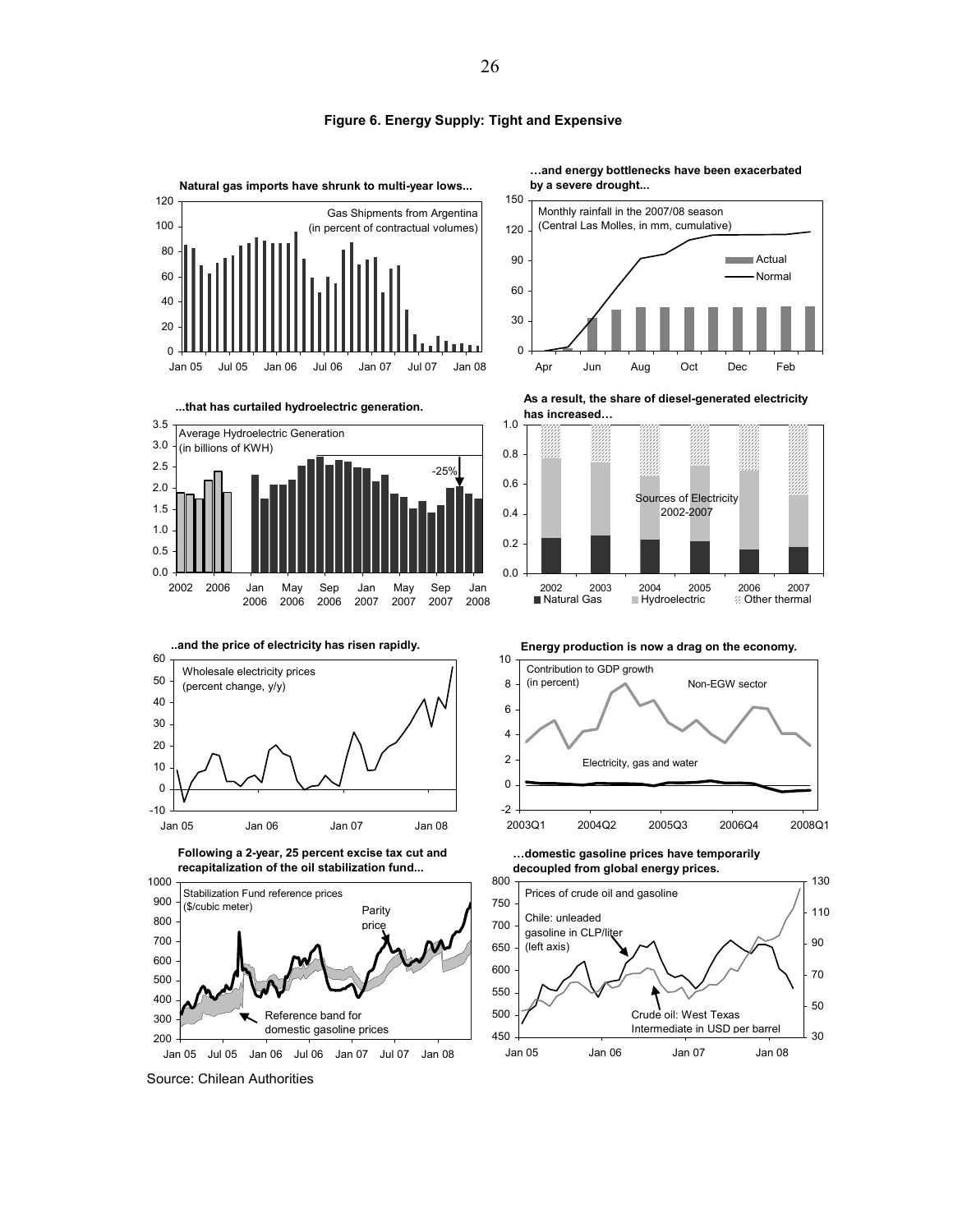**The domestic yield curve has steepened after the central bank announced sterilization measures.**



Jan 06 May 06 Sep 06 Jan 07 May 07 Sep 07 Jan 08 May 08



**Equity valuations have approached those in the region...**







**Real yields have declined as demand for inflationindexed bonds has increased.**







**...in part reflecting higher foreign investment limits for** 





**…contributing to a decline in bond issuance abroad.**

Source: Bloomberg, Haver, Credit Suisse, BEL and Chilean Authorities.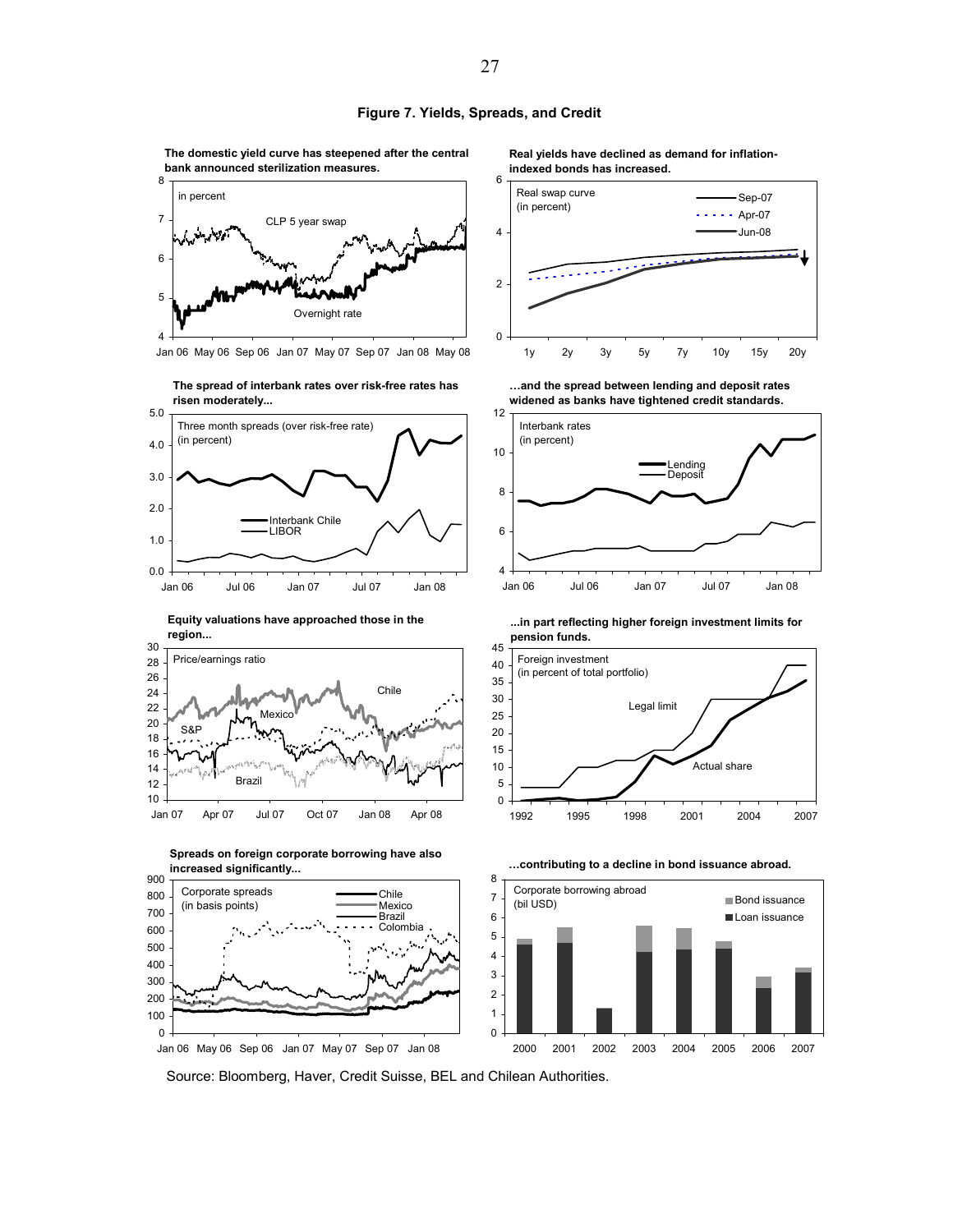

#### **Figure 8. Developments and Key Players in Financial Markets**

**The size of Chile's financial sector compares well** 

**In the wake of large government surpluses, the size of the domestic bond market has declined.**



**Derivatives markets in Chile focus mostly on the exchange rate...**









**Chile accounts for a small part of Latin American securitization activity.**



\*Includes Central America, Ecuador, Venezuela and Bolivia

**…while interest rate derivatives have been emerging.**



**...but mutual funds have grown as the reach of financial services has increased.**



Source: Bloomberg, Bankscope, Bank of International Settlements, IFS, World Federation of Exchange Rates and Fund Staff estimates.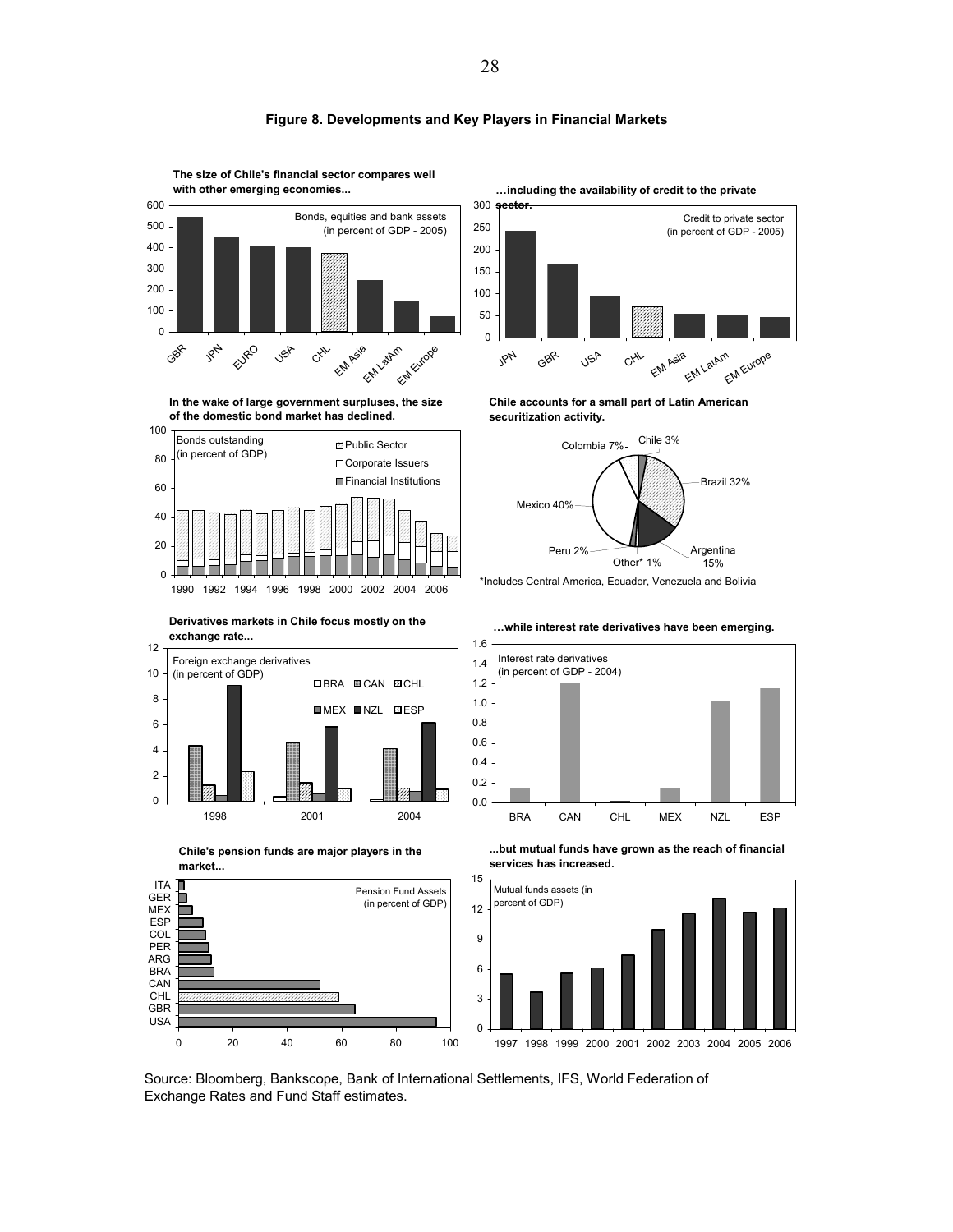#### **Figure 9. Healthy Banking Indicators**



**Off-balance sheet exposures of Chilean banks are moderate...**



**Credit to corporates dominates bank borrowing by households.**





**…and in the wake of global financial turmoil, risk indicators have only increased moderately.**



**The domestic non-financial sector accounts for close to 90 percent of corporate loans.**



Source: Fund Staff estimates; Moody's KMV; Chilean Authorities.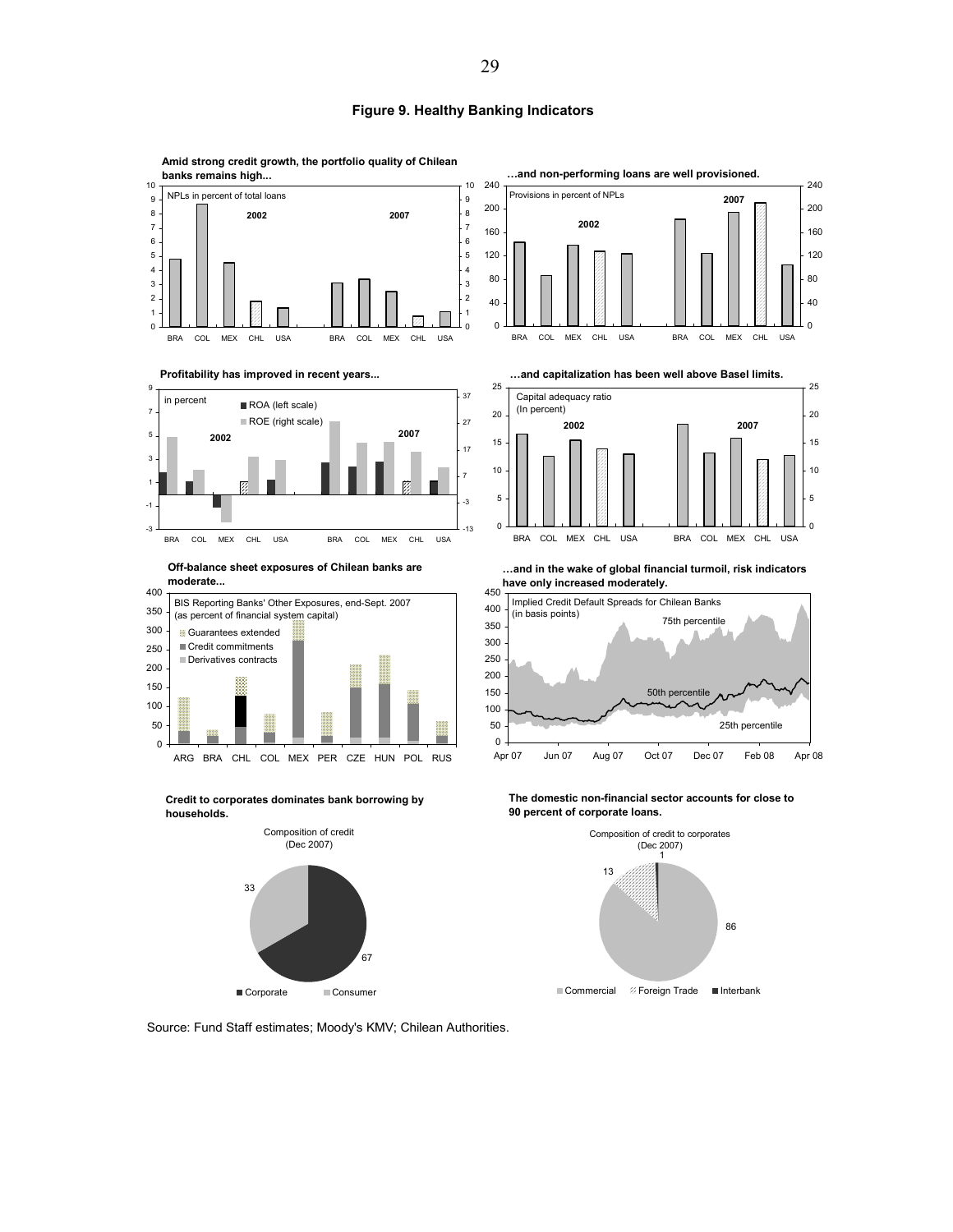

**Chile has a relatively favorable business climate...**

















GER SAF ARG BRA FRA PER AUS GBR MEX SWE CZE CHL

**The labor contribution to growth has been stable in recent years...**



**Labor markets are less rigid than in Latin America, but more than in the OECD.**



Source: World Trade Organization, KPMG, CD Howe, World Bank Doing Business Data.

**Figure 10. Investment Climate: Sunny, Only a Few Clouds**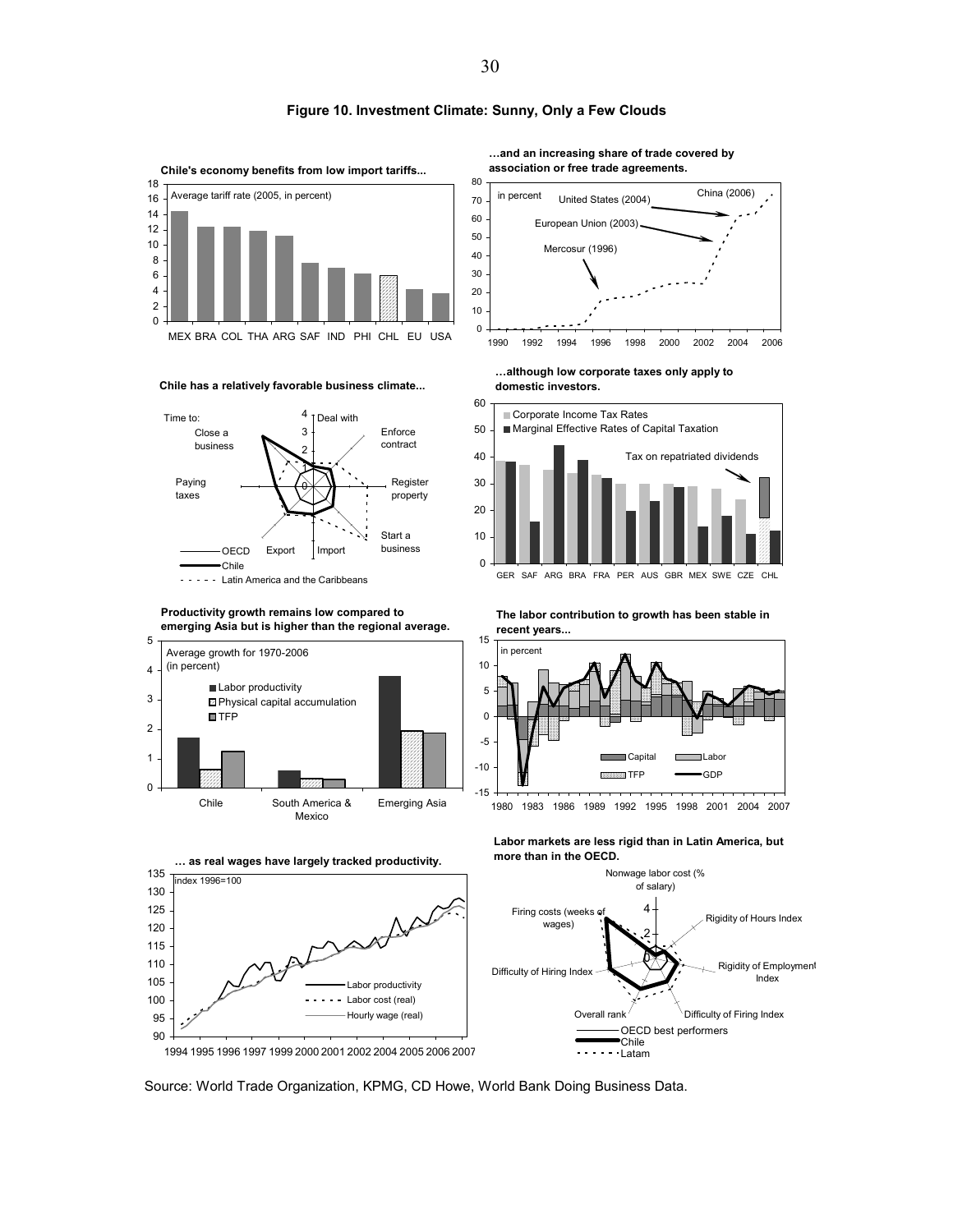|  | Table 1. Chile: Selected Economic Indicators 1/ |
|--|-------------------------------------------------|
|--|-------------------------------------------------|

|                                              |         |        |        |                                                        |                      |           | <b>Projections</b> |           |          |
|----------------------------------------------|---------|--------|--------|--------------------------------------------------------|----------------------|-----------|--------------------|-----------|----------|
|                                              | 2005    | 2006   | 2007   | 2008                                                   | 2009                 | 2010      | 2011               | 2012      | 2013     |
|                                              |         |        |        | (Annual percentage change, unless otherwise indicated) |                      |           |                    |           |          |
| <b>Production and prices</b>                 |         |        |        |                                                        |                      |           |                    |           |          |
| Real GDP                                     | 5.5     | 4.3    | 5.1    | 4.2                                                    | 4.6                  | 5.5       | 5.3                | 5.3       | 5.0      |
| Total domestic demand                        | 10.4    | 6.4    | 7.8    | 6.4                                                    | 6.0                  | 6.7       | 6.5                | 6.4       | 6.2      |
| Consumption                                  | 7.1     | 6.4    | 7.4    | 5.9                                                    | 5.9                  | 6.7       | 6.4                | 6.3       | 6.1      |
| Private                                      | 7.4     | 6.5    | 7.7    | 6.0                                                    | 5.7                  | 6.9       | 6.5                | 6.3       | 6.1      |
| Public                                       | 5.9     | 5.9    | 5.8    | 5.6                                                    | 6.5                  | 5.8       | 5.8                | 5.9       | 5.9      |
| Investment                                   | 21.7    | 6.2    | 9.0    | 8.0                                                    | 6.3                  | 6.9       | 6.8                | 6.8       | 6.7      |
| Private fixed                                | 25.5    | 2.2    | 10.2   | 7.1                                                    | 6.2                  | 7.0       | 7.0                | 7.0       | 7.0      |
| Public                                       | 10.8    | 10.2   | 25.5   | 8.3                                                    | 7.7                  | 7.9       | 7.3                | 7.2       | 6.2      |
| Inventories (contributions to growth)        | $-0.3$  | 0.8    | $-0.6$ | 0.2                                                    | 0.0                  | 0.0       | 0.0                | 0.0       | 0.0      |
| Net exports (contributions to growth)        | $-4.5$  | $-2.1$ | $-3.0$ | $-2.6$                                                 | $-1.9$               | $-1.9$    | $-1.9$             | $-2.0$    | $-2.1$   |
| Exports                                      | 1.7     | 2.1    | 3.0    | 2.2                                                    | 2.5                  | 2.7       | 2.7                | 2.6       | 2.5      |
| Imports                                      | 6.2     | 4.2    | 6.0    | 4.8                                                    | 4.4                  | 4.6       | 4.6                | 4.6       | 4.6      |
|                                              |         |        |        |                                                        |                      |           |                    |           |          |
| Real GDP (end of period)                     | 4.3     | 4.8    | 4.1    | 4.6                                                    | 4.7                  | 5.5       | 5.3                | 5.3       | 5.0      |
| Output gap 2/                                | 0.2     | 0.8    | 1.0    | 1.4                                                    | 1.8                  | 1.1       | 0.6                | 0.0       | 0.0      |
| Consumer prices                              |         |        |        |                                                        |                      |           |                    |           |          |
| End of period                                | 3.6     | 2.6    | 7.8    | 5.5                                                    | 3.7                  | 3.0       | 3.0                | 3.0       | 3.0      |
| Average                                      | 3.1     | 3.4    | 4.4    | 7.4                                                    | 4.4                  | 3.3       | 3.0                | 3.0       | 3.0      |
| Unemployment rate (annual average)           | 9.3     | 8.0    | 7.0    | $\cdots$                                               |                      |           | $\cdots$           |           |          |
| <b>Money and credit</b>                      |         |        |        |                                                        |                      |           |                    |           |          |
| Broad money                                  | 11.9    | 11.4   | 15.2   |                                                        |                      |           |                    |           |          |
|                                              | 19.9    | 17.7   | 20.8   |                                                        | $\cdots$             |           |                    |           |          |
| Credit to the private sector (end of period) |         |        |        | $\ddotsc$                                              | $\ddot{\phantom{a}}$ | $\ddotsc$ | $\ddotsc$          | $\ddotsc$ | $\cdots$ |
|                                              |         |        |        | (Billions U.S. dollars, unless otherwise indicated)    |                      |           |                    |           |          |
| <b>Balance of Payments</b>                   |         |        |        |                                                        |                      |           |                    |           |          |
| Current account                              | 1.4     | 6.8    | 7.2    | $-1.0$                                                 | $-2.8$               | $-3.4$    | $-4.1$             | $-4.8$    | $-5.4$   |
| In percent of GDP                            | 1.2     | 4.7    | 4.4    | $-0.6$                                                 | $-1.6$               | $-1.9$    | $-2.2$             | $-2.4$    | $-2.5$   |
|                                              |         |        |        |                                                        |                      |           |                    |           |          |
| <b>Trade Balance</b>                         | 10.8    | 22.6   | 23.7   | 16.3                                                   | 8.4                  | 1.0       | $-3.4$             | $-6.9$    | $-7.7$   |
| <b>Exports of Goods</b>                      | 41.3    | 58.5   | 67.6   | 66.6                                                   | 63.0                 | 59.9      | 60.1               | 61.7      | 66.1     |
| Non-Copper Exports                           | 22.3    | 25.8   | 30.1   | 32.5                                                   | 34.4                 | 36.6      | 38.8               | 42.1      | 45.8     |
| Imports of Goods                             | 30.5    | 35.9   | 44.0   | 50.3                                                   | 54.6                 | 58.9      | 63.5               | 68.6      | 73.8     |
| Non-Oil Imports                              | 26.9    | 31.3   | 39.2   | 43.9                                                   | 47.7                 | 51.5      | 55.5               | 59.8      | 64.4     |
|                                              |         |        |        | (Annual percentage change, unless otherwise indicated) |                      |           |                    |           |          |
|                                              |         |        |        |                                                        |                      |           |                    |           |          |
| Non-Copper Exports                           | 25.3    | 15.7   | 16.6   | 8.0                                                    | 6.0                  | 6.4       | 5.8                | 8.5       | 8.9      |
| Non-Oil Imports                              | 33.2    | 16.2   | 25.4   | 11.8                                                   | 8.8                  | 7.9       | 7.7                | 7.9       | 7.6      |
| Net FDI inflows (in percent of GDP)          | 4.1     | 3.1    | 6.4    | 9.0                                                    | 6.2                  | 5.4       | 3.5                | 2.7       | 3.1      |
| Real effective exchange rate 3/              | 11.9    | $-5.2$ | 8.4    | $\cdots$                                               | $\cdots$             | $\cdots$  | $\cdots$           | $\cdots$  | $\cdots$ |
| Terms of trade                               | 11.1    | 31.6   | 1.1    | $-9.6$                                                 | $-8.8$               | $-9.2$    | $-9.6$             | $-1.5$    | 0.7      |
|                                              |         |        |        |                                                        | (In percent of GDP)  |           |                    |           |          |
| <b>Public sector finance</b>                 |         |        |        |                                                        |                      |           |                    |           |          |
| Central government balance                   | 4.6     | 7.7    | 8.8    | 7.8                                                    | 5.3                  | 3.7       | 2.3                | 1.9       | 1.1      |
| Gross public debt 4/                         | 34.9    | 25.7   | 24.1   | 21.9                                                   | 20.9                 | 20.1      | 19.3               | 17.4      | 15.8     |
| Central government                           | 7.3     | 5.3    | 4.1    | 3.3                                                    | 2.9                  | 2.7       | 2.5                | 2.0       | 1.5      |
| Net public assets                            | $-11.8$ | 0.3    | 8.2    | 11.7                                                   | 14.5                 | 16.2      | 16.6               | 15.4      | 13.5     |
| Excluding public enterprises                 | $-2.5$  | 4.8    | 11.9   | 15.4                                                   | 18.2                 | 19.9      | 20.4               | 18.8      | 16.7     |
| Saving and investment                        |         |        |        |                                                        |                      |           |                    |           |          |
|                                              | 22.2    | 20.5   | 21.1   | 22.4                                                   | 23.6                 | 24.6      | 25.7               | 26.0      | 26.0     |
| Gross domestic investment                    |         |        |        |                                                        |                      |           |                    |           |          |
| Private fixed                                | 19.1    | 17.4   | 18.1   | 19.1                                                   | 20.2                 | 21.1      | 22.1               | 22.4      | 22.3     |
| Public investment                            | 2.1     | 2.1    | 2.4    | 2.6                                                    | 2.8                  | 2.9       | 3.1                | 3.1       | 3.2      |
| National saving                              | 23.4    | 25.2   | 25.5   | 21.8                                                   | 22.1                 | 22.8      | 23.5               | 23.7      | 23.5     |
| Private                                      | 15.9    | 14.6   | 13.5   | 10.9                                                   | 13.7                 | 15.4      | 17.3               | 17.7      | 18.5     |
| Public 5/                                    | 7.5     | 10.6   | 12.0   | 11.0                                                   | 8.6                  | 7.1       | 5.8                | 5.3       | 4.5      |
| <b>External Debt</b>                         |         |        |        |                                                        |                      |           |                    |           |          |
| Gross external debt                          | 38.0    | 32.5   | 32.7   | 30.4                                                   | 30.8                 | 29.9      | 29.0               | 27.4      | 25.5     |
| Private                                      | 29.9    | 25.1   | 20.9   | 20.7                                                   | 21.4                 | 20.9      | 20.5               | 19.7      | 18.8     |
| Public                                       | 8.1     | 7.4    | 11.8   | 9.7                                                    | 9.5                  | 9.0       | 8.6                | 7.7       | 6.7      |
|                                              |         |        |        |                                                        |                      |           |                    |           |          |

Sources: Central Bank of Chile, Ministry of Finance, Haver Analytics, and Fund staff estimates.

1/ As of June 12, 2008

2/ Defined as potential minus actual output, divided by potential output

3/ End of period; INS definition of the real effective exchange rate. A decline indicates a depreciation of the peso

4/ Gross consolidated debt of the public sector (central bank, non-financial public enterprises, and general government).

5/ Gross saving of the general government sector, including the deficit of the central bank.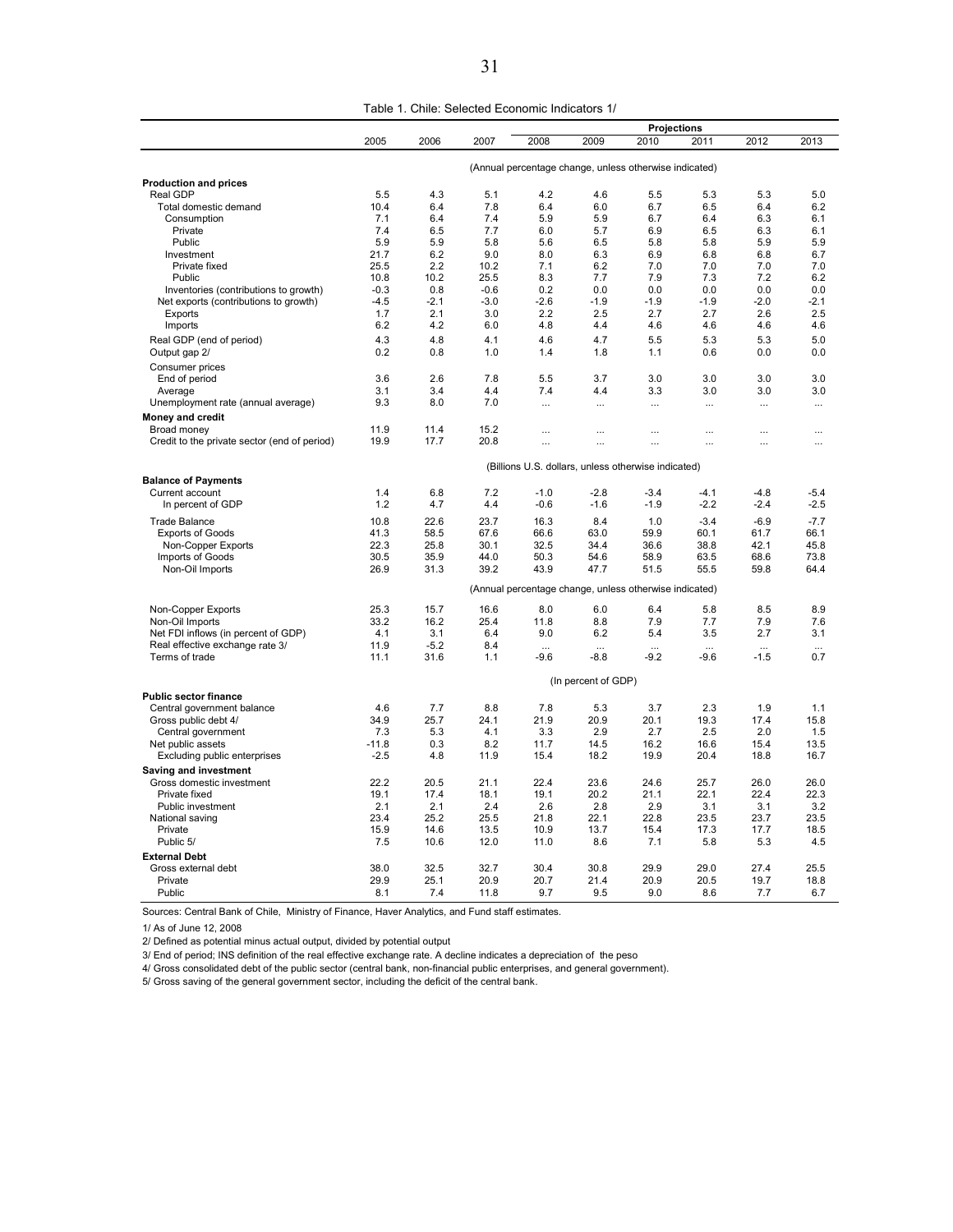|                                         |         |         |          | Est.      |          | Proj. <sup>1/</sup> |
|-----------------------------------------|---------|---------|----------|-----------|----------|---------------------|
|                                         | 2004    | 2005    | 2006     | 2007      | 2008     | 2009                |
|                                         |         |         |          |           |          |                     |
| Overall balance                         | 2.1     | 4.6     | 7.7      | 8.8       | 7.8      | 5.3                 |
| Non-Mining Balance                      | $-0.9$  | $-0.6$  | $-1.1$   | 0.2       | $-0.2$   | $-0.4$              |
| Total revenue                           | 22.0    | 23.9    | 25.9     | 27.4      | 27.3     | 26.0                |
| Taxes                                   | 15.6    | 16.9    | 17.0     | 18.8      | 18.2     | 17.9                |
| Nonmining                               | 15.6    | 15.5    | 13.9     | 15.0      | 15.6     | 15.9                |
| Mining-related                          | 0.0     | 1.4     | 3.1      | 3.8       | 2.6      | 2.0                 |
| Codelco revenues                        | 3.0     | 3.7     | 5.7      | 4.8       | 5.4      | 3.7                 |
| Income on assets                        | 0.4     | 0.3     | 0.5      | 1.2       | 1.4      | 2.0                 |
| Social contributions                    | 1.4     | 1.4     | 1.4      | 1.5       | 1.3      | 1.4                 |
| Grants                                  | 0.1     | 0.1     | 0.1      | 0.1       | 0.1      | 0.1                 |
| Other                                   | 1.5     | 1.3     | 1.2      | 1.1       | 0.9      | 0.9                 |
| Total expenditure                       | 19.9    | 19.3    | 18.2     | 18.6      | 19.5     | 20.6                |
| Consumption                             | 5.7     | 5.6     | 5.4      | 5.6       | 5.4      | 5.6                 |
| Social benefits                         | 4.9     | 4.6     | 4.3      | 4.1       | 4.4      | 4.7                 |
| Subsidies and grants                    | 5.2     | 5.0     | 4.8      | 5.0       | 5.8      | 6.2                 |
| Interest payments                       | 1.0     | 0.8     | 0.7      | 0.6       | 0.4      | 0.4                 |
| Gross investment                        | 1.8     | 1.8     | 1.8      | 2.1       | 2.3      | 2.5                 |
| Defense                                 | 1.4     | 1.3     | $\cdots$ | $\cdots$  | $\cdots$ | $\ddotsc$           |
| Non-defense                             | 0.4     | 0.5     | $\cdots$ | $\ddotsc$ | $\ddots$ | $\ddotsc$           |
| Net capital transfers                   | 1.3     | 1.3     | 1.3      | 1.1       | 1.2      | 1.3                 |
| <b>Net Assets</b>                       | $-4.1$  | 0.1     | 7.0      | 13.7      | 17.2     | 20.2                |
| Gross Debt                              | 10.7    | 7.3     | 5.3      | 4.1       | 3.3      | 2.9                 |
| Peso-denominated Assets                 | 5.7     | 5.8     | 5.1      | 5.5       | 5.3      | 5.3                 |
| Foreign currency-denominated Assets     | 0.9     | 1.5     | 7.1      | 12.3      | 15.2     | 17.7                |
| <b>Memorandum Items</b>                 | $-5.6$  | $-9.2$  | $-4.5$   | $-3.8$    | $-3.6$   | $-3.7$              |
| Nonmining Structural Balance            | $-1.8$  | $-0.9$  | $-1.5$   | 0.4       | 0.0      | $-0.1$              |
| Fiscal Impulse 2/                       | 0.7     | $-0.9$  | 0.6      | $-1.9$    | 0.4      | 0.1                 |
| Nonmining Structural Primary Balance 3/ | $-1.1$  | $-0.3$  | $-1.2$   | $-0.4$    | $-1.3$   | $-2.0$              |
| Fiscal Impulse 2/                       | 0.7     | $-0.8$  | 0.9      | $-0.8$    | 1.0      | 0.7                 |
| Net Assets of the Public Sector         | $-11.0$ | $-11.8$ | 0.3      | 8.2       | 11.7     | 14.5                |
| Excluding public enterprises 4/         | $-5.5$  | $-2.5$  | 4.8      | 11.9      | 15.4     | 18.2                |
| Nominal GDP (trillions of pesos)        | 58.3    | 66.2    | 77.6     | 85.6      | 93.3     | 97.4                |
|                                         |         |         |          |           |          |                     |

#### Table 2. Chile: Summary Operations of the Central Government (In percent of GDP)

Sources: Ministry of Finance (DIPRES) and staff estimates.

1/ Based on the 2008 Budget and updated staff estimates.

2/ Change in nonmining structural balance (-) as a share of GDP excluding extractive activities.

3/ Excludes interest payments and income from government assets.

4/ General government and Central Bank only.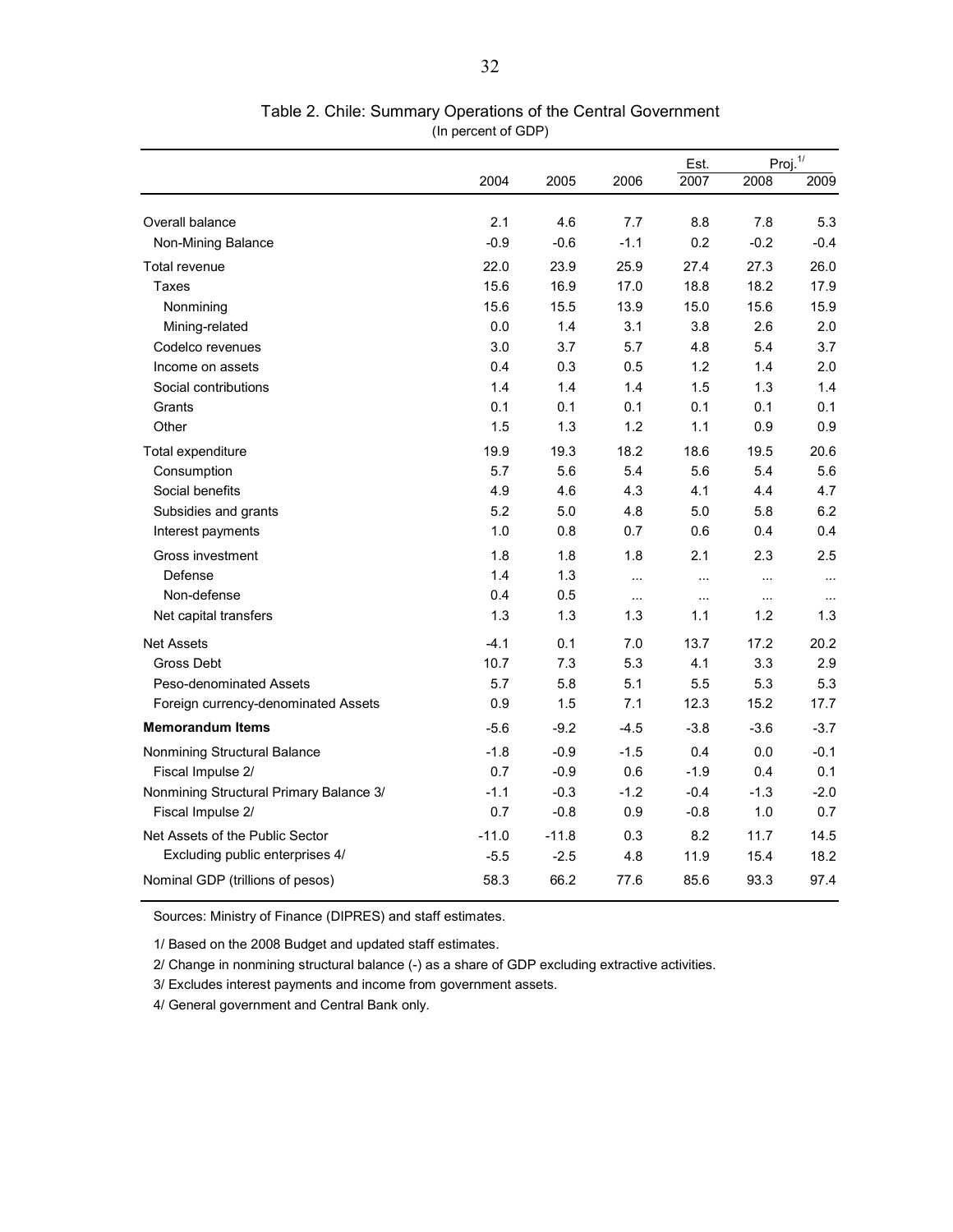|                                       |        |        |        | Est.   | Proj.  |        |
|---------------------------------------|--------|--------|--------|--------|--------|--------|
|                                       | 2004   | 2005   | 2006   | 2007   | 2008   | 2009   |
| <b>Central government</b>             |        |        |        |        |        |        |
| Balance                               | 2.1    | 4.6    | 7.7    | 8.8    | 7.8    | 5.3    |
| Total revenue                         | 22.0   | 23.9   | 25.9   | 27.4   | 27.3   | 26.0   |
| of which: intragovernmental receipts  | 0.8    | 0.8    | 0.7    | 0.7    | 0.7    | 0.7    |
| Total expenditures 1/                 | 19.9   | 19.3   | 18.2   | 18.6   | 19.5   | 20.6   |
| of which: intragovernmental transfers | 0.7    | 0.8    | 0.6    | 0.6    | 0.6    | 0.6    |
| Current                               | 16.8   | 16.1   | 15.1   | 15.4   | 16.0   | 16.9   |
| Capital                               | 3.1    | 3.1    | 3.0    | 3.2    | 3.5    | 3.7    |
| <b>Net Assets</b>                     | $-4.1$ | 0.1    | 7.0    | 13.7   | 17.2   | 20.2   |
| <b>Municipalities 2/</b>              |        |        |        |        |        |        |
| <b>Balance</b>                        | 0.0    | 0.2    | 0.2    | 0.0    | 0.0    | 0.0    |
| <b>Total revenue</b>                  | 2.7    | 2.9    | 2.7    | 3.0    | 3.1    | 3.1    |
| of which: intragovernmental receipts  | 0.7    | 0.8    | 0.6    | 0.6    | 0.6    | 0.6    |
| Total expenditures                    | 2.8    | 2.8    | 2.5    | 3.0    | 3.0    | 3.0    |
| of which: intragovernmental transfers | 0.8    | 0.8    | 0.7    | 0.7    | 0.7    | 0.7    |
| Current                               | 2.4    | 2.5    | 2.2    | 2.6    | 2.7    | 2.7    |
| Capital                               | 0.4    | 0.3    | 0.3    | 0.4    | 0.4    | 0.4    |
| <b>Central bank</b>                   |        |        |        |        |        |        |
| <b>Balance</b>                        | $-0.6$ | $-0.5$ | $-0.2$ | $-0.1$ | 0.0    | 0.0    |
| Net operating balance                 | 0.0    | 0.0    | $-0.1$ | 0.0    | 0.0    | 0.0    |
| Net interest balance 1/               | $-0.6$ | $-0.4$ | $-0.2$ | 0.0    | 0.0    | 0.0    |
| <b>Net Assets</b>                     | $-1.3$ | $-2.6$ | $-2.2$ | $-1.8$ | $-1.8$ | $-2.0$ |
| State-owned non-financial enterprises |        |        |        |        |        |        |
| Balance                               | 1.0    | 1.2    | 4.1    | 3.9    | 3.9    | 4.0    |
| Total revenue                         | 14.1   | 12.2   | 18.8   | 19.3   | 18.8   | 18.6   |
| of which: intragovernmental receipts  | 0.1    | 0.1    | 0.2    | 0.2    | 0.2    | 0.2    |
| Total expenditures                    | 13.2   | 11.1   | 14.7   | 15.4   | 14.9   | 14.6   |
| of which: intergovernmental transfers | 3.7    | 4.3    | 6.2    | 5.3    | 5.9    | 4.2    |
| Current                               | 11.4   | 9.1    | 13.1   | 13.7   | 13.2   | 12.8   |
| Capital                               | 1.7    | 2.0    | 1.6    | 1.6    | 1.7    | 1.8    |
| <b>Net Assets</b>                     | $-5.6$ | $-9.2$ | $-4.5$ | $-3.8$ | $-3.6$ | $-3.7$ |

### Table 3. Chile: Summary Operations of the Public Sector (In percent of GDP)

Sources: Ministry of Finance (DIPRES), Central Bank of Chile, and staff estimates.

 on Treasury debt. 1/ Includes the effects of valuation changes (inflation) to the stock of UF debt and accrued interest

2/ On a cash basis.Municipalities hold neither sizeable financial assets nor debt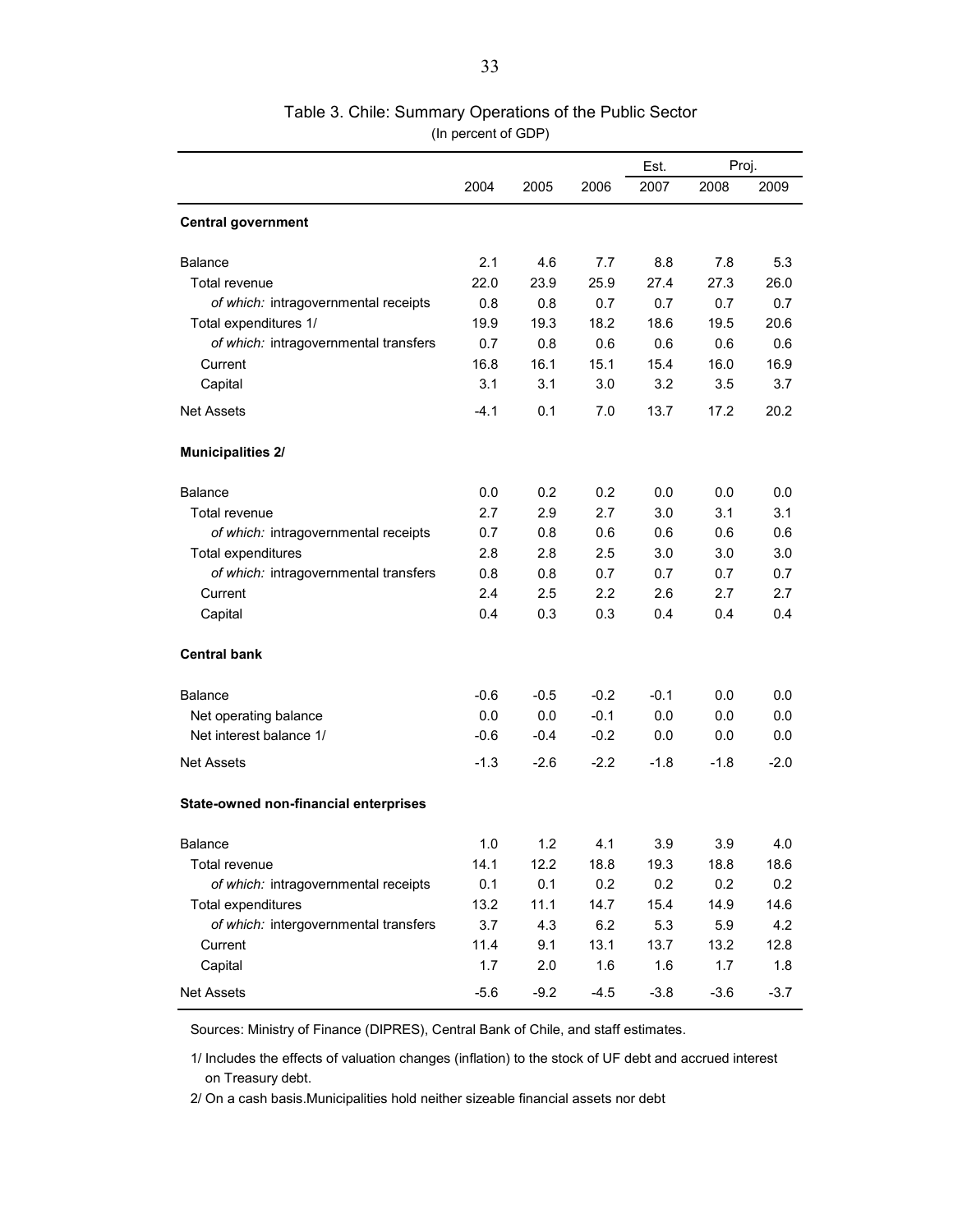#### Table 4. Chile: Indicators of External Vulnerability (In percent; unless otherwise indicated)

|                                                                    |         |        |        |        |       |                |                | Proj.    |
|--------------------------------------------------------------------|---------|--------|--------|--------|-------|----------------|----------------|----------|
|                                                                    | 2001    | 2002   | 2003   | 2004   | 2005  | 2006           | 2007           | 2008     |
| <b>Financial indicators</b>                                        |         |        |        |        |       |                |                |          |
| M3 (percent change)                                                | 10.3    | 6.3    | 3.7    | 10.6   | 11.9  | 11.4           | 15.2           | $\cdots$ |
| less pension funds' deposits (annual percentage change)            | 9.6     | 3.9    | 6.2    | 6.6    | 10.8  | 27.9           | 15.2           | $\cdots$ |
| Private Sector Credit to GDP                                       | 65.6    | 66.9   | 64.3   | 65.3   | 66.9  | 66.3           | 73.3           | $\cdots$ |
| 90-day central bank promissory note (nominal) interest rate (avg.) | 7.2     | 3.9    | 2.8    | 1.8    | 3.5   | 4.8            | 5.2            | $\cdots$ |
| Share of foreign currency deposits in total deposits               | 6.7     | 6.3    | 6.1    | 5.7    | 5.5   | 5.8            | 5.8            | $\cdots$ |
| Share of foreign currency loans in total credit                    | 13.7    | 14.5   | 10.3   | 10.0   | 10.0  | 10.3           | 10.2           | $\cdots$ |
| <b>External indicators</b>                                         |         |        |        |        |       |                |                |          |
| Exports, U.S. dollars (annual percentage change)                   | $-4.9$  | $-0.5$ | 19.2   | 50.1   | 26.9  | 41.7           | 15.7           | $-1.5$   |
| Imports, U.S. dollars (annual percentage change)                   | $-3.9$  | $-3.9$ | 13.6   | 27.8   | 33.0  | 17.7           | 22.5           | 14.4     |
| Terms of trade (annual percentage change)                          | $-7.2$  | 3.8    | 9.7    | 22.1   | 11.1  | 31.6           | 1.1            | $-9.6$   |
| REER (end of period, percent change)                               | $-10.1$ | $-6.9$ | 13.4   | $-3.7$ | 11.9  | $-5.2$         | 8.4            | $\cdots$ |
| Exchange rate (pesos per US\$, period average)                     | 635     | 689    | 691    | 610    | 560   | 530            | 522            | $\cdots$ |
| Current account (percent of GDP)                                   | $-1.6$  | $-0.9$ | $-1.1$ | 2.2    | 1.2   | 4.7            | 4.4            | $-0.6$   |
| Financial account less reserves accumulation (percent of GDP)      | 0.7     | 1.0    | 0.6    | $-2.4$ | 0.2   | $-3.3$         | $-6.3$         | 6.5      |
| Gross official reserves (in US\$ billion) 1/                       | 14.4    | 15.4   | 15.9   | 16.0   | 17.0  | 19.4           | 16.9           | 26.9     |
| Gross official reserves, months of imports of goods and services   | 8.3     | 7.8    | 6.4    | 5.0    | 4.6   | 4.3            | 3.3            | 4.8      |
| Gross official reserves to broad money                             | 21.6    | 23.5   | 23.6   | 19.0   | 16.5  | 16.1           | 11.9           | $\cdots$ |
| Gross official reserves to short-term external debt 2/             | 144.8   | 134.4  | 125.4  | 115.6  | 111.8 | 117.0          | 113.4          | 171.0    |
| Total external debt (percent of GDP)                               | 56.2    | 60.2   | 58.2   | 45.5   | 38.0  | 32.5           | 32.7           | 30.4     |
| Of which: external public sector debt                              | 8.9     | 10.7   | 12.5   | 10.3   | 8.1   | 7.4            | 11.8           | 9.7      |
| Total external debt to exports of goods and services               | 171.9   | 179.5  | 161.1  | 112.9  | 92.8  | 71.8           | 70.2           | 70.6     |
| External interest payments to exports of goods and services        | 7.6     | 6.4    | 4.7    | 3.3    | 2.9   | 2.2            | 1.8            | 1.5      |
| External amortization payments to exports of goods and services    | 19.5    | 27.4   | 21.6   | 19.9   | 14.0  | 17.3           | 5.9            | 5.4      |
| <b>Financial market indicators</b>                                 |         |        |        |        |       |                |                |          |
| Stock market index (in US\$; period average) 3/                    | 590     | 483    | 601    | 832    | 1105  | 1278           | 1776           | 1857     |
| Sovereign long-term foreign-currency debt rating (end of period)   |         |        |        |        |       |                |                |          |
| Moody's                                                            | Baa1    | Baa1   | Baa1   | Baa1   | Baa1  | A <sub>2</sub> | A <sub>2</sub> | $\cdots$ |
| S&P                                                                | A-      | $A -$  | $A -$  | A      | A     | A+             | A+             | $\cdots$ |
| <b>Fitch Ratings</b>                                               | А-      | $A -$  | $A -$  | А-     | A     | A              | A              | $\cdots$ |

Sources: Central Bank of Chile, Haver Analytics, WEO, and Fund staff estimates.

1/ Gold valued at end-period market prices.

2/ As measured by the central bank; includes amortization of medium/long-term debt due during the following year, but not trade credits.

3/ Morgan-Stanley Capital International index (Dec/1987=100). 2008 data averaged up to end-March.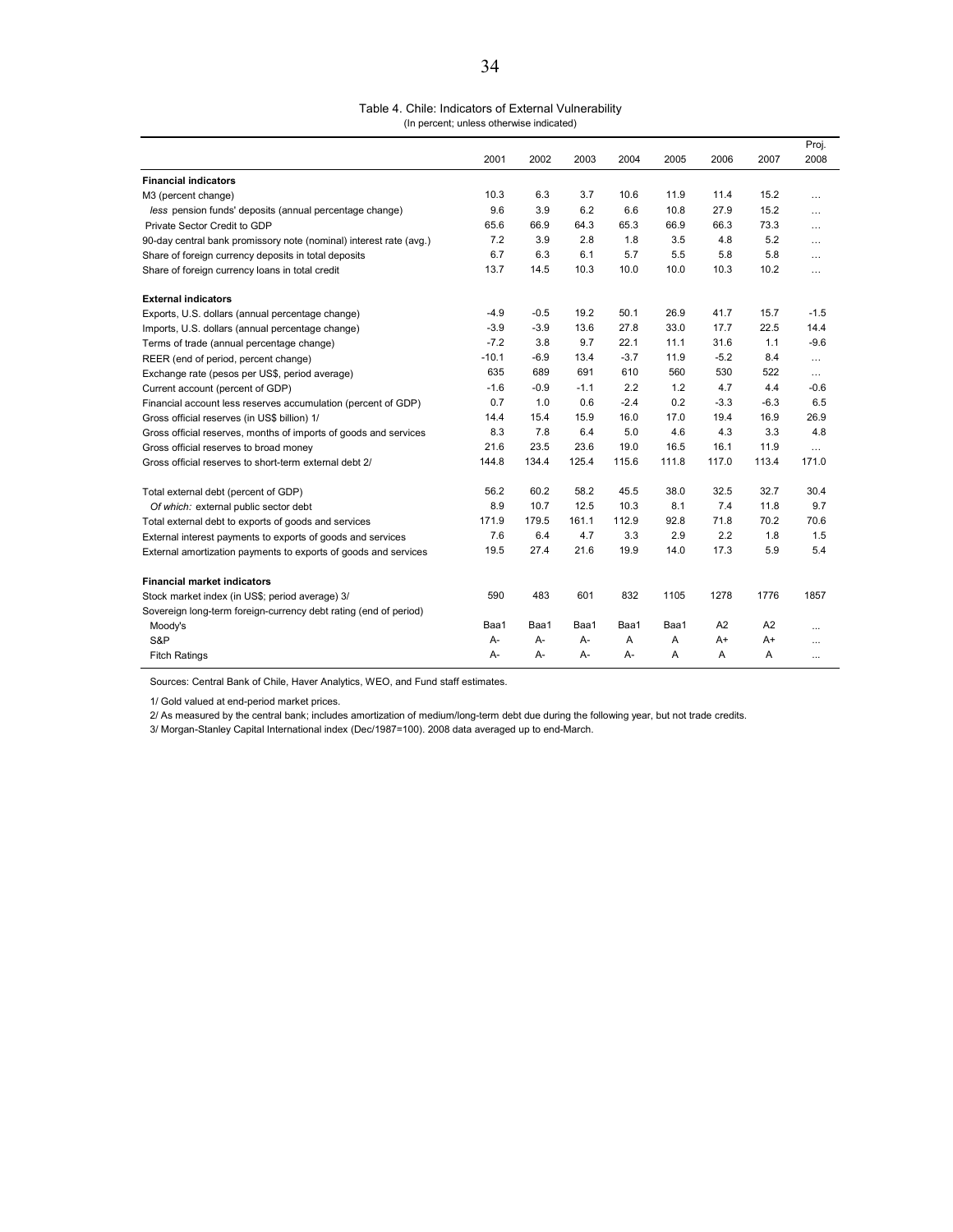|                                                         |         |         |         |                                              |                            | Projections |         |         |         |
|---------------------------------------------------------|---------|---------|---------|----------------------------------------------|----------------------------|-------------|---------|---------|---------|
|                                                         | 2005    | 2006    | 2007    | 2008                                         | 2009                       | 2010        | 2011    | 2012    | 2013    |
|                                                         |         |         |         |                                              | (In percent of GDP)        |             |         |         |         |
| Current account                                         | 1.2     | 4.7     | 4.4     | $-0.6$                                       | $-1.6$                     | $-1.9$      | $-2.2$  | $-2.4$  | $-2.5$  |
| Trade balance                                           | 9.1     | 15.4    | 14.4    | 9.2                                          | 4.8                        | 0.6         | $-1.8$  | $-3.4$  | $-3.5$  |
| Exports                                                 | 34.9    | 39.9    | 41.3    | 37.6                                         | 35.9                       | 32.8        | 31.7    | 30.5    | 30.2    |
| Copper                                                  | 16.0    | 22.3    | 22.9    | 19.3                                         | 16.3                       | 12.8        | 11.3    | 9.7     | 9.3     |
| Non-copper                                              | 18.9    | 17.6    | 18.4    | 18.3                                         | 19.6                       | 20.1        | 20.5    | 20.8    | 20.9    |
| Imports                                                 | $-25.8$ | $-24.5$ | $-26.9$ | $-28.4$                                      | $-31.1$                    | $-32.3$     | $-33.5$ | $-33.9$ | $-33.7$ |
| Net services                                            | $-0.5$  | $-0.4$  | $-0.7$  | $-0.7$                                       | $-1.4$                     | $-1.2$      | $-0.9$  | $-0.9$  | $-0.6$  |
| Net income                                              | $-8.9$  | $-12.6$ | $-11.1$ | $-10.8$                                      | $-6.8$                     | $-3.0$      | $-1.3$  | 0.2     | 0.1     |
| Net transfers                                           | 1.5     | 2.3     | 1.8     | 1.7                                          | 1.8                        | 1.8         | 1.8     | 1.7     | 1.6     |
| <b>Financial Account Balance</b>                        | 1.3     | $-3.5$  | $-5.7$  | 6.0                                          | 1.0                        | 1.0         | 1.3     | 2.7     | 2.8     |
| Foreign direct investment (net)                         | 4.1     | 3.1     | 6.4     | 9.0                                          | 6.2                        | 5.4         | 3.5     | 2.7     | 3.1     |
| Abroad                                                  | $-1.8$  | $-2.0$  | $-2.3$  | $-1.5$                                       | $-2.5$                     | $-2.6$      | $-2.5$  | $-2.3$  | $-2.1$  |
| In Chile                                                | 5.9     | 5.0     | 8.8     | 10.5                                         | 8.7                        | 8.0         | 6.0     | 5.0     | 5.2     |
| Portfolio investment (net)                              | $-2.4$  | $-6.9$  | $-9.5$  | $-4.5$                                       | $-10.8$                    | $-10.3$     | $-8.6$  | $-6.3$  | $-6.4$  |
| Abroad                                                  | $-3.6$  | $-7.4$  | $-9.3$  | $-7.0$                                       | $-12.5$                    | $-12.3$     | $-10.5$ | $-8.0$  | $-8.0$  |
| In Chile                                                | 1.2     | 0.5     | $-0.2$  | 2.5                                          | 1.7                        | 2.0         | 1.9     | 1.7     | 1.6     |
| <b>Financial Derivatives</b>                            | $-0.1$  | 0.2     | 0.3     | 0.0                                          | 0.1                        | 0.1         | 0.1     | 0.1     | 0.1     |
| Other Investments                                       | $-0.3$  | 0.2     | $-2.9$  | 1.5                                          | 5.5                        | 5.8         | 6.3     | 6.2     | 6.0     |
| Abroad                                                  | $-2.0$  | $-2.7$  | $-7.0$  | $-5.5$                                       | $-0.1$                     | 0.3         | $-0.1$  | $-0.3$  | $-0.5$  |
| In Chile                                                | 1.7     | 2.9     | 4.1     | 7.0                                          | 5.6                        | 5.5         | 6.4     | 6.5     | 6.5     |
| <b>Reserves Assets</b>                                  | $-1.5$  | $-1.4$  | 1.9     | $-6.0$                                       | 0.0                        | 0.0         | 0.0     | 0.0     | 0.0     |
| <b>Errors and Omissions</b>                             | $-1.0$  | 0.1     | $-0.6$  | 0.6                                          | 0.6                        | 0.9         | 0.9     | $-0.3$  | $-0.3$  |
| Change in official reserves (\$ billion, increase -) 1/ | $-0.9$  | $-2.5$  | 2.5     | $-10.0$                                      | 0.0                        | 0.0         | 0.0     | 0.0     | 0.0     |
| Central bank operations with commercial banks           | 0.0     | 0.0     | 0.0     | $-10.0$                                      | 0.0                        | 0.0         | 0.0     | 0.0     | 0.0     |
| Other 2/                                                | $-0.9$  | $-2.5$  | 2.5     | 0.0                                          | 0.0                        | 0.0         | 0.0     | 0.0     | 0.0     |
|                                                         |         |         |         | (In months of imports of goods and services) |                            |             |         |         |         |
| Gross official international reserves 3/                | 4.6     | 4.3     | 3.3     | 4.8                                          | 4.5                        | 4.2         | 3.9     | 3.9     | 3.9     |
|                                                         |         |         |         |                                              | (Annual change in percent) |             |         |         |         |
| Total export volume                                     | 5.0     | 2.6     | 7.2     | 5.6                                          | 6.3                        | 6.8         | 5.3     | 6.6     | 5.9     |
| Copper export                                           | $-3.8$  | $-2.2$  | 7.2     | 3.5                                          | 3.5                        | 3.5         | 3.5     | 3.5     | 3.5     |
| Agricultural exports                                    | 5.8     | 6.0     | 5.7     | 4.5                                          | 5.0                        | 5.0         | 5.0     | 5.0     | 5.0     |
| Industrial exports                                      | 10.8    | 5.2     | 6.6     | 7.4                                          | 7.3                        | 7.0         | 5.2     | 7.0     | 7.0     |
| Total import volume                                     | 21.4    | 11.7    | 17.2    | 10.4                                         | 9.0                        | 9.1         | 8.8     | 8.5     | 8.2     |
| Terms of trade                                          | 11.1    | 31.6    | 1.1     | $-9.6$                                       | $-8.8$                     | $-9.2$      | $-9.6$  | $-1.5$  | 0.7     |
| Total export prices                                     | 21.0    | 38.3    | 7.8     | $-12.2$                                      | $-17.5$                    | $-16.4$     | $-7.5$  | $-5.1$  | 0.6     |
| Copper export prices                                    | 34.0    | 76.7    | 7.0     | $-12.1$                                      | $-19.1$                    | $-21.2$     | $-11.7$ | $-11.2$ | 0.0     |
| Total import price                                      | 9.0     | 5.3     | 4.5     | 5.7                                          | $-0.3$                     | $-1.0$      | $-0.8$  | $-0.2$  | $-0.3$  |
|                                                         |         |         |         |                                              | (In percent of GDP)        |             |         |         |         |
| Total external debt (end of period)                     | 38.0    | 32.5    | 32.7    | 30.4                                         | 30.8                       | 29.9        | 29.0    | 27.4    | 25.5    |
| <b>Memorandum items:</b>                                |         |         |         |                                              |                            |             |         |         |         |
| Copper price (LME; U.S. cents per pound) 4/             | 167     | 305     | 324     | 350                                          | 283                        | 223         | 197     | 175     | 175     |
| Volume of copper exports (2004=100)                     | 96      | 94      | 101     | 104                                          | 108                        | 112         | 116     | 120     | 124     |

Table 5. Chile: Balance of Payments

Sources: Central Bank of Chile, Haver Analytics, and Fund staff estimates.

1/ "Errors and Omissions" from Haver balance the Current and Capital Account.

2/ "Other" variations in reserves largely reflect changes in deposits by commercial banks and the government with the central bank,

as well as the repayment of foreign currency bonds, completed in 2006. 3/ Gold at market valuation. End-year stock of reserves in relation to imports of the following year.

4/ Updated staff forecasts.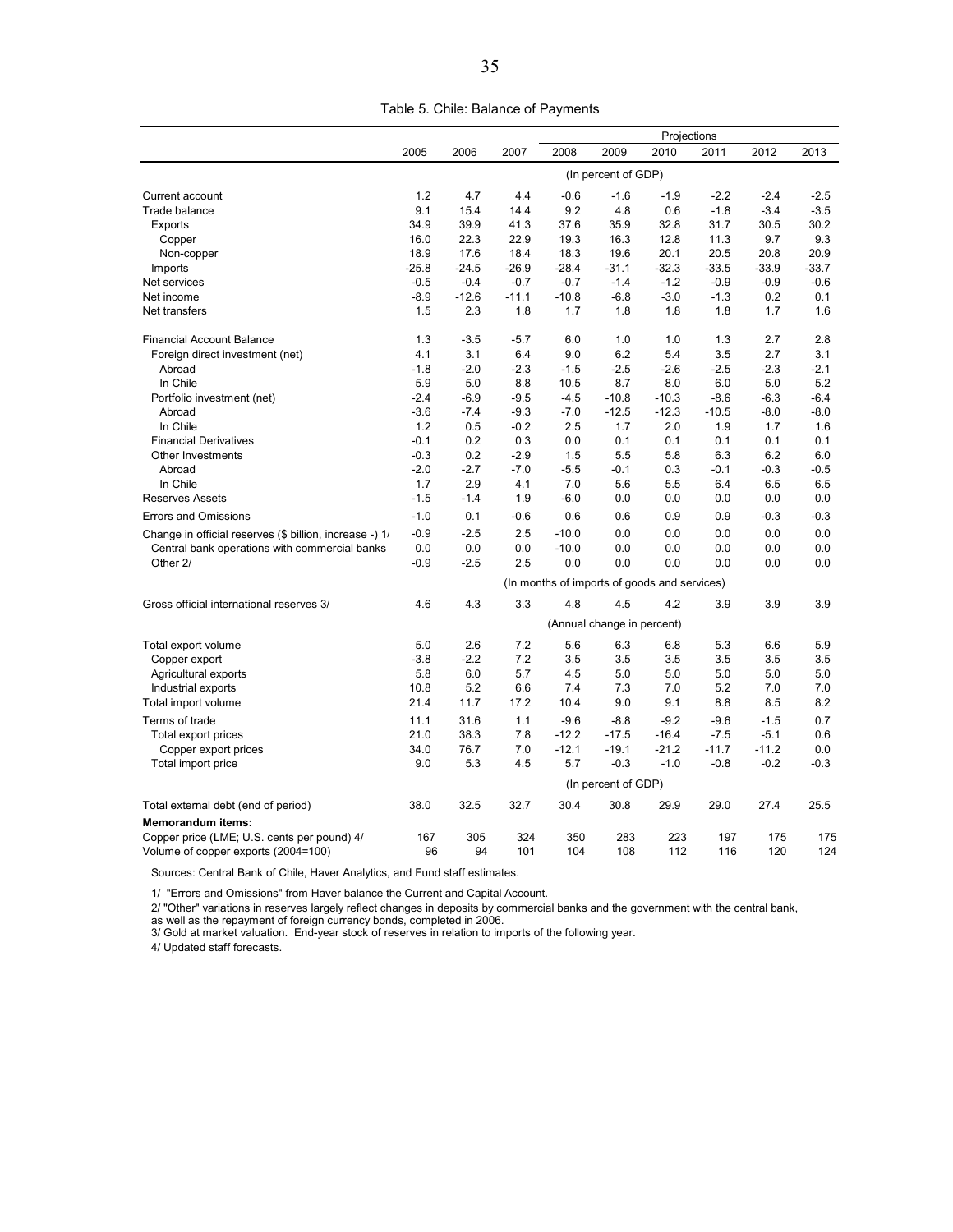|                                            |         |        |                                               | Est.  | Projections |       |
|--------------------------------------------|---------|--------|-----------------------------------------------|-------|-------------|-------|
|                                            | 2004    | 2005   | 2006                                          | 2007  | 2008        | 2009  |
|                                            |         |        | (In billions of U.S. dollars, end of period)  |       |             |       |
| Total debt outstanding 1/                  | 43.5    | 44.9   | 47.6                                          | 53.6  | 53.9        | 54.1  |
| Of which: external private debt            | 33.7    | 35.4   | 36.8                                          | 34.3  | 36.7        | 37.5  |
| Of which: external public debt             | 9.8     | 9.6    | 10.8                                          | 19.4  | 17.2        | 16.6  |
| Medium- and long-term debt                 | 35.7    | 37.8   | 38.3                                          | 42.8  | 42.7        | 42.7  |
| Public sector                              | 9.1     | 8.7    | 9.4                                           | 18.0  | 15.9        | 15.2  |
| Of which: central government               | 4.7     | 4.0    | 4.3                                           | 12.8  | 10.7        | 10.1  |
| Private sector                             | 26.6    | 29.1   | 28.8                                          | 24.8  | 26.8        | 27.5  |
| Financial sector                           | 3.8     | 6.0    | 5.4                                           | 5.2   | 5.3         | 5.3   |
| Non-financial sector                       | 22.7    | 23.1   | 23.4                                          | 19.6  | 21.5        | 22.2  |
| Short-term debt 1/                         | 7.9     | 7.1    | 9.3                                           | 10.8  | 11.2        | 11.4  |
| Residual maturity basis                    | 13.9    | 15.2   | 16.6                                          | 14.9  | 15.7        | 13.7  |
| <b>Total debt service</b>                  | 8.9     | 8.2    | 13.0                                          | 5.9   | 5.2         | 5.5   |
| Amortization                               | 7.7     | 6.8    | 11.5                                          | 4.5   | 4.1         | 4.5   |
| Interest                                   | 1.3     | 1.4    | 1.5                                           | 1.4   | 1.1         | 1.0   |
|                                            |         |        | (In percent of GDP)                           |       |             |       |
| Total external debt, end-period 1/         | 45.5    | 38.0   | 32.5                                          | 32.7  | 30.4        | 30.8  |
| Of which: external private debt            | 35.2    | 29.9   | 25.1                                          | 20.9  | 20.7        | 21.4  |
| Of which: external public debt             | 10.3    | 8.1    | 7.4                                           | 11.8  | 9.7         | 9.5   |
| Gross change (in percent)                  | $-12.7$ | $-7.5$ | $-5.5$                                        | 0.2   | $-2.3$      | 0.5   |
| Gross change of nominal stock (in percent) | 1.0     | 3.3    | 5.9                                           | 12.7  | 0.5         | 0.4   |
| Interest payments on external debt         | 1.3     | 1.2    | 1.0                                           | 0.8   | 0.6         | 0.5   |
|                                            |         |        | (In percent of exports of goods and services) |       |             |       |
| Debt-service payments                      | 23.2    | 17.0   | 19.5                                          | 7.7   | 6.8         | 7.5   |
| Of which: interest                         | 3.3     | 2.9    | 2.2                                           | 1.8   | 1.5         | 1.3   |
| Total external debt outstanding 1/         | 112.9   | 92.8   | 71.8                                          | 70.2  | 70.6        | 74.0  |
|                                            |         |        | (In billions of U.S. dollars)                 |       |             |       |
| <b>Memorandum items:</b>                   |         |        |                                               |       |             |       |
| Gross international reserves               | 16.0    | 17.0   | 19.4                                          | 16.9  | 26.9        | 26.9  |
| GDP <sub>2</sub>                           | 95.7    | 118.2  | 146.4                                         | 163.8 | 177.4       | 175.5 |

Table 6. Chile: External Debt and Debt Service

Sources: Central Bank of Chile, Haver Analytics, and Fund staff estimates.

1/ Original maturity basis; end of period basis.

2/ At current prices and exchange rates.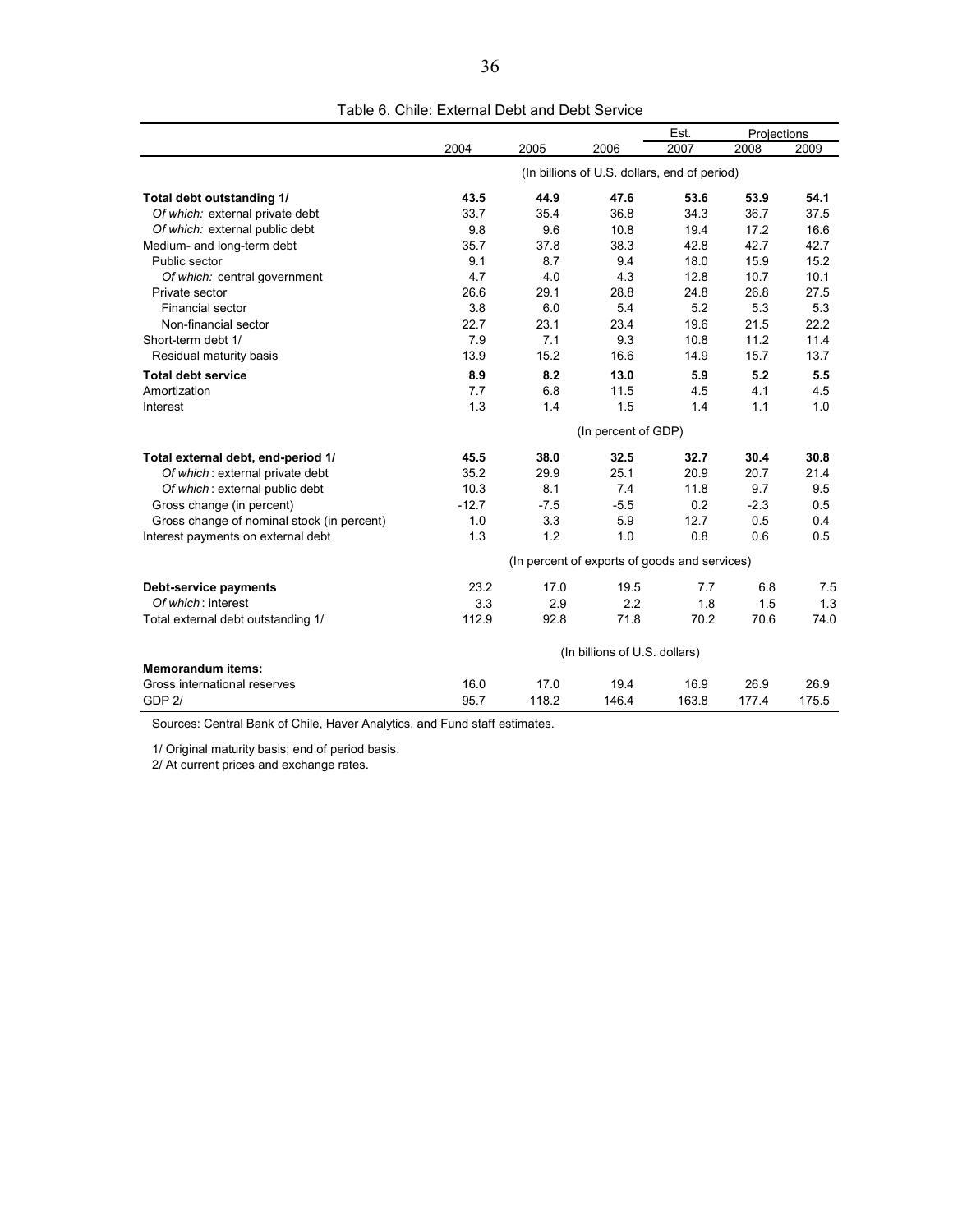| GDP (2007)                                              |        | Poverty rate (2006)                              | 13.7 |
|---------------------------------------------------------|--------|--------------------------------------------------|------|
| Chilean pesos (billions)                                | 85,599 | Indigent                                         | 3.2  |
| U.S. dollars (billions)                                 | 162    | Poor, not indigent                               | 10.5 |
| Per capita (U.S. dollars)                               | 9,798  |                                                  |      |
| <b>Population and Country Information (2006)</b>        |        | <b>Health</b>                                    |      |
| Total (in millions)                                     | 16.4   | Population per physician (2003)                  | 916  |
| Urban population (in percent of total)                  | 87.9   | Population per hospital bed (2002)               | 385  |
| Area (thousand sq. km.)                                 | 756.1  |                                                  |      |
| Density (per sq. km)                                    | 21.7   |                                                  |      |
| Annual rate of growth, 1997-2007                        | 1.3    |                                                  |      |
| <b>Population characteristics (2005)</b>                |        | Access to electricity (2003)                     |      |
| Life expectancy at birth (years)                        | 78.2   | Percent of population                            | 98.9 |
| Crude birth rate (per thousand)                         | 15.7   | Urban (2003)                                     | 99.7 |
| Crude death rate (per thousand)                         | 5.4    | Rural (2003)                                     | 74.6 |
| Infant mortality rate (per 1000 births)                 | 8.0    |                                                  |      |
| Mortality rate (ages 1-4, per 1000)                     | 10.0   |                                                  |      |
| Income distribution (2006)                              |        | Access to safe water (2004)                      |      |
| Percent of total income received:                       |        | Percent of population                            | 95   |
| By richest 10 percent of households                     | 38.6   | Urban                                            | 100  |
| By poorest 20 percent of households                     | 4.1    | Rural                                            | 58   |
| Gini coefficient                                        | 0.5    |                                                  |      |
| Distribution of labor force, in percent of total (2007) |        | <b>Education</b>                                 |      |
| Agriculture and fishing                                 | 11.2   | Adult literacy rate (2006)                       | n.a. |
| Mining                                                  | 1.3    | Gross enrollment rates, percent of the age group |      |
| Industry                                                | 12.4   | Primary education (2005)                         | 104  |
| Construction                                            | 7.8    | Secondary education (2005)                       | 91   |
| Services, Public Utilities, and Trade                   | 67.3   | Tertiary education (2005)                        | 48   |

Table 7. Social and Demographic Indicators

Sources: Haver Analytics, INE, World Bank, Encuesta CASEN, and staff estimates.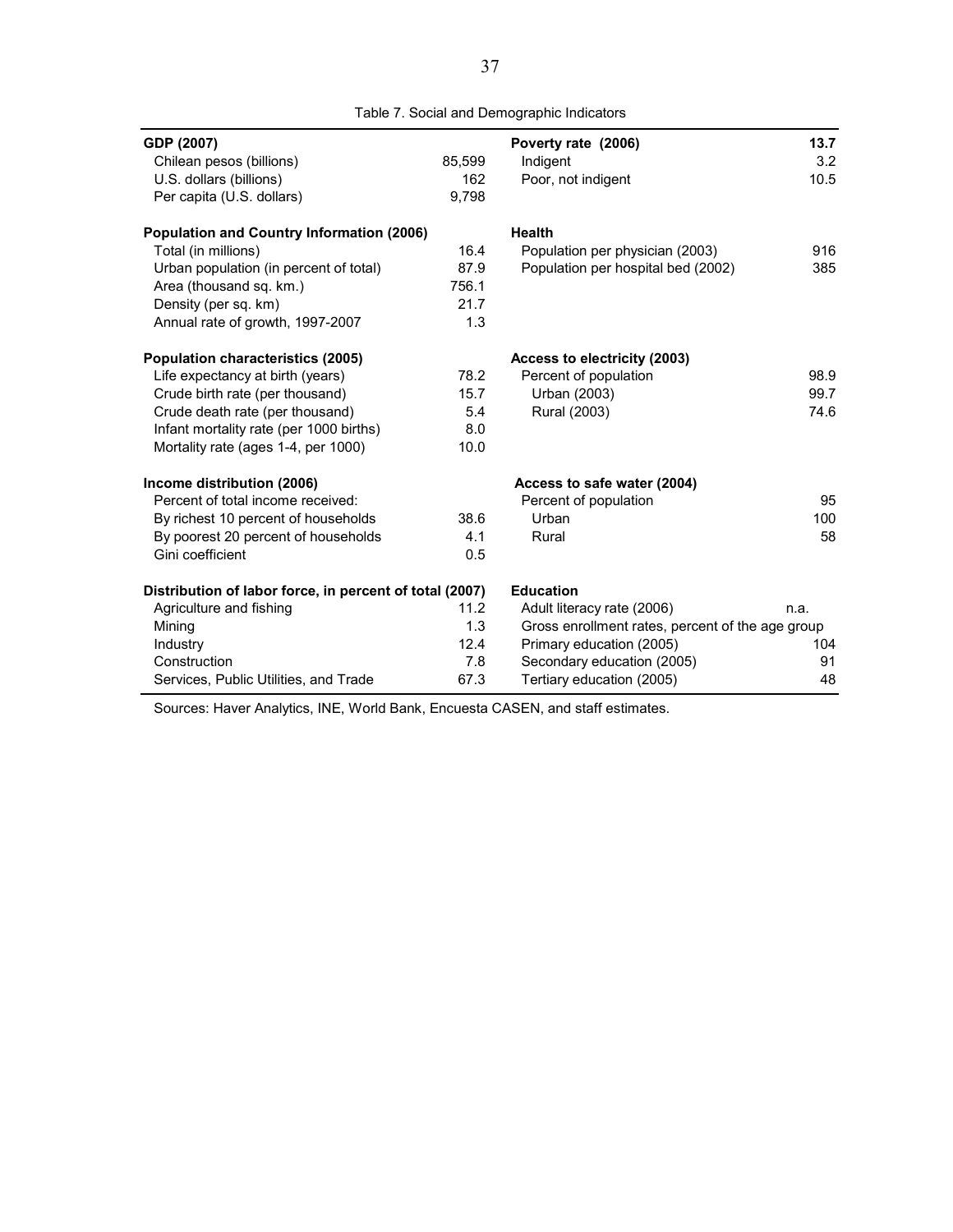#### **ANNEX 1. CHILE: DEBT SUSTAINABILITY ANALYSIS**

*The public sector became a net creditor in 2006.* **Gross public sector debt fell to 9 percent of** GDP at end-2007, and public sector assets rose above 10 percent of GDP.

*Due to Chile's large public sector assets, the sustainability of public debt is not an issue*. The structural surplus rule has restrained expenditure growth during the recent period of high copper prices, and the remaining outstanding external debt largely consists of bonds that cannot easily be prepaid. While the small remaining debt stock is sensitive to some alternative assumptions going forward, additional financing needs stemming from a worse macroeconomic outlook could be covered by the country's Fund for Economic and Social Stabilization, which at end-2008 will hold around 13 percent of GDP.

*The dynamics of Chile's external debt are stable and less sensitive to shocks.* Total external debt fell to 32 percent of GDP in 2007. While the current account is expected to deteriorate over the medium term as copper prices fall, nondebt flows are expected to account for a substantial proportion of necessary financing. Debt levels are not unduly responsive to growth or interest-rate shocks, but are somewhat sensitive to a depreciation, as all of Chile's external debt is denominated in foreign currency.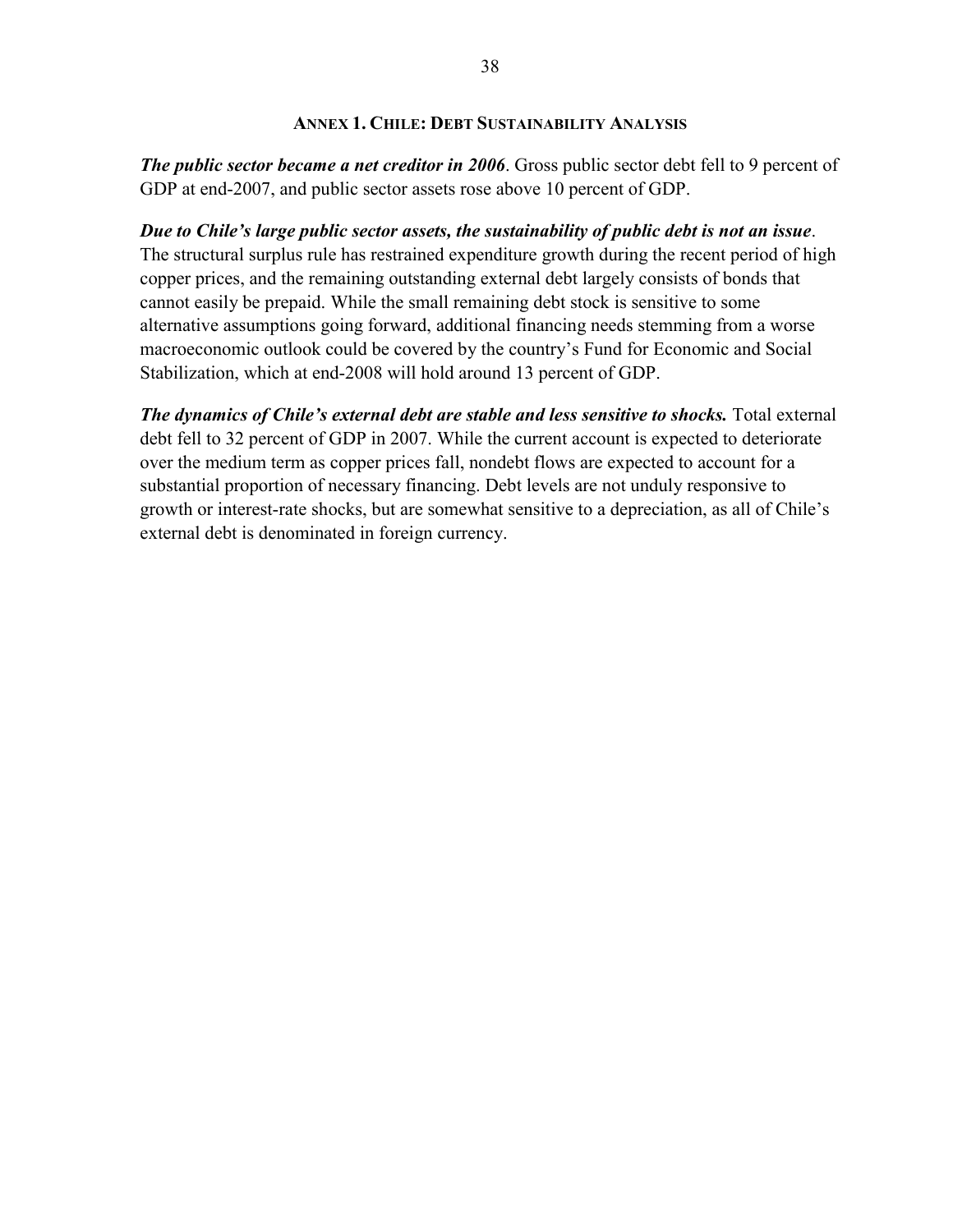

#### Figure 1. Chile: External Debt Sustainability: Bound Tests 1/ (External debt in percent of GDP)

Sources: International Monetary Fund, Country desk data, and staff estimates.

 1/ Shaded areas represent actual data. Individual shocks are permanent one-half standard deviation shocks. Figures in the boxes represent average projections for the respective variables in the baseline and scenario being presented. Tenyear historical average for the variable is also shown.

2/ Permanent 1/4 standard deviation shocks applied to real interest rate, growth rate, and current account balance.

3/ One-time real depreciation of 30 percent occurs in 2006.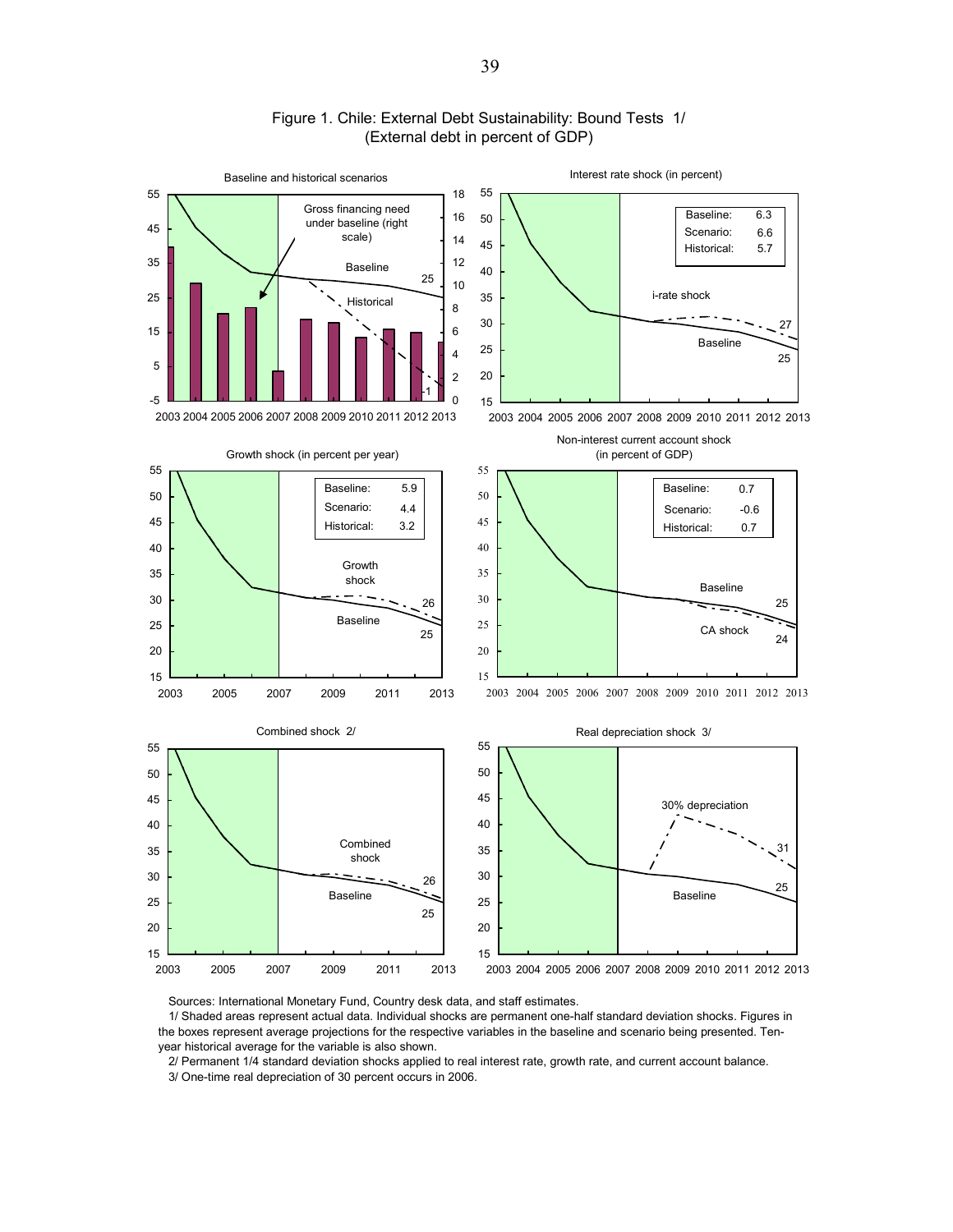

Figure 2. Chile: Public Debt Sustainability: Bound Tests 1/ (Public debt in percent of GDP)

Sources: International Monetary Fund, country desk data, and staff estimates.

 1/ Shaded areas represent actual data. Individual shocks are permanent one-half standard deviation shocks. Figures in the boxes represent average projections for the respective variables in the baseline and scenario being presented. Tenyear historical average for the variable is also shown.

 2/ Permanent 1/4 standard deviation shocks applied to real interest rate, growth rate, and primary balance. 3/ One-time real depreciation of 30 percent and 10 percent of GDP shock to contingent liabilities occur in 2008, with real depreciation defined as nominal depreciation (measured by percentage fall in dollar value of local currency) minus domestic inflation (based on GDP deflator).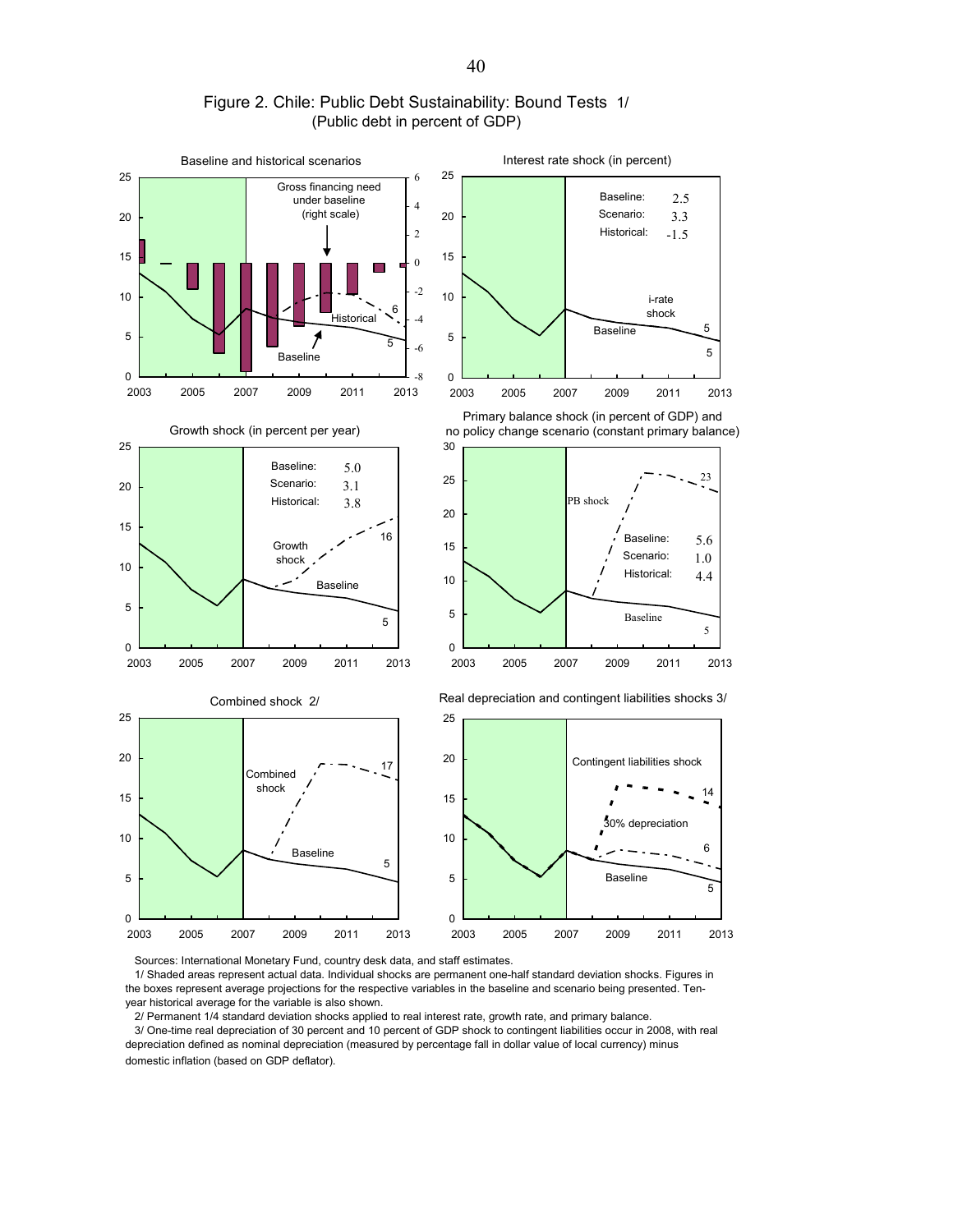|                                                                                                                                                                        |                      |                        | Actual                                                                                                                                                                    |                          |                                                                                                                                                                                                                                                                                                                                 |                                                                                                        |                        |                                  |                                          |                             | Projections                           |                                 |                                            |                                                                       |
|------------------------------------------------------------------------------------------------------------------------------------------------------------------------|----------------------|------------------------|---------------------------------------------------------------------------------------------------------------------------------------------------------------------------|--------------------------|---------------------------------------------------------------------------------------------------------------------------------------------------------------------------------------------------------------------------------------------------------------------------------------------------------------------------------|--------------------------------------------------------------------------------------------------------|------------------------|----------------------------------|------------------------------------------|-----------------------------|---------------------------------------|---------------------------------|--------------------------------------------|-----------------------------------------------------------------------|
|                                                                                                                                                                        | 2003                 | 2004                   | 2005                                                                                                                                                                      | 2006                     | 2007                                                                                                                                                                                                                                                                                                                            |                                                                                                        |                        | 2008                             | 2009                                     | 2010                        | 2011                                  | 2012                            | న్ల                                        |                                                                       |
|                                                                                                                                                                        |                      |                        |                                                                                                                                                                           |                          |                                                                                                                                                                                                                                                                                                                                 |                                                                                                        |                        |                                  |                                          |                             | <b>Baseline Projections</b>           |                                 |                                            | primary balance 12/<br>Debt-stabilizing                               |
| Public sector debt 1/                                                                                                                                                  |                      |                        |                                                                                                                                                                           |                          |                                                                                                                                                                                                                                                                                                                                 |                                                                                                        |                        |                                  | ဖ                                        |                             |                                       |                                 | 4.6                                        | Ş                                                                     |
| o/w foreign-currency denominated                                                                                                                                       | 13.8                 | 0.5000                 | 7.3<br>5.2                                                                                                                                                                | 5,3<br>5,3               | 8.5<br>5.5                                                                                                                                                                                                                                                                                                                      |                                                                                                        |                        |                                  | $\frac{4}{1}$                            | <b>ော်</b><br>စက်           | ດ<br>6 ຕິ                             | $\frac{3}{3}$ 0                 | 2.4                                        |                                                                       |
| Change in public sector debt                                                                                                                                           |                      | <u>ာ</u> 3<br>၁ မိ     | $-3.4$                                                                                                                                                                    | $-2.0$                   | $3.\overline{3}$                                                                                                                                                                                                                                                                                                                |                                                                                                        |                        | $-1.2$                           |                                          | $-0.3$                      | $-0.3$                                |                                 |                                            |                                                                       |
| Identified debt-creating flows (4+7+12)                                                                                                                                |                      |                        |                                                                                                                                                                           | $-10.5$                  | $-11.9$                                                                                                                                                                                                                                                                                                                         |                                                                                                        |                        |                                  |                                          |                             |                                       |                                 |                                            |                                                                       |
| Primary deficit                                                                                                                                                        |                      | 44                     | $-7.1$                                                                                                                                                                    | $-10.0$                  |                                                                                                                                                                                                                                                                                                                                 |                                                                                                        |                        | ၛၜၜၟၟႍႍႍႍႍႍႍႍႍႍၜၟၣၣ<br>ၛႜၑၟၣၣၣၣၣ | 9 7 7 8 9 9 9 9 9 9<br>9 7 7 8 9 9 9 9 9 | $\frac{2}{9}$ $\frac{1}{9}$ |                                       |                                 | 8 3 9 8 9 9 9 9 9<br>8 9 9 8 9 9 9 9 9     |                                                                       |
| Revenue and grants                                                                                                                                                     |                      |                        |                                                                                                                                                                           |                          |                                                                                                                                                                                                                                                                                                                                 |                                                                                                        |                        |                                  |                                          |                             |                                       |                                 |                                            |                                                                       |
| Primary (noninterest) expenditure                                                                                                                                      |                      |                        | $\begin{array}{l} \circledast & \circledast & \circledast & \circledast & \circledast \\ \circledast & \circledast & \circledast & \circledast & \circledast \end{array}$ | 27.8<br>17.8             | $\begin{array}{cccccccccc} \pi & \alpha & \alpha & \alpha & \alpha & \alpha & \alpha & \alpha \\ \pi & \alpha & \alpha & \alpha & \alpha & \alpha & \alpha & \alpha \\ \pi & \alpha & \alpha & \alpha & \alpha & \alpha & \alpha & \alpha \\ \pi & \alpha & \alpha & \alpha & \alpha & \alpha & \alpha & \alpha \\ \end{array}$ |                                                                                                        |                        |                                  |                                          | 89977999                    |                                       |                                 |                                            |                                                                       |
| Automatic debt dynamics 2/                                                                                                                                             |                      |                        |                                                                                                                                                                           |                          |                                                                                                                                                                                                                                                                                                                                 |                                                                                                        |                        |                                  |                                          |                             |                                       |                                 |                                            |                                                                       |
| Contribution from interest rate/growth differential 3/                                                                                                                 |                      |                        |                                                                                                                                                                           |                          |                                                                                                                                                                                                                                                                                                                                 |                                                                                                        |                        |                                  |                                          |                             |                                       |                                 |                                            |                                                                       |
| Of which contribution from real interest rate                                                                                                                          |                      |                        |                                                                                                                                                                           |                          |                                                                                                                                                                                                                                                                                                                                 |                                                                                                        |                        |                                  |                                          |                             |                                       |                                 |                                            |                                                                       |
| Of which contribution from real GDP growth                                                                                                                             |                      |                        |                                                                                                                                                                           |                          |                                                                                                                                                                                                                                                                                                                                 |                                                                                                        |                        |                                  |                                          |                             |                                       |                                 |                                            |                                                                       |
| Contribution from exchange rate depreciation 4/                                                                                                                        |                      |                        |                                                                                                                                                                           |                          |                                                                                                                                                                                                                                                                                                                                 |                                                                                                        |                        |                                  |                                          |                             |                                       |                                 |                                            |                                                                       |
| Other identified debt-creating flows                                                                                                                                   |                      |                        |                                                                                                                                                                           |                          |                                                                                                                                                                                                                                                                                                                                 |                                                                                                        |                        |                                  |                                          |                             |                                       |                                 |                                            |                                                                       |
| Residual, including asset changes (2-3) 5/                                                                                                                             | 0.08                 | 0.0                    | 0.0<br>5.2                                                                                                                                                                |                          | $0.0$<br>15.2                                                                                                                                                                                                                                                                                                                   |                                                                                                        |                        | : 0.2                            | ုဝီဗီ                                    | ု ၀ စ<br>: ၀ စ              | .040                                  | $\frac{1}{3}$ 0 0 $\frac{1}{2}$ | 304                                        |                                                                       |
| Public sector debt-to-revenue ratio 1/                                                                                                                                 | 56.9                 | 14.7                   | 28.0                                                                                                                                                                      | 19.0                     | 28.8                                                                                                                                                                                                                                                                                                                            |                                                                                                        |                        | 26.6                             | 25.9                                     | 25.2                        | $24.5$<br>$2.7$<br>$4.7$              |                                 | 19.5                                       |                                                                       |
| Gross financing need 6/                                                                                                                                                |                      |                        |                                                                                                                                                                           |                          |                                                                                                                                                                                                                                                                                                                                 |                                                                                                        |                        | $-5.9$                           |                                          |                             |                                       | $21 - 7$<br>21 $-7$             |                                            |                                                                       |
| in billions of U.S. dollars                                                                                                                                            | $\frac{16}{12}$      | $-5.7$                 | $-1,8$                                                                                                                                                                    | 63<br>- 92               | $-7.6$<br>12.5                                                                                                                                                                                                                                                                                                                  | lee <sub>X</sub> -01                                                                                   | 10-Yea                 | 10.0                             | 7.7                                      | 9.5<br>9.9                  |                                       |                                 | ှ<br>၁ ၁<br>၁ ၁                            |                                                                       |
|                                                                                                                                                                        |                      |                        |                                                                                                                                                                           |                          |                                                                                                                                                                                                                                                                                                                                 | <b>Historical</b>                                                                                      | Standard               |                                  |                                          |                             |                                       |                                 |                                            | Projected                                                             |
| Key Macroeconomic and Fiscal Assumptions                                                                                                                               |                      |                        |                                                                                                                                                                           |                          |                                                                                                                                                                                                                                                                                                                                 | Average                                                                                                | Deviation              |                                  |                                          |                             |                                       |                                 |                                            | Average                                                               |
| Real GDP growth (in percent)                                                                                                                                           |                      |                        |                                                                                                                                                                           |                          |                                                                                                                                                                                                                                                                                                                                 | 3.8                                                                                                    | 2.0                    |                                  |                                          |                             |                                       | 5.3                             |                                            | 5.0                                                                   |
| Average nominal interest rate on public debt (in percent) 7/                                                                                                           |                      |                        | 5.5<br>4.1                                                                                                                                                                |                          |                                                                                                                                                                                                                                                                                                                                 |                                                                                                        |                        | $4.5$<br>$9.2$<br>$9.2$          | $4.\overline{5}$<br>2.7<br>3.6           | 5.15<br>5.15<br>5.19        | 5<br>5<br>5<br>4<br>4<br>5<br>4       |                                 |                                            | $3.7$<br>2.5                                                          |
|                                                                                                                                                                        |                      |                        |                                                                                                                                                                           |                          |                                                                                                                                                                                                                                                                                                                                 |                                                                                                        |                        |                                  |                                          |                             |                                       | $4.4$<br>2.1                    | 5.7<br>5.7<br>2.3                          |                                                                       |
| Average real interest rate (nominal rate minus change in GDP deflator, in percent)<br>Nominal appreciation (increase in US dollar value of local currency, in percent) |                      | $0.87799$<br>$0.87799$ | 5<br>5<br>5<br>5<br>5<br>5<br>5<br>5<br>7<br>5<br>5<br>2<br>5<br>2<br>5<br>2<br>2<br>                                                                                     | $40799400$<br>$60799400$ | 5 7 8 8 9 9 7<br>1 7 8 9 9 9 7                                                                                                                                                                                                                                                                                                  | $\ddot{q} \dot{r} \dot{q} \dot{q}$<br>$\ddot{q} \dot{r} \dot{r} \dot{r}$<br>$\ddot{q} \dot{r} \dot{r}$ | $0.75778$<br>$0.75778$ |                                  |                                          |                             |                                       |                                 |                                            |                                                                       |
| Inflation rate (GDP deflator, in percent)                                                                                                                              |                      |                        |                                                                                                                                                                           |                          |                                                                                                                                                                                                                                                                                                                                 |                                                                                                        |                        |                                  | $\frac{6}{7}$                            | $\frac{8}{1}$               | $\frac{6}{7}$                         |                                 |                                            |                                                                       |
| Growth of real primary spending (deflated by GDP deflator, in percent)                                                                                                 |                      |                        |                                                                                                                                                                           |                          |                                                                                                                                                                                                                                                                                                                                 |                                                                                                        |                        | ္ ထို ထို ထို<br>ႏ               | 6.3                                      | œ<br>$\frac{8.8}{9.1}$      | $\frac{6}{9}$<br>$\frac{8}{9}$        | ှ က ဖ ဖ<br>့ ဂ မ က က            | $\frac{4}{3}$ $\frac{4}{9}$ $\frac{5}{9}$  | 1.999                                                                 |
| Primary deficit                                                                                                                                                        |                      | 44                     |                                                                                                                                                                           |                          | 11.4                                                                                                                                                                                                                                                                                                                            |                                                                                                        |                        |                                  |                                          |                             |                                       |                                 |                                            |                                                                       |
|                                                                                                                                                                        |                      |                        |                                                                                                                                                                           |                          |                                                                                                                                                                                                                                                                                                                                 |                                                                                                        |                        |                                  |                                          |                             | I. Stress Tests for Public Debt Ratio |                                 |                                            | Debt-stabilizing                                                      |
| A. Alternative Scenarios                                                                                                                                               |                      |                        |                                                                                                                                                                           |                          |                                                                                                                                                                                                                                                                                                                                 |                                                                                                        |                        |                                  |                                          |                             |                                       |                                 |                                            | primary balance 12                                                    |
| ಹ<br>A1. Key variables are at their historical averages in 2005-10                                                                                                     |                      |                        |                                                                                                                                                                           |                          |                                                                                                                                                                                                                                                                                                                                 |                                                                                                        |                        | 7 4<br>7 4                       | 9. 2<br>5. 2                             | 10.6<br>2.1                 | 10.3<br>오 4                           | စ် ကို<br>စံ စုံ                | $6.2$<br>$-1.7$                            | ್ತೆ 4<br>೧ 4                                                          |
| A2. No policy change (constant primary balance) in 2005-10<br><b>B.</b> Bound Tests                                                                                    |                      |                        |                                                                                                                                                                           |                          |                                                                                                                                                                                                                                                                                                                                 |                                                                                                        |                        |                                  |                                          |                             |                                       |                                 |                                            |                                                                       |
| B1. Real interest rate is at historical average plus two standard deviations in 2005 and 2006                                                                          |                      |                        |                                                                                                                                                                           |                          |                                                                                                                                                                                                                                                                                                                                 |                                                                                                        |                        | 74                               | o,<br>ဖ                                  | 6.6                         |                                       |                                 | 4.6                                        | ź٩                                                                    |
| B2. Real GDP growth is at historical average minus one standard deviations                                                                                             | in 2005 and 2006 10/ |                        |                                                                                                                                                                           |                          |                                                                                                                                                                                                                                                                                                                                 |                                                                                                        |                        |                                  |                                          | 1 2<br>2 8 3<br>1 9 3       |                                       |                                 |                                            |                                                                       |
| 2005 and 2006<br>B3. Primary balance is at historical average minus two standard deviations in                                                                         |                      |                        |                                                                                                                                                                           |                          |                                                                                                                                                                                                                                                                                                                                 |                                                                                                        |                        |                                  |                                          |                             |                                       |                                 |                                            |                                                                       |
| B4. Combination of B1-B3 using one standard deviation shocks                                                                                                           |                      |                        |                                                                                                                                                                           |                          |                                                                                                                                                                                                                                                                                                                                 |                                                                                                        |                        |                                  |                                          |                             |                                       |                                 |                                            |                                                                       |
| B5. One time 30 percent real depreciation in 2005 11/                                                                                                                  |                      |                        |                                                                                                                                                                           |                          |                                                                                                                                                                                                                                                                                                                                 |                                                                                                        |                        | トレトトト                            | 87586                                    | 3,4                         | ្គ<br>ក្នុង ទី ខូ ភិ<br>ក្នុង ទី ភិ   | 5<br>1053275                    | <b>មិនី</b> ភូមិ ឆ្នាំ<br>តំនង់ ភូមិ ឆ្នាំ | $\frac{4}{9}$ $\frac{6}{9}$ $\frac{6}{9}$ $\frac{6}{9}$ $\frac{4}{9}$ |
| B6. 10 percent of GDP increase in other debt-creating flows in 2005                                                                                                    |                      |                        |                                                                                                                                                                           |                          |                                                                                                                                                                                                                                                                                                                                 |                                                                                                        |                        |                                  |                                          |                             |                                       |                                 |                                            |                                                                       |

if the fiscal surplus is not large enough to cover the entire financing needs for the year.

f the fiscal supplus is not large enough ib cover the erries financing needs for the year.<br>The fiscal supplus is not large enough ib cover the street profession of the rest refers and proved nets of GDP defilers, a = share 2/ Derived as [((1+r)]/(1+r)]/(1+r)]/(1+g-p-garious period debt ratio, with r = interstrial debt ratio, e = intere, p = growth rate, p = growth rate, p = growth rate, p = growth rate, p = growth rate, a = share of foreign-

(measured by increase in local currency value of U.S. dollar).

3/ The real interest rate contribution is derived from the denominator in footnote 2/ as r - π (1+g) and the real growth contribution as -g.

4/ The exchange rate contribution is derived from the numerator in footnote 2/ as ae(1+r).

5/ For projections, this line includes exchange rate changes. 6/ Defined as public sector deficit, plus amortization of medium and long-term public sector debt, plus short-term debt at end of previous period.

7/ Derived as nominal interest expenditure divided by previous period debt stock.

8/ The key variables include real GDP growth; real interest rate; and primary balance in percent of GDP.

9/ The implied change in other key variables under this scenario is discussed in the text.

10/ The two-standard deviation estimate is from 1996-2004, because of the exceptional growth rate in 1995 (10 percent) distorts the results.

11/ Real depreciation is defined as nominal depreciation (measured by percentage fall in dollar value of local currency) minus domestic inflation (based on GDP deflator).

12/ Assumes that key variables (real GDP growth, real interest rate, and other identified debt-creating flows) remain at the level of the last projection year. 12/ Assumes that key variables (real GDP growth, real interest rate, and other identified debt-creating flows) remain at the level of the last projection year.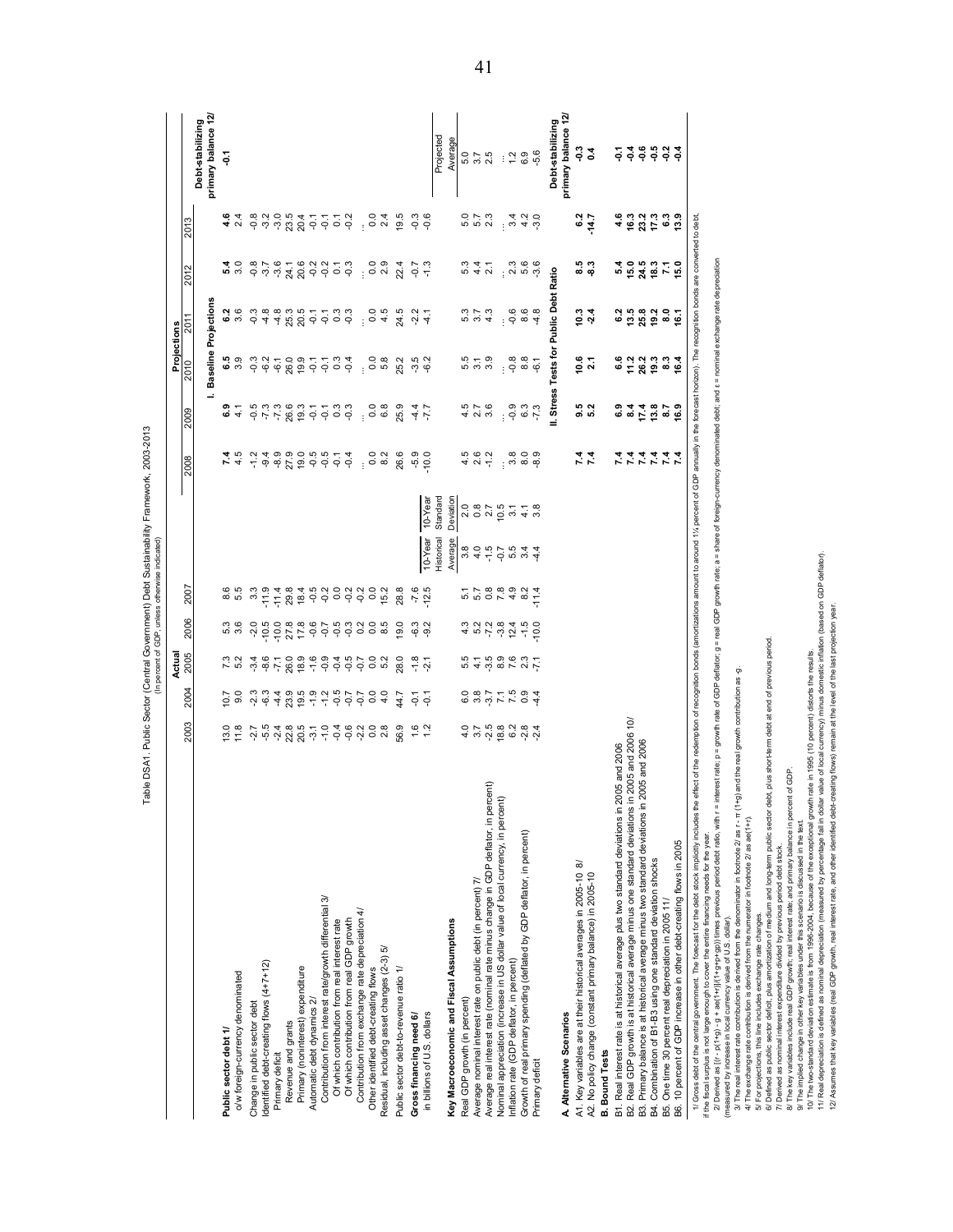|                                                                                                               |       | $2008$ $2009$ $20$       |  |
|---------------------------------------------------------------------------------------------------------------|-------|--------------------------|--|
|                                                                                                               |       |                          |  |
| Table 2. External Debt Sustainability Framework, 2003-2013<br>(In percent of GDP, unless otherwise indicated) | Actua | 2003 2004 2005 2006 2007 |  |
|                                                                                                               |       |                          |  |

| current account 7/<br>Debt-stabilizing<br>non-interest<br>non-interest<br>Projected<br>$294999$<br>$-94999$<br>6.5<br>5.0<br>$-1.7$<br>$-6.2$<br>$-8.8$<br>ာ ၁ ၀ ၀ ၈<br>၁ ၃ ၈ ၈<br>11.9<br>-8,7<br>$-1.4$<br>Average<br>0 4 4 6 7 9<br>0 4 4 6 7 9<br>27.0<br>26.5<br>24.4<br>24.5<br>$2.9$<br>6.7<br>등 휴 후 두 등<br>등 휴 후 두 등<br>$-1.2$<br>3.2<br>67.6<br>216.3<br>$5.0\,$<br>$-2.8$<br>$\frac{0}{1}$<br>25.7<br>$-1.9$<br>$\overline{5}$<br>11.1<br>5<br>25.<br>Stress Tests for External Debt Ratio<br>0. – 0. 0. 9. 9.<br>8. 8. 9. 8. 7. 9.<br>0. 9. 9. 8. 7. 9.<br>co co co co co co<br>co co co co co co co<br>4.8<br>26.9<br>$4.79769$<br>$4.79769$<br>$4.799$<br>11.9<br>6.0<br>$-1.2$<br>0.2<br>$-1.4$<br>3.6<br>71.7<br>199.1<br>Baseline Projections<br>28.5<br>$\ddot{0}$<br>$9, 9, 2$<br>$9, 7, 7$<br>7, 0, 0, 7, 0, 0,<br>8, 8, 8, 8, 8, 8,<br>8, 8, 8, 8, 8,<br>$484$<br>$484$<br>$426$<br>$60$<br>$-12$<br>$\frac{3}{2}$<br>$-1.5$<br>6.2<br>$5.3\,$<br>11.2<br>0 1 1 1<br>0 1 1 1<br>4.7<br>74.7<br>11.7<br>186.7<br>$\cdot$<br>29.2<br>တ္ ဟ<br>17.6<br>त ०,०, ५,०, ८<br>८, ८, ६, ४, ८, ८<br>५, ०, ०, ५, ०, ८,<br>ခုံ စုံ<br>40.7<br>$-1.2$<br>71.6<br>80.0<br>$-6.1$<br>0.4<br>$\frac{8}{4}$<br>ZF-<br>7.7<br>6.1<br>တ<br>ທ່<br>$\frac{0}{20}$<br>စ<br>4.5<br>9 ~ 8 ~ 9 ~ 9 ~<br>9 ~ 9 ~ 9 ~ 9 ~<br>24.3<br>$\frac{8}{2}$<br>43.5<br>38.8<br>$-0.8$<br>0.5<br>68.9<br>11.9<br>173.6<br>$-1.4$<br>5<br>224559<br>22545<br>$-4.7$<br>$\overline{\Theta}$<br>9.5<br>9.9<br>ဖ<br>÷.<br>30.5<br>5<br>6<br>6 7 8 9 9 9 9<br>30.5<br>$-9.8$<br>486600<br>88660<br>4.5<br>$-4.3$<br>8<br>8 5 8 7 8 9<br>8 9 8 7 9 8<br>7,6<br>$\overline{Q}$<br>$-1.4$<br>6.6<br>66.5<br>170.0<br>$\frac{12.1}{7.1}$<br>$\overline{5}$<br>O<br>a v d o o 4 u 6 u 9<br>4 u 6 o 4 u 6 u 9<br>Standard<br>Deviation<br>8-Year<br>5<br>2 4 6 6 7 6<br>2 7 6 7<br>Historical<br>$\frac{4}{4}$<br>$-14.1$<br>$24$ $2$<br>Average<br>8-Year<br>င္ ၁ ၈ ၈ ၈ ၈<br>၄ ၁ ၈ ၈ ၀ ၈<br>6<br>6 9 6 4 5 6<br>6 9 6 7 4 6<br>31.5<br>$-4.5$<br>$-13.9$<br>$-1.5$<br>11.9<br>4.2<br>2.6<br>163.8<br>$5, 4, 9$<br>$-4, 9$<br>$-1.0$<br>$-13.0$<br>67.4<br>2007<br>4.6<br>ရွိ တို့ လုံ ထုံ<br>ရွိ တို့ လုံ ထုံ<br>2 1 2 3 3 6 7<br>5 7 9 8 9 7<br>က္<br>$-14.5$<br>$\frac{0}{1}$<br>$\frac{3}{7}$ $\frac{3}{9}$<br>72.5<br>Q<br>Ņ<br>$\frac{4}{9}$ .6<br>$4.6$<br>5.2<br>$-16.1$<br>10.6<br>146.4<br><u>يہ</u><br>32.<br>ယှ<br>$\infty$<br>38.0<br>93.0<br>0.0070<br>$-2.3$<br>$\frac{8}{6}$<br>$\frac{1}{2}$<br>$7.70$<br>$9.70$<br>$-7.5$<br>13.8<br>B2. Real GDP growth is at historical average minus two standard deviations in 2005 and 2006<br>B3. Change in US dollar GDP deflator is at historical average minus two standard deviations in 2005 and 2006<br>45.5<br>112.9<br>9.8<br>56975994893<br>10.3<br>B4. Non-interest current account is at historical average minus two standard deviations in 2005 and 2006<br>0 4 0 6 5 6 6 7<br>0 4 7 8 7 9 9 0<br>58.2<br>$48.7$<br>$48.7$<br>$\frac{6}{4}$ 8<br>$2, 3, 6$<br>$7, 3, 6$<br>ب<br>13.4<br>74.0<br>$0.7$<br>$5.4$<br>$\mathbb{C}^1$<br>161.1<br>တ<br>B1. Nominal interest rate is at historical average plus two standard deviations in 2005 and 2006<br>in percent)<br>Exchange rate appreciation (US dollar value of local currency, change<br>B5. Combination of B1-B4 using one standard deviation shocks<br>Gross external financing need (in billions of US dollars) 4/<br>r.<br>A1. Key variables are at their historical averages in 2005-09<br>Contribution from price and exchange rate changes 2/<br>Current account deficit, excluding interest payments<br>One time 30 percent nominal depreciation in 2005<br>Current account balance, excluding interest payments<br>Residual, incl. change in gross foreign assets (2-3) 3/<br>Net non-debt creating capital inflows (negative)<br>Growth of imports (US dollar terms, in percent)<br>Growth of exports (US dollar terms, in percent)<br>GDP deflator in US dollars (change in percent)<br>Identified external debt-creating flows (4+8+9)<br>Deficit in balance of goods and services<br>GDP deflator (change in domestic currency)<br>Contribution from nominal interest rate<br>Nominal external interest rate (in percent)<br>External debt-to-exports ratio (in percent)<br>Contribution from real GDP growth<br>Key Macroeconomic Assumptions<br>Net non-debt creating capital inflows<br>Automatic debt dynamics 1/<br>Real GDP growth (in percent)<br>Nominal GDP (US dollars)<br>A. Alternative Scenario<br>Change in external debt<br>in percent of GDP<br><b>B.</b> Bound Tests<br>Exports<br>Imports<br>External debt<br>86 |  | 2003 | 2004 | 2005<br>Actual | 2006 |  | 2008 | 2009 | 2010 | Projections<br>2011 | 2012 | 2013 |                    |
|---------------------------------------------------------------------------------------------------------------------------------------------------------------------------------------------------------------------------------------------------------------------------------------------------------------------------------------------------------------------------------------------------------------------------------------------------------------------------------------------------------------------------------------------------------------------------------------------------------------------------------------------------------------------------------------------------------------------------------------------------------------------------------------------------------------------------------------------------------------------------------------------------------------------------------------------------------------------------------------------------------------------------------------------------------------------------------------------------------------------------------------------------------------------------------------------------------------------------------------------------------------------------------------------------------------------------------------------------------------------------------------------------------------------------------------------------------------------------------------------------------------------------------------------------------------------------------------------------------------------------------------------------------------------------------------------------------------------------------------------------------------------------------------------------------------------------------------------------------------------------------------------------------------------------------------------------------------------------------------------------------------------------------------------------------------------------------------------------------------------------------------------------------------------------------------------------------------------------------------------------------------------------------------------------------------------------------------------------------------------------------------------------------------------------------------------------------------------------------------------------------------------------------------------------------------------------------------------------------------------------------------------------------------------------------------------------------------------------------------------------------------------------------------------------------------------------------------------------------------------------------------------------------------------------------------------------------------------------------------------------------------------------------------------------------------------------------------------------------------------------------------------------------------------------------------------------------------------------------------------------------------------------------------------------------------------------------------------------------------------------------------------------------------------------------------------------------------------------------------------------------------------------------------------------------------------------------------------------------------------------------------------------------------------------------------------------------------------------------------------------------------------------------------------------------------------------------------------------------------------------------------------------------------------------------------------------------------------------------------------------------------------------------------------------------------------------------------------------------------------------------------------------------------------------------------------------------------------------------------------------------------------------------------------------------------------------------------------------------------------------------------------------------------------------------------------------------------------------------------------------------------------------------------------------------------------------------------------------------------------------------------------|--|------|------|----------------|------|--|------|------|------|---------------------|------|------|--------------------|
|                                                                                                                                                                                                                                                                                                                                                                                                                                                                                                                                                                                                                                                                                                                                                                                                                                                                                                                                                                                                                                                                                                                                                                                                                                                                                                                                                                                                                                                                                                                                                                                                                                                                                                                                                                                                                                                                                                                                                                                                                                                                                                                                                                                                                                                                                                                                                                                                                                                                                                                                                                                                                                                                                                                                                                                                                                                                                                                                                                                                                                                                                                                                                                                                                                                                                                                                                                                                                                                                                                                                                                                                                                                                                                                                                                                                                                                                                                                                                                                                                                                                                                                                                                                                                                                                                                                                                                                                                                                                                                                                                                                                                                             |  |      |      |                |      |  |      |      |      |                     |      |      |                    |
|                                                                                                                                                                                                                                                                                                                                                                                                                                                                                                                                                                                                                                                                                                                                                                                                                                                                                                                                                                                                                                                                                                                                                                                                                                                                                                                                                                                                                                                                                                                                                                                                                                                                                                                                                                                                                                                                                                                                                                                                                                                                                                                                                                                                                                                                                                                                                                                                                                                                                                                                                                                                                                                                                                                                                                                                                                                                                                                                                                                                                                                                                                                                                                                                                                                                                                                                                                                                                                                                                                                                                                                                                                                                                                                                                                                                                                                                                                                                                                                                                                                                                                                                                                                                                                                                                                                                                                                                                                                                                                                                                                                                                                             |  |      |      |                |      |  |      |      |      |                     |      |      |                    |
|                                                                                                                                                                                                                                                                                                                                                                                                                                                                                                                                                                                                                                                                                                                                                                                                                                                                                                                                                                                                                                                                                                                                                                                                                                                                                                                                                                                                                                                                                                                                                                                                                                                                                                                                                                                                                                                                                                                                                                                                                                                                                                                                                                                                                                                                                                                                                                                                                                                                                                                                                                                                                                                                                                                                                                                                                                                                                                                                                                                                                                                                                                                                                                                                                                                                                                                                                                                                                                                                                                                                                                                                                                                                                                                                                                                                                                                                                                                                                                                                                                                                                                                                                                                                                                                                                                                                                                                                                                                                                                                                                                                                                                             |  |      |      |                |      |  |      |      |      |                     |      |      |                    |
|                                                                                                                                                                                                                                                                                                                                                                                                                                                                                                                                                                                                                                                                                                                                                                                                                                                                                                                                                                                                                                                                                                                                                                                                                                                                                                                                                                                                                                                                                                                                                                                                                                                                                                                                                                                                                                                                                                                                                                                                                                                                                                                                                                                                                                                                                                                                                                                                                                                                                                                                                                                                                                                                                                                                                                                                                                                                                                                                                                                                                                                                                                                                                                                                                                                                                                                                                                                                                                                                                                                                                                                                                                                                                                                                                                                                                                                                                                                                                                                                                                                                                                                                                                                                                                                                                                                                                                                                                                                                                                                                                                                                                                             |  |      |      |                |      |  |      |      |      |                     |      |      |                    |
|                                                                                                                                                                                                                                                                                                                                                                                                                                                                                                                                                                                                                                                                                                                                                                                                                                                                                                                                                                                                                                                                                                                                                                                                                                                                                                                                                                                                                                                                                                                                                                                                                                                                                                                                                                                                                                                                                                                                                                                                                                                                                                                                                                                                                                                                                                                                                                                                                                                                                                                                                                                                                                                                                                                                                                                                                                                                                                                                                                                                                                                                                                                                                                                                                                                                                                                                                                                                                                                                                                                                                                                                                                                                                                                                                                                                                                                                                                                                                                                                                                                                                                                                                                                                                                                                                                                                                                                                                                                                                                                                                                                                                                             |  |      |      |                |      |  |      |      |      |                     |      |      |                    |
|                                                                                                                                                                                                                                                                                                                                                                                                                                                                                                                                                                                                                                                                                                                                                                                                                                                                                                                                                                                                                                                                                                                                                                                                                                                                                                                                                                                                                                                                                                                                                                                                                                                                                                                                                                                                                                                                                                                                                                                                                                                                                                                                                                                                                                                                                                                                                                                                                                                                                                                                                                                                                                                                                                                                                                                                                                                                                                                                                                                                                                                                                                                                                                                                                                                                                                                                                                                                                                                                                                                                                                                                                                                                                                                                                                                                                                                                                                                                                                                                                                                                                                                                                                                                                                                                                                                                                                                                                                                                                                                                                                                                                                             |  |      |      |                |      |  |      |      |      |                     |      |      |                    |
|                                                                                                                                                                                                                                                                                                                                                                                                                                                                                                                                                                                                                                                                                                                                                                                                                                                                                                                                                                                                                                                                                                                                                                                                                                                                                                                                                                                                                                                                                                                                                                                                                                                                                                                                                                                                                                                                                                                                                                                                                                                                                                                                                                                                                                                                                                                                                                                                                                                                                                                                                                                                                                                                                                                                                                                                                                                                                                                                                                                                                                                                                                                                                                                                                                                                                                                                                                                                                                                                                                                                                                                                                                                                                                                                                                                                                                                                                                                                                                                                                                                                                                                                                                                                                                                                                                                                                                                                                                                                                                                                                                                                                                             |  |      |      |                |      |  |      |      |      |                     |      |      |                    |
|                                                                                                                                                                                                                                                                                                                                                                                                                                                                                                                                                                                                                                                                                                                                                                                                                                                                                                                                                                                                                                                                                                                                                                                                                                                                                                                                                                                                                                                                                                                                                                                                                                                                                                                                                                                                                                                                                                                                                                                                                                                                                                                                                                                                                                                                                                                                                                                                                                                                                                                                                                                                                                                                                                                                                                                                                                                                                                                                                                                                                                                                                                                                                                                                                                                                                                                                                                                                                                                                                                                                                                                                                                                                                                                                                                                                                                                                                                                                                                                                                                                                                                                                                                                                                                                                                                                                                                                                                                                                                                                                                                                                                                             |  |      |      |                |      |  |      |      |      |                     |      |      |                    |
|                                                                                                                                                                                                                                                                                                                                                                                                                                                                                                                                                                                                                                                                                                                                                                                                                                                                                                                                                                                                                                                                                                                                                                                                                                                                                                                                                                                                                                                                                                                                                                                                                                                                                                                                                                                                                                                                                                                                                                                                                                                                                                                                                                                                                                                                                                                                                                                                                                                                                                                                                                                                                                                                                                                                                                                                                                                                                                                                                                                                                                                                                                                                                                                                                                                                                                                                                                                                                                                                                                                                                                                                                                                                                                                                                                                                                                                                                                                                                                                                                                                                                                                                                                                                                                                                                                                                                                                                                                                                                                                                                                                                                                             |  |      |      |                |      |  |      |      |      |                     |      |      |                    |
|                                                                                                                                                                                                                                                                                                                                                                                                                                                                                                                                                                                                                                                                                                                                                                                                                                                                                                                                                                                                                                                                                                                                                                                                                                                                                                                                                                                                                                                                                                                                                                                                                                                                                                                                                                                                                                                                                                                                                                                                                                                                                                                                                                                                                                                                                                                                                                                                                                                                                                                                                                                                                                                                                                                                                                                                                                                                                                                                                                                                                                                                                                                                                                                                                                                                                                                                                                                                                                                                                                                                                                                                                                                                                                                                                                                                                                                                                                                                                                                                                                                                                                                                                                                                                                                                                                                                                                                                                                                                                                                                                                                                                                             |  |      |      |                |      |  |      |      |      |                     |      |      |                    |
|                                                                                                                                                                                                                                                                                                                                                                                                                                                                                                                                                                                                                                                                                                                                                                                                                                                                                                                                                                                                                                                                                                                                                                                                                                                                                                                                                                                                                                                                                                                                                                                                                                                                                                                                                                                                                                                                                                                                                                                                                                                                                                                                                                                                                                                                                                                                                                                                                                                                                                                                                                                                                                                                                                                                                                                                                                                                                                                                                                                                                                                                                                                                                                                                                                                                                                                                                                                                                                                                                                                                                                                                                                                                                                                                                                                                                                                                                                                                                                                                                                                                                                                                                                                                                                                                                                                                                                                                                                                                                                                                                                                                                                             |  |      |      |                |      |  |      |      |      |                     |      |      |                    |
|                                                                                                                                                                                                                                                                                                                                                                                                                                                                                                                                                                                                                                                                                                                                                                                                                                                                                                                                                                                                                                                                                                                                                                                                                                                                                                                                                                                                                                                                                                                                                                                                                                                                                                                                                                                                                                                                                                                                                                                                                                                                                                                                                                                                                                                                                                                                                                                                                                                                                                                                                                                                                                                                                                                                                                                                                                                                                                                                                                                                                                                                                                                                                                                                                                                                                                                                                                                                                                                                                                                                                                                                                                                                                                                                                                                                                                                                                                                                                                                                                                                                                                                                                                                                                                                                                                                                                                                                                                                                                                                                                                                                                                             |  |      |      |                |      |  |      |      |      |                     |      |      |                    |
|                                                                                                                                                                                                                                                                                                                                                                                                                                                                                                                                                                                                                                                                                                                                                                                                                                                                                                                                                                                                                                                                                                                                                                                                                                                                                                                                                                                                                                                                                                                                                                                                                                                                                                                                                                                                                                                                                                                                                                                                                                                                                                                                                                                                                                                                                                                                                                                                                                                                                                                                                                                                                                                                                                                                                                                                                                                                                                                                                                                                                                                                                                                                                                                                                                                                                                                                                                                                                                                                                                                                                                                                                                                                                                                                                                                                                                                                                                                                                                                                                                                                                                                                                                                                                                                                                                                                                                                                                                                                                                                                                                                                                                             |  |      |      |                |      |  |      |      |      |                     |      |      |                    |
|                                                                                                                                                                                                                                                                                                                                                                                                                                                                                                                                                                                                                                                                                                                                                                                                                                                                                                                                                                                                                                                                                                                                                                                                                                                                                                                                                                                                                                                                                                                                                                                                                                                                                                                                                                                                                                                                                                                                                                                                                                                                                                                                                                                                                                                                                                                                                                                                                                                                                                                                                                                                                                                                                                                                                                                                                                                                                                                                                                                                                                                                                                                                                                                                                                                                                                                                                                                                                                                                                                                                                                                                                                                                                                                                                                                                                                                                                                                                                                                                                                                                                                                                                                                                                                                                                                                                                                                                                                                                                                                                                                                                                                             |  |      |      |                |      |  |      |      |      |                     |      |      |                    |
|                                                                                                                                                                                                                                                                                                                                                                                                                                                                                                                                                                                                                                                                                                                                                                                                                                                                                                                                                                                                                                                                                                                                                                                                                                                                                                                                                                                                                                                                                                                                                                                                                                                                                                                                                                                                                                                                                                                                                                                                                                                                                                                                                                                                                                                                                                                                                                                                                                                                                                                                                                                                                                                                                                                                                                                                                                                                                                                                                                                                                                                                                                                                                                                                                                                                                                                                                                                                                                                                                                                                                                                                                                                                                                                                                                                                                                                                                                                                                                                                                                                                                                                                                                                                                                                                                                                                                                                                                                                                                                                                                                                                                                             |  |      |      |                |      |  |      |      |      |                     |      |      |                    |
|                                                                                                                                                                                                                                                                                                                                                                                                                                                                                                                                                                                                                                                                                                                                                                                                                                                                                                                                                                                                                                                                                                                                                                                                                                                                                                                                                                                                                                                                                                                                                                                                                                                                                                                                                                                                                                                                                                                                                                                                                                                                                                                                                                                                                                                                                                                                                                                                                                                                                                                                                                                                                                                                                                                                                                                                                                                                                                                                                                                                                                                                                                                                                                                                                                                                                                                                                                                                                                                                                                                                                                                                                                                                                                                                                                                                                                                                                                                                                                                                                                                                                                                                                                                                                                                                                                                                                                                                                                                                                                                                                                                                                                             |  |      |      |                |      |  |      |      |      |                     |      |      |                    |
|                                                                                                                                                                                                                                                                                                                                                                                                                                                                                                                                                                                                                                                                                                                                                                                                                                                                                                                                                                                                                                                                                                                                                                                                                                                                                                                                                                                                                                                                                                                                                                                                                                                                                                                                                                                                                                                                                                                                                                                                                                                                                                                                                                                                                                                                                                                                                                                                                                                                                                                                                                                                                                                                                                                                                                                                                                                                                                                                                                                                                                                                                                                                                                                                                                                                                                                                                                                                                                                                                                                                                                                                                                                                                                                                                                                                                                                                                                                                                                                                                                                                                                                                                                                                                                                                                                                                                                                                                                                                                                                                                                                                                                             |  |      |      |                |      |  |      |      |      |                     |      |      |                    |
|                                                                                                                                                                                                                                                                                                                                                                                                                                                                                                                                                                                                                                                                                                                                                                                                                                                                                                                                                                                                                                                                                                                                                                                                                                                                                                                                                                                                                                                                                                                                                                                                                                                                                                                                                                                                                                                                                                                                                                                                                                                                                                                                                                                                                                                                                                                                                                                                                                                                                                                                                                                                                                                                                                                                                                                                                                                                                                                                                                                                                                                                                                                                                                                                                                                                                                                                                                                                                                                                                                                                                                                                                                                                                                                                                                                                                                                                                                                                                                                                                                                                                                                                                                                                                                                                                                                                                                                                                                                                                                                                                                                                                                             |  |      |      |                |      |  |      |      |      |                     |      |      |                    |
|                                                                                                                                                                                                                                                                                                                                                                                                                                                                                                                                                                                                                                                                                                                                                                                                                                                                                                                                                                                                                                                                                                                                                                                                                                                                                                                                                                                                                                                                                                                                                                                                                                                                                                                                                                                                                                                                                                                                                                                                                                                                                                                                                                                                                                                                                                                                                                                                                                                                                                                                                                                                                                                                                                                                                                                                                                                                                                                                                                                                                                                                                                                                                                                                                                                                                                                                                                                                                                                                                                                                                                                                                                                                                                                                                                                                                                                                                                                                                                                                                                                                                                                                                                                                                                                                                                                                                                                                                                                                                                                                                                                                                                             |  |      |      |                |      |  |      |      |      |                     |      |      |                    |
|                                                                                                                                                                                                                                                                                                                                                                                                                                                                                                                                                                                                                                                                                                                                                                                                                                                                                                                                                                                                                                                                                                                                                                                                                                                                                                                                                                                                                                                                                                                                                                                                                                                                                                                                                                                                                                                                                                                                                                                                                                                                                                                                                                                                                                                                                                                                                                                                                                                                                                                                                                                                                                                                                                                                                                                                                                                                                                                                                                                                                                                                                                                                                                                                                                                                                                                                                                                                                                                                                                                                                                                                                                                                                                                                                                                                                                                                                                                                                                                                                                                                                                                                                                                                                                                                                                                                                                                                                                                                                                                                                                                                                                             |  |      |      |                |      |  |      |      |      |                     |      |      |                    |
|                                                                                                                                                                                                                                                                                                                                                                                                                                                                                                                                                                                                                                                                                                                                                                                                                                                                                                                                                                                                                                                                                                                                                                                                                                                                                                                                                                                                                                                                                                                                                                                                                                                                                                                                                                                                                                                                                                                                                                                                                                                                                                                                                                                                                                                                                                                                                                                                                                                                                                                                                                                                                                                                                                                                                                                                                                                                                                                                                                                                                                                                                                                                                                                                                                                                                                                                                                                                                                                                                                                                                                                                                                                                                                                                                                                                                                                                                                                                                                                                                                                                                                                                                                                                                                                                                                                                                                                                                                                                                                                                                                                                                                             |  |      |      |                |      |  |      |      |      |                     |      |      |                    |
|                                                                                                                                                                                                                                                                                                                                                                                                                                                                                                                                                                                                                                                                                                                                                                                                                                                                                                                                                                                                                                                                                                                                                                                                                                                                                                                                                                                                                                                                                                                                                                                                                                                                                                                                                                                                                                                                                                                                                                                                                                                                                                                                                                                                                                                                                                                                                                                                                                                                                                                                                                                                                                                                                                                                                                                                                                                                                                                                                                                                                                                                                                                                                                                                                                                                                                                                                                                                                                                                                                                                                                                                                                                                                                                                                                                                                                                                                                                                                                                                                                                                                                                                                                                                                                                                                                                                                                                                                                                                                                                                                                                                                                             |  |      |      |                |      |  |      |      |      |                     |      |      |                    |
|                                                                                                                                                                                                                                                                                                                                                                                                                                                                                                                                                                                                                                                                                                                                                                                                                                                                                                                                                                                                                                                                                                                                                                                                                                                                                                                                                                                                                                                                                                                                                                                                                                                                                                                                                                                                                                                                                                                                                                                                                                                                                                                                                                                                                                                                                                                                                                                                                                                                                                                                                                                                                                                                                                                                                                                                                                                                                                                                                                                                                                                                                                                                                                                                                                                                                                                                                                                                                                                                                                                                                                                                                                                                                                                                                                                                                                                                                                                                                                                                                                                                                                                                                                                                                                                                                                                                                                                                                                                                                                                                                                                                                                             |  |      |      |                |      |  |      |      |      |                     |      |      |                    |
|                                                                                                                                                                                                                                                                                                                                                                                                                                                                                                                                                                                                                                                                                                                                                                                                                                                                                                                                                                                                                                                                                                                                                                                                                                                                                                                                                                                                                                                                                                                                                                                                                                                                                                                                                                                                                                                                                                                                                                                                                                                                                                                                                                                                                                                                                                                                                                                                                                                                                                                                                                                                                                                                                                                                                                                                                                                                                                                                                                                                                                                                                                                                                                                                                                                                                                                                                                                                                                                                                                                                                                                                                                                                                                                                                                                                                                                                                                                                                                                                                                                                                                                                                                                                                                                                                                                                                                                                                                                                                                                                                                                                                                             |  |      |      |                |      |  |      |      |      |                     |      |      |                    |
|                                                                                                                                                                                                                                                                                                                                                                                                                                                                                                                                                                                                                                                                                                                                                                                                                                                                                                                                                                                                                                                                                                                                                                                                                                                                                                                                                                                                                                                                                                                                                                                                                                                                                                                                                                                                                                                                                                                                                                                                                                                                                                                                                                                                                                                                                                                                                                                                                                                                                                                                                                                                                                                                                                                                                                                                                                                                                                                                                                                                                                                                                                                                                                                                                                                                                                                                                                                                                                                                                                                                                                                                                                                                                                                                                                                                                                                                                                                                                                                                                                                                                                                                                                                                                                                                                                                                                                                                                                                                                                                                                                                                                                             |  |      |      |                |      |  |      |      |      |                     |      |      |                    |
|                                                                                                                                                                                                                                                                                                                                                                                                                                                                                                                                                                                                                                                                                                                                                                                                                                                                                                                                                                                                                                                                                                                                                                                                                                                                                                                                                                                                                                                                                                                                                                                                                                                                                                                                                                                                                                                                                                                                                                                                                                                                                                                                                                                                                                                                                                                                                                                                                                                                                                                                                                                                                                                                                                                                                                                                                                                                                                                                                                                                                                                                                                                                                                                                                                                                                                                                                                                                                                                                                                                                                                                                                                                                                                                                                                                                                                                                                                                                                                                                                                                                                                                                                                                                                                                                                                                                                                                                                                                                                                                                                                                                                                             |  |      |      |                |      |  |      |      |      |                     |      |      |                    |
|                                                                                                                                                                                                                                                                                                                                                                                                                                                                                                                                                                                                                                                                                                                                                                                                                                                                                                                                                                                                                                                                                                                                                                                                                                                                                                                                                                                                                                                                                                                                                                                                                                                                                                                                                                                                                                                                                                                                                                                                                                                                                                                                                                                                                                                                                                                                                                                                                                                                                                                                                                                                                                                                                                                                                                                                                                                                                                                                                                                                                                                                                                                                                                                                                                                                                                                                                                                                                                                                                                                                                                                                                                                                                                                                                                                                                                                                                                                                                                                                                                                                                                                                                                                                                                                                                                                                                                                                                                                                                                                                                                                                                                             |  |      |      |                |      |  |      |      |      |                     |      |      |                    |
|                                                                                                                                                                                                                                                                                                                                                                                                                                                                                                                                                                                                                                                                                                                                                                                                                                                                                                                                                                                                                                                                                                                                                                                                                                                                                                                                                                                                                                                                                                                                                                                                                                                                                                                                                                                                                                                                                                                                                                                                                                                                                                                                                                                                                                                                                                                                                                                                                                                                                                                                                                                                                                                                                                                                                                                                                                                                                                                                                                                                                                                                                                                                                                                                                                                                                                                                                                                                                                                                                                                                                                                                                                                                                                                                                                                                                                                                                                                                                                                                                                                                                                                                                                                                                                                                                                                                                                                                                                                                                                                                                                                                                                             |  |      |      |                |      |  |      |      |      |                     |      |      |                    |
|                                                                                                                                                                                                                                                                                                                                                                                                                                                                                                                                                                                                                                                                                                                                                                                                                                                                                                                                                                                                                                                                                                                                                                                                                                                                                                                                                                                                                                                                                                                                                                                                                                                                                                                                                                                                                                                                                                                                                                                                                                                                                                                                                                                                                                                                                                                                                                                                                                                                                                                                                                                                                                                                                                                                                                                                                                                                                                                                                                                                                                                                                                                                                                                                                                                                                                                                                                                                                                                                                                                                                                                                                                                                                                                                                                                                                                                                                                                                                                                                                                                                                                                                                                                                                                                                                                                                                                                                                                                                                                                                                                                                                                             |  |      |      |                |      |  |      |      |      |                     |      |      |                    |
|                                                                                                                                                                                                                                                                                                                                                                                                                                                                                                                                                                                                                                                                                                                                                                                                                                                                                                                                                                                                                                                                                                                                                                                                                                                                                                                                                                                                                                                                                                                                                                                                                                                                                                                                                                                                                                                                                                                                                                                                                                                                                                                                                                                                                                                                                                                                                                                                                                                                                                                                                                                                                                                                                                                                                                                                                                                                                                                                                                                                                                                                                                                                                                                                                                                                                                                                                                                                                                                                                                                                                                                                                                                                                                                                                                                                                                                                                                                                                                                                                                                                                                                                                                                                                                                                                                                                                                                                                                                                                                                                                                                                                                             |  |      |      |                |      |  |      |      |      |                     |      |      | Debt-stabilizing   |
|                                                                                                                                                                                                                                                                                                                                                                                                                                                                                                                                                                                                                                                                                                                                                                                                                                                                                                                                                                                                                                                                                                                                                                                                                                                                                                                                                                                                                                                                                                                                                                                                                                                                                                                                                                                                                                                                                                                                                                                                                                                                                                                                                                                                                                                                                                                                                                                                                                                                                                                                                                                                                                                                                                                                                                                                                                                                                                                                                                                                                                                                                                                                                                                                                                                                                                                                                                                                                                                                                                                                                                                                                                                                                                                                                                                                                                                                                                                                                                                                                                                                                                                                                                                                                                                                                                                                                                                                                                                                                                                                                                                                                                             |  |      |      |                |      |  |      |      |      |                     |      |      | current account 7/ |
|                                                                                                                                                                                                                                                                                                                                                                                                                                                                                                                                                                                                                                                                                                                                                                                                                                                                                                                                                                                                                                                                                                                                                                                                                                                                                                                                                                                                                                                                                                                                                                                                                                                                                                                                                                                                                                                                                                                                                                                                                                                                                                                                                                                                                                                                                                                                                                                                                                                                                                                                                                                                                                                                                                                                                                                                                                                                                                                                                                                                                                                                                                                                                                                                                                                                                                                                                                                                                                                                                                                                                                                                                                                                                                                                                                                                                                                                                                                                                                                                                                                                                                                                                                                                                                                                                                                                                                                                                                                                                                                                                                                                                                             |  |      |      |                |      |  |      |      |      |                     |      |      |                    |
|                                                                                                                                                                                                                                                                                                                                                                                                                                                                                                                                                                                                                                                                                                                                                                                                                                                                                                                                                                                                                                                                                                                                                                                                                                                                                                                                                                                                                                                                                                                                                                                                                                                                                                                                                                                                                                                                                                                                                                                                                                                                                                                                                                                                                                                                                                                                                                                                                                                                                                                                                                                                                                                                                                                                                                                                                                                                                                                                                                                                                                                                                                                                                                                                                                                                                                                                                                                                                                                                                                                                                                                                                                                                                                                                                                                                                                                                                                                                                                                                                                                                                                                                                                                                                                                                                                                                                                                                                                                                                                                                                                                                                                             |  |      |      |                |      |  |      |      |      |                     |      |      |                    |
|                                                                                                                                                                                                                                                                                                                                                                                                                                                                                                                                                                                                                                                                                                                                                                                                                                                                                                                                                                                                                                                                                                                                                                                                                                                                                                                                                                                                                                                                                                                                                                                                                                                                                                                                                                                                                                                                                                                                                                                                                                                                                                                                                                                                                                                                                                                                                                                                                                                                                                                                                                                                                                                                                                                                                                                                                                                                                                                                                                                                                                                                                                                                                                                                                                                                                                                                                                                                                                                                                                                                                                                                                                                                                                                                                                                                                                                                                                                                                                                                                                                                                                                                                                                                                                                                                                                                                                                                                                                                                                                                                                                                                                             |  |      |      |                |      |  |      |      |      |                     |      |      |                    |
|                                                                                                                                                                                                                                                                                                                                                                                                                                                                                                                                                                                                                                                                                                                                                                                                                                                                                                                                                                                                                                                                                                                                                                                                                                                                                                                                                                                                                                                                                                                                                                                                                                                                                                                                                                                                                                                                                                                                                                                                                                                                                                                                                                                                                                                                                                                                                                                                                                                                                                                                                                                                                                                                                                                                                                                                                                                                                                                                                                                                                                                                                                                                                                                                                                                                                                                                                                                                                                                                                                                                                                                                                                                                                                                                                                                                                                                                                                                                                                                                                                                                                                                                                                                                                                                                                                                                                                                                                                                                                                                                                                                                                                             |  |      |      |                |      |  |      |      |      |                     |      |      |                    |
|                                                                                                                                                                                                                                                                                                                                                                                                                                                                                                                                                                                                                                                                                                                                                                                                                                                                                                                                                                                                                                                                                                                                                                                                                                                                                                                                                                                                                                                                                                                                                                                                                                                                                                                                                                                                                                                                                                                                                                                                                                                                                                                                                                                                                                                                                                                                                                                                                                                                                                                                                                                                                                                                                                                                                                                                                                                                                                                                                                                                                                                                                                                                                                                                                                                                                                                                                                                                                                                                                                                                                                                                                                                                                                                                                                                                                                                                                                                                                                                                                                                                                                                                                                                                                                                                                                                                                                                                                                                                                                                                                                                                                                             |  |      |      |                |      |  |      |      |      |                     |      |      |                    |
|                                                                                                                                                                                                                                                                                                                                                                                                                                                                                                                                                                                                                                                                                                                                                                                                                                                                                                                                                                                                                                                                                                                                                                                                                                                                                                                                                                                                                                                                                                                                                                                                                                                                                                                                                                                                                                                                                                                                                                                                                                                                                                                                                                                                                                                                                                                                                                                                                                                                                                                                                                                                                                                                                                                                                                                                                                                                                                                                                                                                                                                                                                                                                                                                                                                                                                                                                                                                                                                                                                                                                                                                                                                                                                                                                                                                                                                                                                                                                                                                                                                                                                                                                                                                                                                                                                                                                                                                                                                                                                                                                                                                                                             |  |      |      |                |      |  |      |      |      |                     |      |      |                    |
|                                                                                                                                                                                                                                                                                                                                                                                                                                                                                                                                                                                                                                                                                                                                                                                                                                                                                                                                                                                                                                                                                                                                                                                                                                                                                                                                                                                                                                                                                                                                                                                                                                                                                                                                                                                                                                                                                                                                                                                                                                                                                                                                                                                                                                                                                                                                                                                                                                                                                                                                                                                                                                                                                                                                                                                                                                                                                                                                                                                                                                                                                                                                                                                                                                                                                                                                                                                                                                                                                                                                                                                                                                                                                                                                                                                                                                                                                                                                                                                                                                                                                                                                                                                                                                                                                                                                                                                                                                                                                                                                                                                                                                             |  |      |      |                |      |  |      |      |      |                     |      |      |                    |
|                                                                                                                                                                                                                                                                                                                                                                                                                                                                                                                                                                                                                                                                                                                                                                                                                                                                                                                                                                                                                                                                                                                                                                                                                                                                                                                                                                                                                                                                                                                                                                                                                                                                                                                                                                                                                                                                                                                                                                                                                                                                                                                                                                                                                                                                                                                                                                                                                                                                                                                                                                                                                                                                                                                                                                                                                                                                                                                                                                                                                                                                                                                                                                                                                                                                                                                                                                                                                                                                                                                                                                                                                                                                                                                                                                                                                                                                                                                                                                                                                                                                                                                                                                                                                                                                                                                                                                                                                                                                                                                                                                                                                                             |  |      |      |                |      |  |      |      |      |                     |      |      |                    |

e = nominal appreciation (increase in dollar value of domestic currency), and a = share of domestic-currency denominated debt in total external debt.

2/ The contribution from price and exchanges is defined as [+(1+g) +ea(1++p)/1+g++p)/1+g++p)/1+g++p)/1+g+p++p)/1+gn +ea(1++p)/1+gn +ea(1++p)/1+gn +ea(1++p)/1+gn +ea(1++p)/1+gn +ea(1++p)/1+gn +ea(1++p)/1+gn +ea(1++p)/1+gn +

3/ For projection, line includes the impact of price and exchange rate changes.

4/ Defined as current account deficit, plus amortization on medium- and long-term debt, plus short-term debt at end of previous period. 5/ The key variables include real GDP growth; nominal interest rate; dollar deflator growth; and both non-interest current account and non-debt inflows in percent of GDP.

e = nominal appreciation (increase in dollar value of domestic currency), and a = share of domestic-currency denominated debt in total external debt."<br>2/ The contribution from price and exchange rate changes is defined as 7/ Long-run, constant balance that stabilizes the debt ration assuming that key variables (real GDP provid), incominal interest rate, dollar defiator growth, and non-debt inflows in percent of GDP) remain at their levels o 6/ The implied change in other key variables under this scenario is discussed in the text.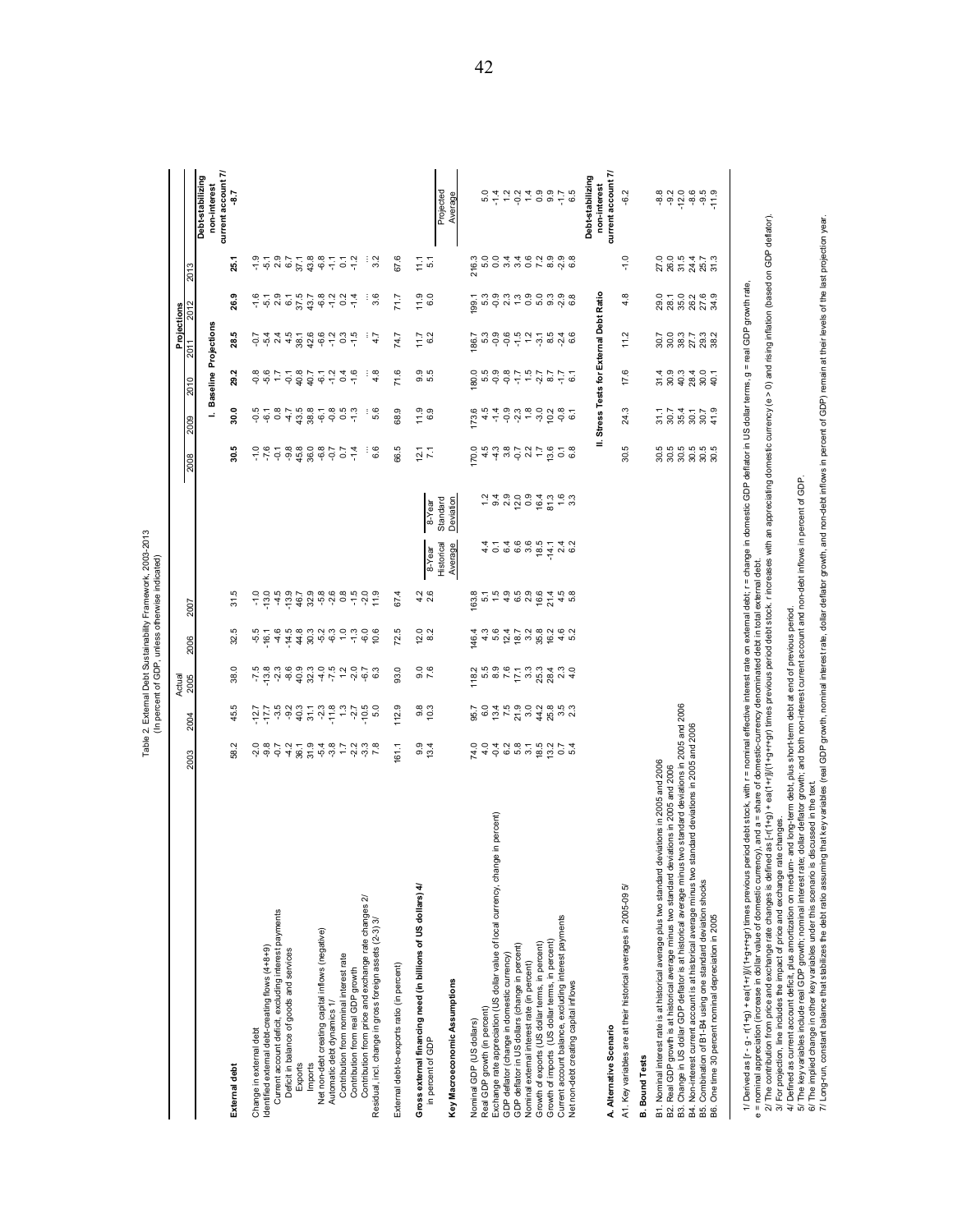### INTERNATIONAL MONETARY FUND

### CHILE

### **Staff Report for the 2008 Article IV Consultation—Informational Annex**

Prepared by the Western Hemisphere Department

June 18, 2008

Contents Page

### Appendixes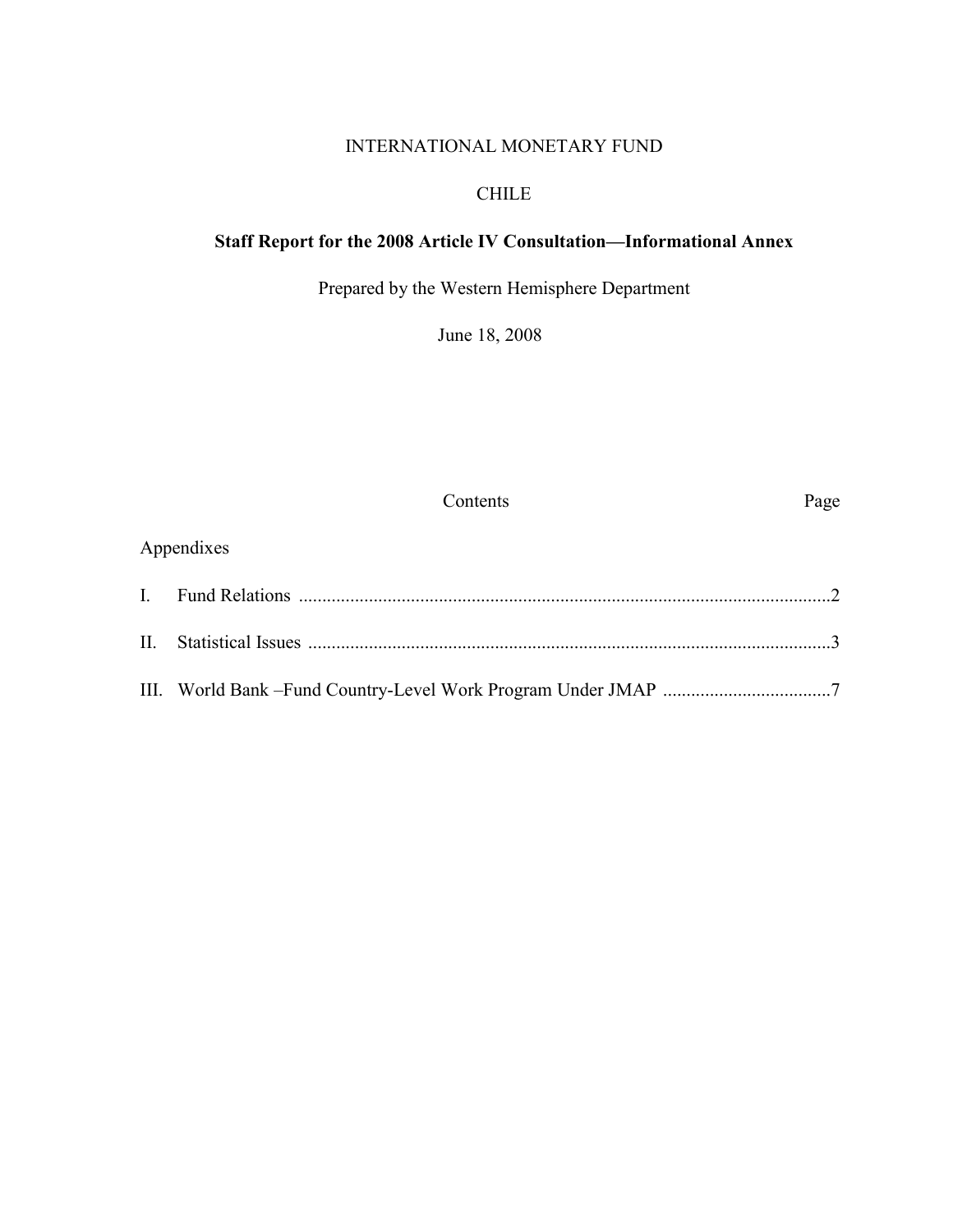### **APPENDIX I. CHILE: FUND RELATIONS** (As of April 30, 2008)

**I. Membership Status:** Joined December 31, 1945; Article VIII. Chile maintains a floating exchange rate system free of restrictions on the making of payments and transfers for current international transactions.

| <b>II. General Resources Account:</b> | <b>SDR Million</b> | %Quota             |
|---------------------------------------|--------------------|--------------------|
| Quota                                 | 856.10             | 100.00             |
| Fund holdings of currency             | 802.09             | 93.69              |
| <b>Reserve Position</b>               | 54.01              | 6.31               |
| <b>Holdings Exchange Rate</b>         |                    |                    |
| <b>III. SDR Department:</b>           | <b>SDR Million</b> | <b>%Allocation</b> |
| Net cumulative allocation             | 121.92             | 100.00             |
| Holdings                              | 38.23              | 31.36              |

#### **IV. Outstanding Purchases and Loans:** None

#### **V. Latest Financial Arrangements:**

|             | Date of      | Expiration   | <b>Amount Approved</b> | <b>Amount Drawn</b> |
|-------------|--------------|--------------|------------------------|---------------------|
| <b>Type</b> | Arrangement  | Date         | (SDR Million)          | (SDR Million)       |
| Stand-By    | Nov 08, 1989 | Nov 07, 1990 | 64.00                  | 64.00               |
| <b>EFF</b>  | Aug 15, 1985 | Aug 14, 1989 | 825.00                 | 806.25              |
| Stand-By    | Jan 10, 1983 | Jan 09, 1985 | 500.00                 | 500.00              |

#### **VI. Projected Payments to Fund (in SDR Million)**

|                  | 2008 | 2009 | 2010 | 2011 | 2012 |
|------------------|------|------|------|------|------|
| Principal        |      |      |      |      |      |
| Charges/Interest | 1.75 | 2.30 | 2.30 | 2.30 | 2.30 |
| <b>Total</b>     | 1.75 | 2.30 | 2.30 | 2.30 | 2.30 |

<sup>1/</sup> When a member has overdue financial obligations outstanding for more than three months, the amount of such arrears will be shown in this section.

### **VII. Implementation of HIPC Initiative:** Not Applicable

### **VIII. Implementation of Multilateral Debt Relief Initiative (MDRI):** Not Applicable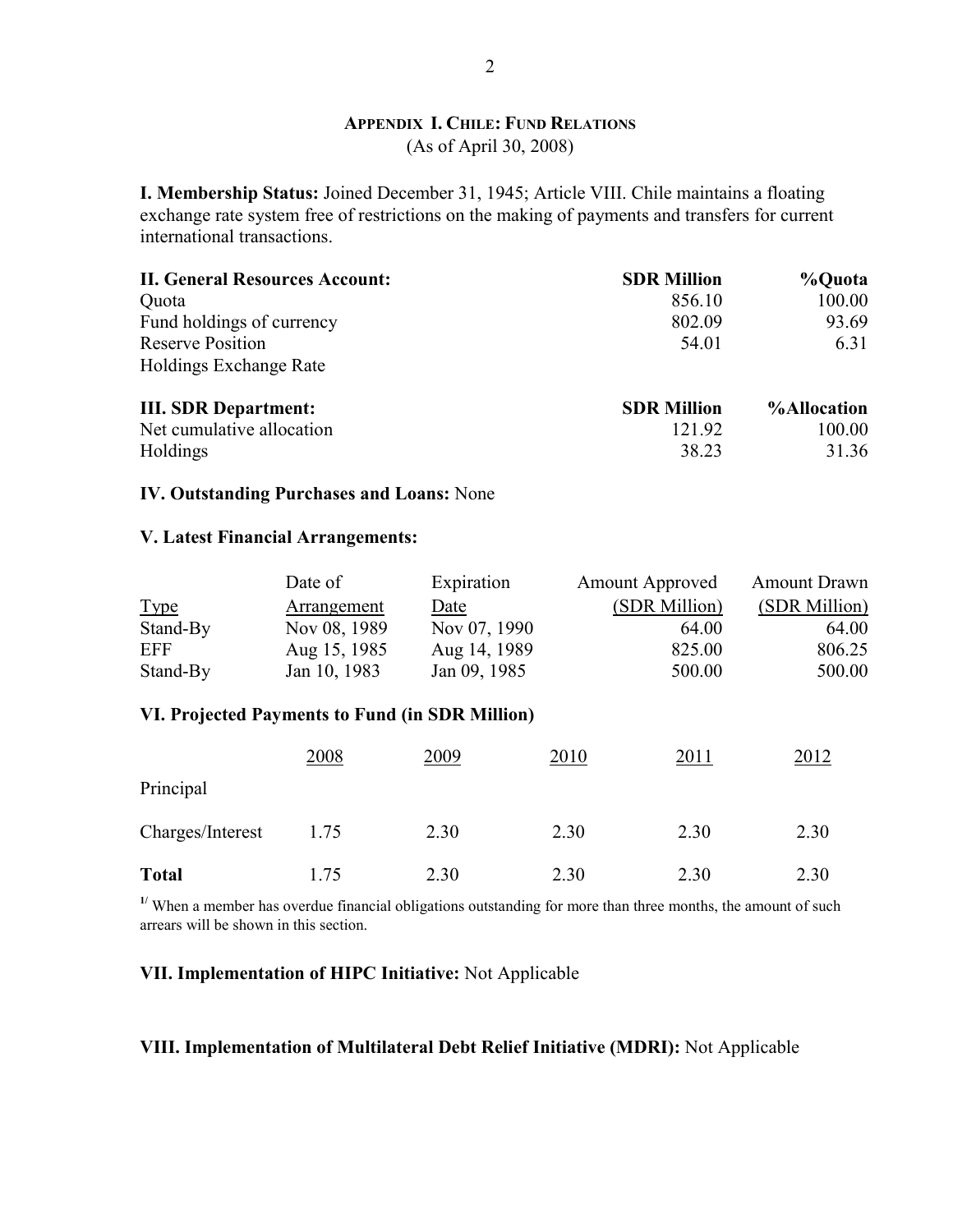### **APPENDIX II. CHILE: STATISTICAL ISSUES**

**Economic and financial data are timely, of good quality, and adequate for surveillance purposes**. Chile is in observance with the Special Data Dissemination Standards (SDDS).

### **Monetary statistics**

**Monetary and financial statistics are broadly in line with the Fund's Monetary and Financial Statistics Manual (MFSM)**. Deviations from the guidelines of the *MFSM* include treatment of nonbank financial intermediaries as part of the private sector, and the use of accounting valuation criteria, which are not always in line with measurements at market prices. Nevertheless, for purposes of expressing in local currency, assets and liabilities in foreign currency and indexed units of account, the accounting criterion is consistent, in general terms, with the *MFSM*. Due to a change in the chart of accounts for other depository corporations (ODCs) at the beginning of 2008, the central bank has not been receiving data from the Superintendency of Banks in a format adequate to complete the compilation of monetary statistics. The latest available data for ODCs correspond to December 2007. Efforts to solve the problem are underway, and it is expected that by mid-2008 periodicity and timeliness of the ODC survey will again comply with SDDS requirements.

### **Real sector**

**The central bank carried out a project for changing the benchmark and base year of the national accounts to 2003**. Annual and quarterly GDP series for 1986–2003 were released in 2007. An STA mission that prepared the Report on the Observance of Standards and Codes for Chile in April-May 2007 found that the legal and institutional frameworks for compiling macroeconomic statistics are generally adequate, but the independence of the National Statistics Institute (INE) needs to be reinforced. Also, there are no legal precepts empowering the central bank to require private non financial institutions to respond to data requests, except for information on foreign exchange transactions.

**A much improved business register has been available since 2006**. However, updates of INE's business register are partial and conducted on an irregular basis. The household budget survey (HBS) is conducted every 10 years, instead of every five years. The data available for agriculture, fishing, some services, and quarterly estimates are limited in scope. Nonetheless, income tax and VAT records are used to fill in the gaps. Source data reasonably approximate national accounts' requirements and their coverage is satisfactory, although the timeliness of the INE's source data could be further improved.

**Chile's national accounts are well established**. There is some room for improvement with respect to the treatment of mineral exploration; agricultural work in progress; own-account production of computer software, databases, and manufacturing products; classification of copper derivatives; the functions of government, and individual consumption by purpose.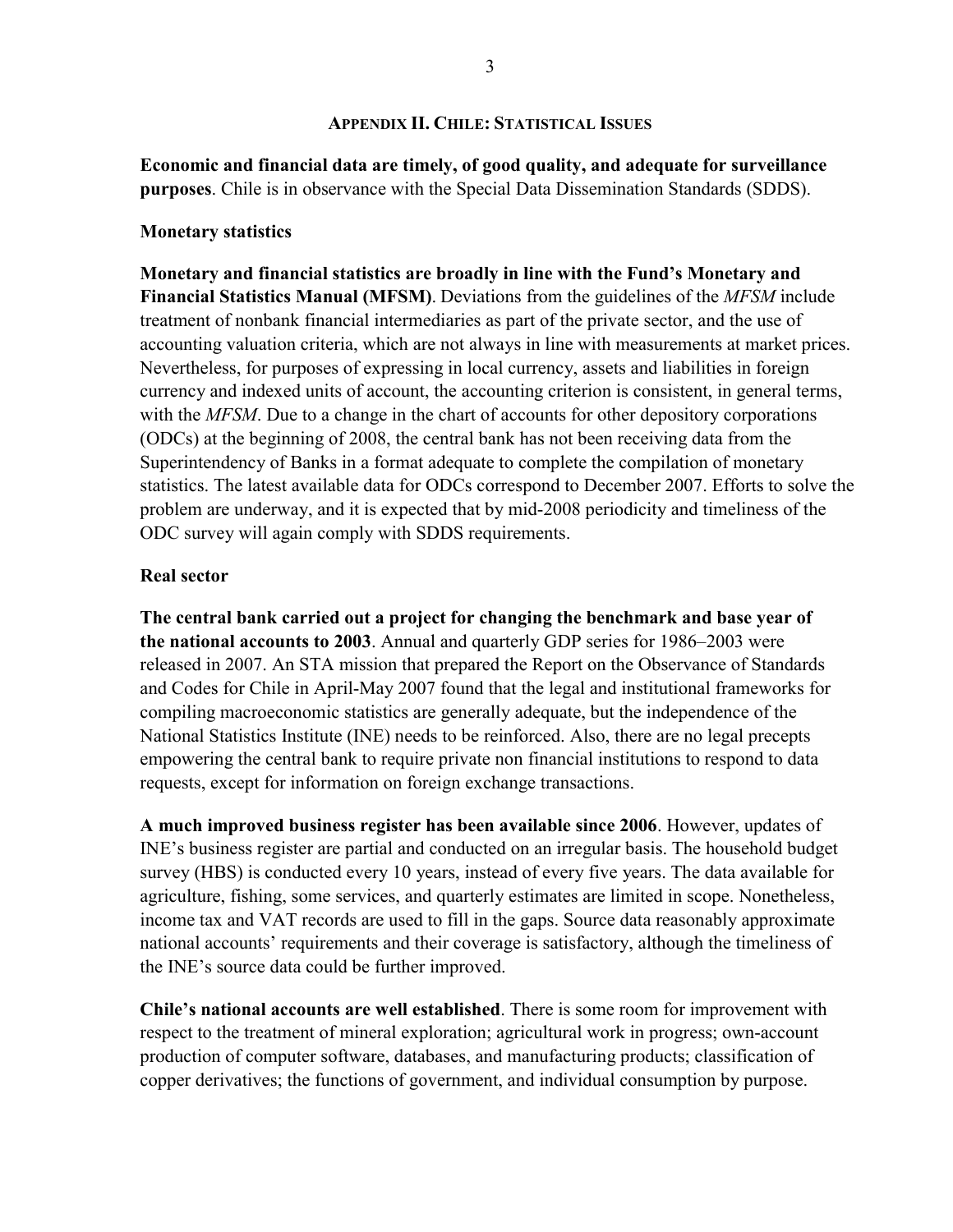**Coverage of price and labor market statistics should be widened**. For the CPI, expanding the survey sample outside Santiago and updating the weights to the 2006-2007 HBS would considerably improve the index. INE compiles a producer price index that contributed to the improvement of national accounts estimates at constant 2003 prices. On labor market statistics, INE introduced a new household survey in 2006, modeled on the U.S. BLS surveys and in line with standards set by the International Labor Organization. The labor market survey of business establishments could benefit from a similar overhaul.

### **Government finances**

**Following agreements reached with the Fund in 2002, the authorities have made substantial progress in implementing the** *GFSM 2001*. The authorities have developed a statement of central government operations with consolidation of extrabudgetary central government units, and the reclassification of budgetary revenue and spending. A new functional classification of total outlays for the central government aligned with international standards has been disseminated. In addition, separate sets of accounts were compiled for municipalities and for public corporations. A detailed description of the methodologies, institutional tables on coverage, and data for the entire public sector were made available in the October 2004 publication *Estadísticas de las Finanzas Públicas 1987-2003*.

**Following FAD recommendations, the Ministry of Finance increased the publication of statistical data beginning with its** *October 2004 Public Finance Report*. The report now includes debt liabilities and financial assets of the central government, contingent liabilities (especially government guarantees and concessions), and tax expenditures. In 2006, the government began to publish a report of investments of its assets.

**Progress in fiscal accounts is ongoing**. The authorities expect to produce estimates for the consumption of fixed capital, and apply accrual and cash accounting using the System of Information for the Financial Management of the Public Sector. This will permit the compilation of opening and closing balance sheets covering the central government, municipalities and public corporations.

**However, further improvements are needed.** The most urgent are: disaggregating subsidies and grants by level of government; disseminating more detailed data on functional outlays by the level of government; disseminating data on military debt; and reconciling the recording of interest across liabilities, especially with regard to dollar-denominated bonds versus dollar-indexed bonds.

### **Balance of payments and external debt**

**The central bank compiles balance of payments and external debt statistics on a quarterly basis, and publishes selected statistics on the external sector on a weekly basis.** Beginning in 2002, the central bank has been publishing the International Investment Position consistent with the *fifth edition of the Balance of Payments* Manual (*BPM5*).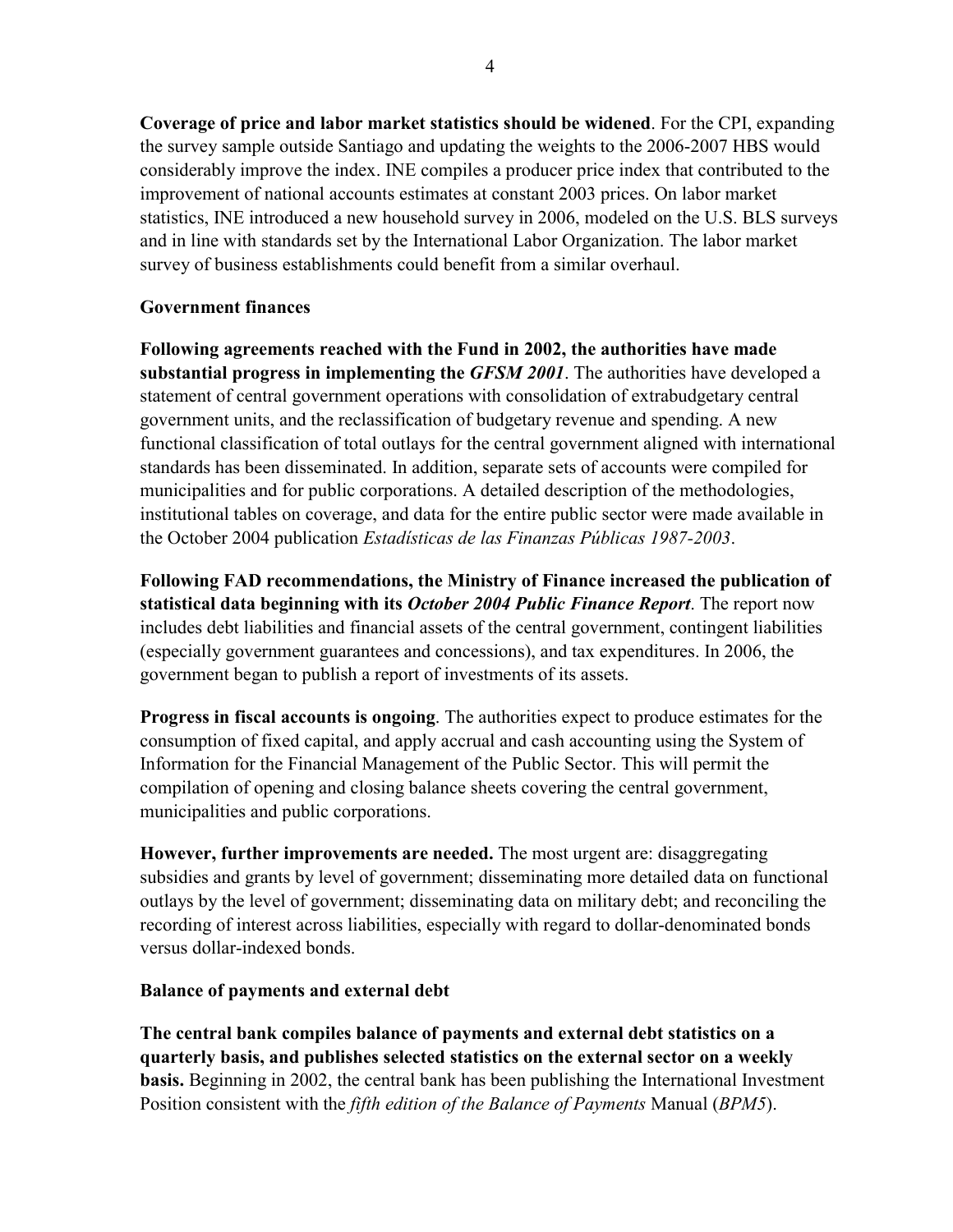**The coverage of the military sector in the external statistics is incomplete.** In particular, the accuracy of data on military imports needs to be verified, as imports that do not go through customs are estimated by the central bank. Also, if the military receives external credits, information on this may not be available to the central bank; therefore, such financing may not appear in the balance of payments or external debt statistics. Published data on military expenditure are outdated.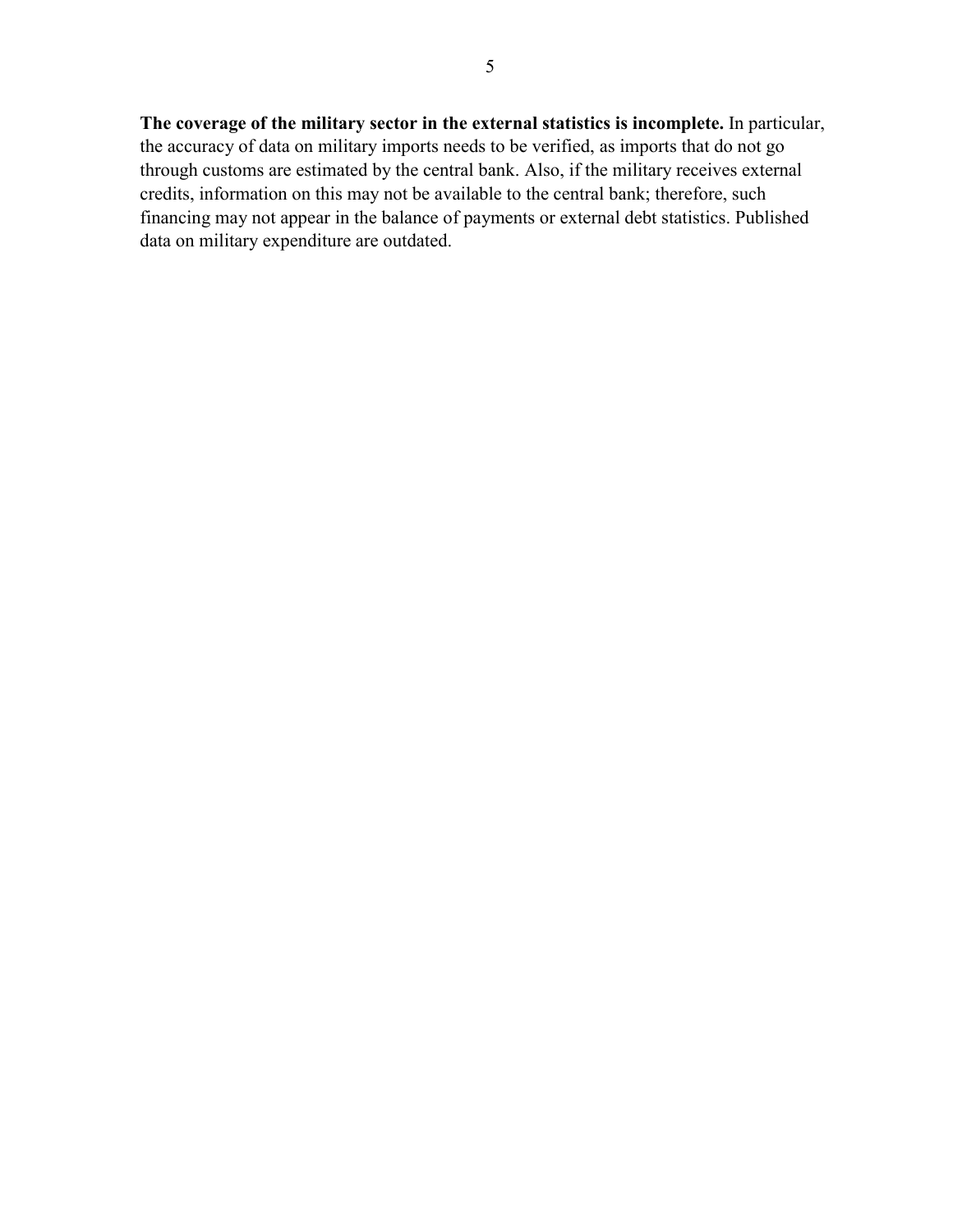Chile: Table of Common Indicators Required for Surveillance Chile: Table of Common Indicators Required for Surveillance As of June 9, 2008 As of June 9, 2008

|                                                                                                              |                               |                  | Frequency              | Frequency              |                                          | Memo items <sup>7</sup> :                               |                                                       |
|--------------------------------------------------------------------------------------------------------------|-------------------------------|------------------|------------------------|------------------------|------------------------------------------|---------------------------------------------------------|-------------------------------------------------------|
|                                                                                                              | Date of<br>latest observation | Date<br>received | Data <sup>6</sup><br>৳ | Reporting <sup>6</sup> | Frequency<br>of Publication <sup>6</sup> | Data Quality – Methodological<br>Soundness <sup>8</sup> | Data Quality Accuracy<br>and reliability <sup>9</sup> |
| <b>Exchange Rates</b>                                                                                        | June 4                        | June 5, 2008     | ≏                      | ≏                      | ≏                                        |                                                         |                                                       |
| International Reserve Assets and Reserve Liabilities of<br>the Monetary Authorities                          | May 23, 2008                  | June 2, 2008     | $\geq$                 | $\geq$                 | $\geq$                                   |                                                         |                                                       |
| Reserve/Base Money                                                                                           | April 2008                    | May 23, 2008     | ⋝                      | ⋝                      | ⋝                                        | 0, 0, 10, 0                                             | 0, 0, 0, LO, 0                                        |
| <b>Broad Money</b>                                                                                           | April 2008                    | May 23, 2008     | Σ                      | Σ                      | Σ                                        |                                                         |                                                       |
| Central Bank Balance Sheet                                                                                   | April 2008                    | May 23, 2008     | Σ                      | ⋝                      | ⋝                                        |                                                         |                                                       |
| Consolidated Balance Sheet of the Banking System                                                             | April 2008                    | May 23, 2008     | Σ                      | Σ                      | Σ                                        |                                                         |                                                       |
| Interest Rates <sup>2</sup>                                                                                  | June 4,2008                   | June 5, 2008     | ≏                      | ≏                      | ≏                                        |                                                         |                                                       |
| Consumer Price Index                                                                                         | May 2008                      | June 5, 2008     | Σ                      | Σ                      | Σ                                        | LO, LNO, LNO, LO                                        | LO, LO, LO, O, LO                                     |
| Revenue, Expenditure, Balance and Composition of<br>Financing <sup>3</sup> - General Government <sup>4</sup> | Q1 2008                       | April 30, 2008   | ♂                      | ♂                      | Ø                                        | 0, LO, LNO, LO                                          | LO, O, O, LO, O                                       |
| Revenue, Expenditure, Balance and Composition of<br>Financing3-Central Government                            | April 2008                    | May 30, 2008     | Σ                      | Σ                      | Σ                                        |                                                         |                                                       |
| Stocks of Central Government and Central Government-<br>Guaranteed Debt <sup>5</sup>                         | March 2008                    | 2008<br>March 31 | ⋖                      | ♂                      | ♂                                        |                                                         |                                                       |
| External Current Account Balance                                                                             | May 23, 2008                  | June 2, 2008     | $\geq$                 | $\geq$                 | $\geq$                                   | 0, 0, 10, 10                                            | 0, 0, 0, 0, 0                                         |
| Exports and Imports of Goods and Services                                                                    | May 23, 2008                  | June 2, 2008     | $\geq$                 | $\geq$                 | $\geq$                                   |                                                         |                                                       |
| GDP/GNP                                                                                                      | Q1 2008                       | May 23, 2008     | ♂                      | ♂                      | ♂                                        | 0, LO, LO, LO                                           | LO, LO, LO, LO, O                                     |
| Gross External Debt                                                                                          | March 2008                    | May 7, 2008      | Σ                      | Σ                      | Σ                                        |                                                         |                                                       |
| International Investment position <sup>10</sup>                                                              | Q1 2008                       | May 23, 2008     | O                      | Ø                      | Ø                                        |                                                         |                                                       |
| l noludes resence assets pleaned or otherwise epoumhered as well.                                            | as net derivative positions   |                  |                        |                        |                                          |                                                         |                                                       |

1 Includes reserve assets pledged or otherwise encumbered as well as net derivative positions.

2 Both market-based and officially-determined, including discount rates, money market rates, rates on treasury bills, notes, and bonds. Footh market-based and officially-determined, including discount rates, money market rates, rates on treasury bills, notes, and bonds.

3 Foreign, domestic bank, and domestic nonbank financing.

4 The general government consists of the central government (budgetary funds, extra budgetary funds, and social security funds) and state and local governments. <sup>3</sup> Foreign, domestic bank, and domestic nonbank financing.<br><u>4</u> The general government consists of the central government (budgetary funds, extra budgetary funds, and scoial security funds) and state and local governments

Including currency and maturity composition. 5 Including currency and maturity composition.

 $^6$  Daily (D); weekly (W); monthly (M); quarterly (Q); annually (A); irregular (I); and not available (NA).

° Daily (D); weekly (W); monthly (M); quarterly (Q); annually (A); irregular (I); and not available (NA).<br>7 Reflects the assessment provided in the data ROSC, (published on June 10, 2005 and based on the findings of the mi each row. The assessment indicates whether international standards concepts and definitions, scope, classification, and basis for recording are fully observed (O); largely observed (LO); largely observed (LO); largely 7 Reflects the assessment provided in the data ROSC, (published on June 10, 2005 and based on the findings of the mission that took place during October 14–28, 2004) for the dataset corresponding to the variable in not observed (LNO); not observed (NO); and not available (NA).<br><sup>8</sup> Same as footnote 7, except referring to international standards concerning source data, assuit ecantical techniques, assessment and validation of intermedi not observed (LNO); not observed (NO); and not available (NA).

8 Same as footnote 7, except referring to international standards concerning source data, assessment of source data, statistical techniques, assessment and validation of intermediate data and statistical outputs, and revision studies. and revision studies.

Same as footnote 8, except referring to international standards concerning source data, statistical techniques, assessment and validation of source data, assessment and validation of intermediate data and statistical 9 Same as footnote 8, except referring to international standards concerning source data, statistical techniques, assessment and validation of source data, assessment and validation of intermediate data and statistical outputs, and revision studies. outputs, and revision studies

10 Includes external gross financial asset and liability positions vis-a-vis nonresidents. 10 Includes external gross financial asset and liability positions vis-à-vis nonresidents.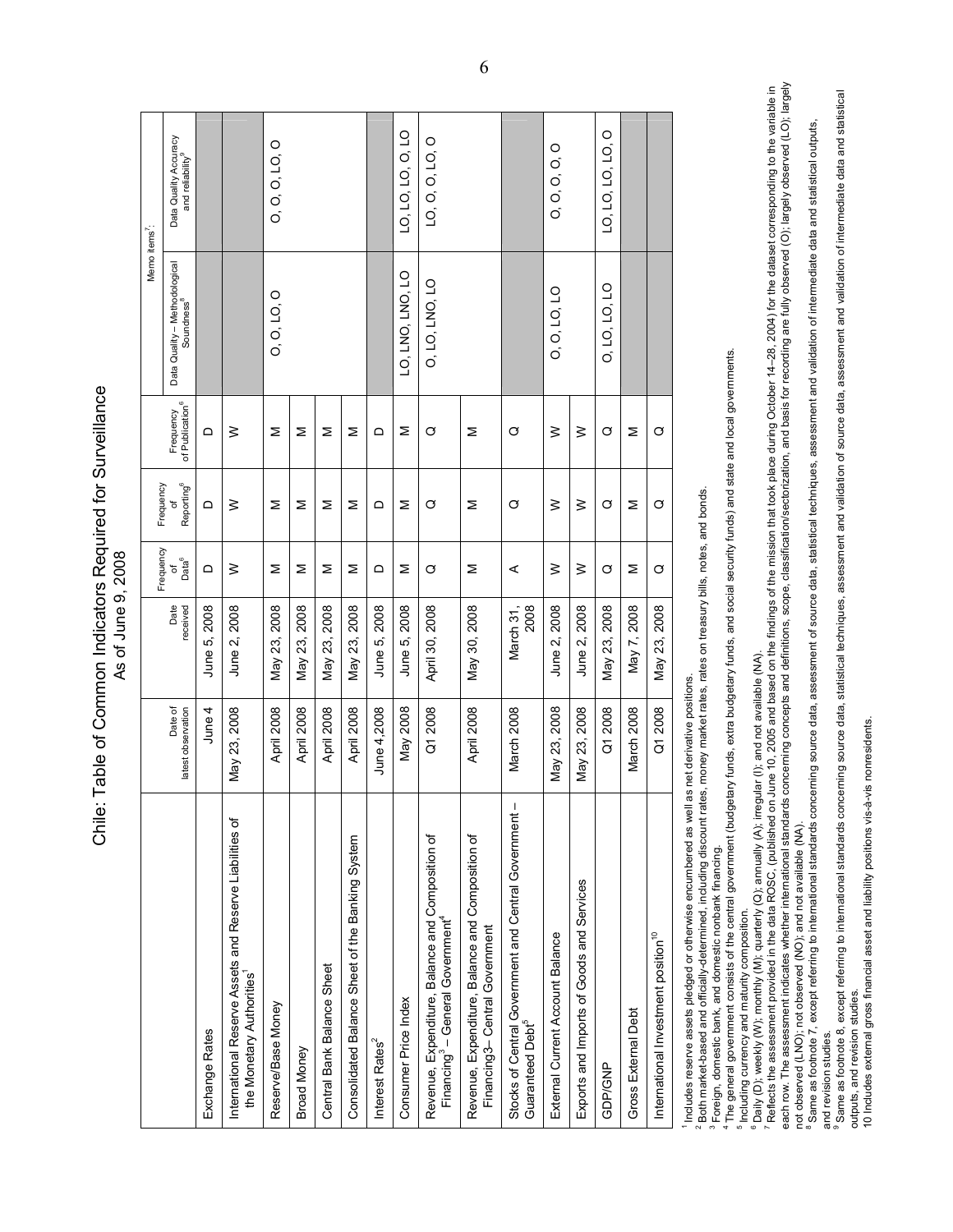| <b>Title</b>                           | <b>Products</b>                                                                                                                                                                  | <b>Provisional timing of</b><br><b>Missions</b> | <b>Expected delivery</b><br>date |
|----------------------------------------|----------------------------------------------------------------------------------------------------------------------------------------------------------------------------------|-------------------------------------------------|----------------------------------|
|                                        | A. Mutual information on relevant work programs                                                                                                                                  |                                                 |                                  |
| Bank work program<br>in next 12 months | A. CAS, CAS PR<br>None                                                                                                                                                           |                                                 |                                  |
|                                        | <b>B. DPL</b><br>1. Chile Institutional Strengthening of<br>the Ministry of Public Works DPL<br>(P100854) (TTL: Tomas S.<br>Serebrisky)                                          |                                                 | Approved 2007                    |
|                                        | C. ESW<br>1. Chile Higher Education Report<br>(with OECD) (P106874) (TTL:<br>Michael F. Crawford)                                                                                |                                                 | August 2008                      |
|                                        | 2. Chile Regional Development Study<br>(P103331) (TTL: Fernando Rojas)                                                                                                           |                                                 | December 2007                    |
|                                        | D. Lending (Including Technical<br><b>Assistance Loans)</b><br>1. Chile Technical Assistance Loan<br>for the Ministry of Public Works<br>(P102931) (TTL: Tomas S.<br>Serebrisky) |                                                 | Approved 2007                    |
|                                        | 2. Chile Infrastructure for Territorial<br>Development (P076807) (TTL:<br>Nicolas Peltier-Thiberge)                                                                              |                                                 | Approved 2004                    |
|                                        | 3. Chile Lifelong Learning and<br>Training Proj (Chile Califica)<br>(P068271) (TTL: Michael F.<br>Crawford)                                                                      |                                                 | Approved 2002                    |
|                                        | 4. Chile Solidario: Technical<br>Assistance (P08203) (TTL: Theresa<br>Jones)                                                                                                     |                                                 | Approved 2003                    |
|                                        | 5. Chile Santiago Urban Transport<br>(Transantiago): Technical Assistance                                                                                                        |                                                 | Approved 2005                    |

### **APPENDIX III. CHILE: WORLD BANK –FUND COUNTRY-LEVEL WORK PROGRAM UNDER JMAP**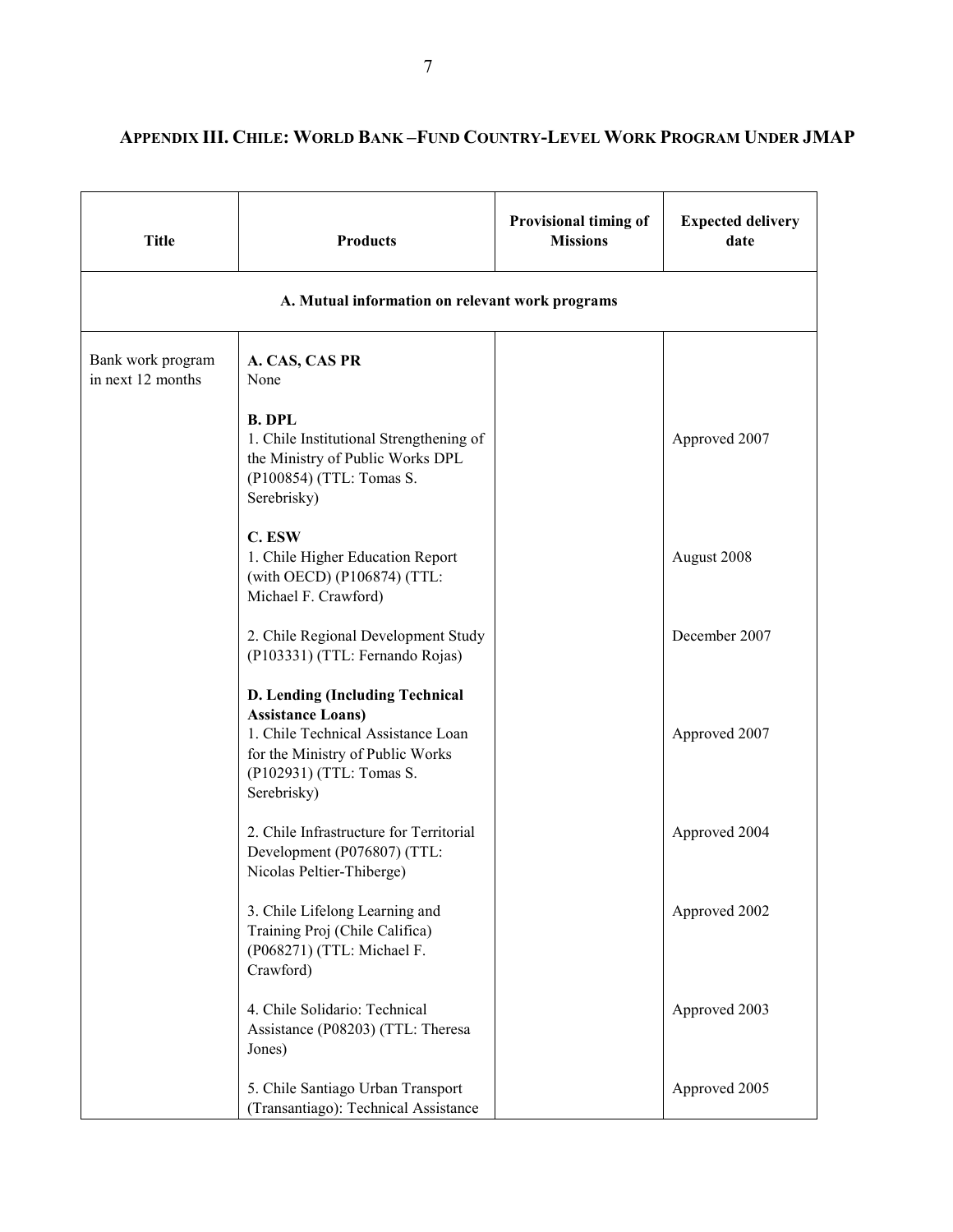| (P082412) (TTL: Mr Jorge M.<br>Rebelo)                                                                                                                                                                                                                                                                                                                                                       |                                                          |
|----------------------------------------------------------------------------------------------------------------------------------------------------------------------------------------------------------------------------------------------------------------------------------------------------------------------------------------------------------------------------------------------|----------------------------------------------------------|
| 6. Chile Tertiary Education Financing<br>for Results APL1 (P088498) (TTL:<br>Michael F. Crawford)                                                                                                                                                                                                                                                                                            | Approved 2005                                            |
| 7. Chile - Second Public Expenditure<br>Management (SIGFE II) (P103441)<br>(TTL: Roberto O. Panzardi)                                                                                                                                                                                                                                                                                        | Approved 2007                                            |
| <b>Fee-Based</b><br>Е.<br><b>Service</b><br><b>Activity</b><br>(Technical Assistance)                                                                                                                                                                                                                                                                                                        |                                                          |
| 1. Chile Financial Sector Reform and<br>Strengthening Initiative (FIRST):<br>Advisory Services (TTL: Mario<br>Guadamillas)<br>Strengthening the regulation and<br>supervision in the areas of pension,<br>securities and insurance supervision.                                                                                                                                              | June 2008                                                |
| 2. Chile Management of Financial<br>Assets (with the World Bank<br>Treasury) (TA-P106653) (TTL:<br>Roberto Panzardi)<br>The objective of the advisory services<br>is to support the MoF in assessing the<br>existing institutional capacity and<br>designing a strategic plan to<br>strengthen its investment and debt<br>management operations in line with<br>international best practice. | Original December<br>$2007 - end$ date<br>being extended |
| 3. Chile Management Enhancement<br>Program (TA-P106231) (TTL:<br>Fernando Rojas)<br>Impact evaluation of Chile's<br>management enhancement program                                                                                                                                                                                                                                           | May 2008<br>April 2008                                   |
| 2001-2006.                                                                                                                                                                                                                                                                                                                                                                                   |                                                          |
| 4. Chile Credit Reporting System<br>(TA-P107663) (TTL: Mario<br>Guadamillas)<br>Assessment of credit reporting<br>systems.                                                                                                                                                                                                                                                                   | December 2007                                            |
| 5. Chile Governance of National<br>Innovation System (TA-P107052)<br>(TTL: Esperanza Lasagabaster)<br>Preparation of a study on the                                                                                                                                                                                                                                                          | mid-2008                                                 |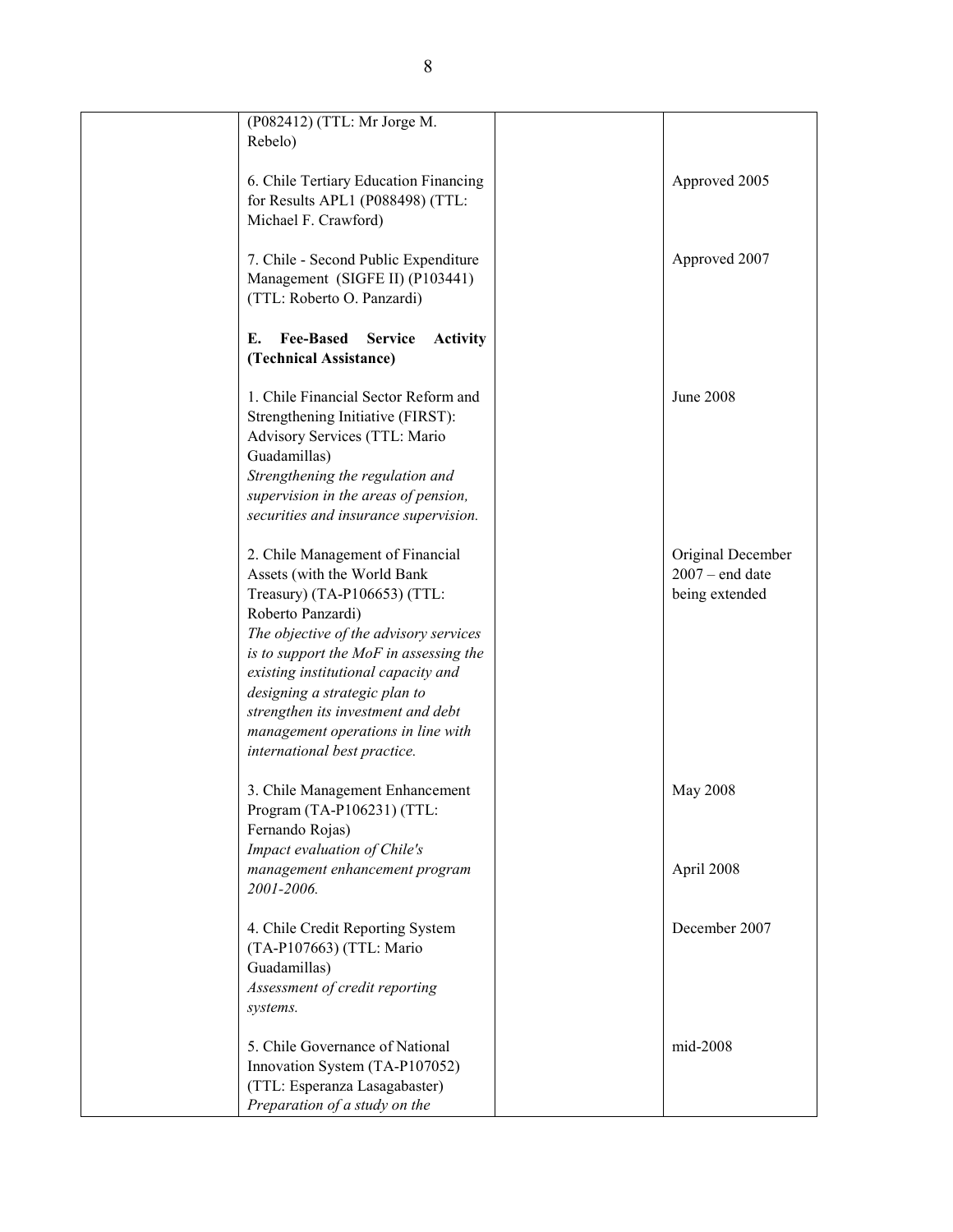|                                                         | institutional and governance<br>structure of Chile's support system<br>for Science, Technology, and<br>Innovation (STI).      |                                                      |                                           |
|---------------------------------------------------------|-------------------------------------------------------------------------------------------------------------------------------|------------------------------------------------------|-------------------------------------------|
| IMF work program<br>in next 12 months                   | <b>Technical Assistance</b><br>1. Strategic Asset Allocation for SFWs<br><b>Staff Visit</b><br><b>Article IV Consultation</b> | $3rd$ quarter of 2008<br>December 2008<br>April 2009 | $3rd$ quarter of 2008<br><b>July 2009</b> |
|                                                         | B. Requests for work program inputs (as needed)                                                                               |                                                      |                                           |
| Fund request to Bank<br>(with summary<br>justification) | None                                                                                                                          |                                                      |                                           |
| Bank request to Fund<br>(with summary<br>justification) | None                                                                                                                          |                                                      |                                           |
|                                                         | C. Agreement on joint products and missions (as needed)                                                                       |                                                      |                                           |
| Joint products in next<br>12 months                     | None                                                                                                                          |                                                      |                                           |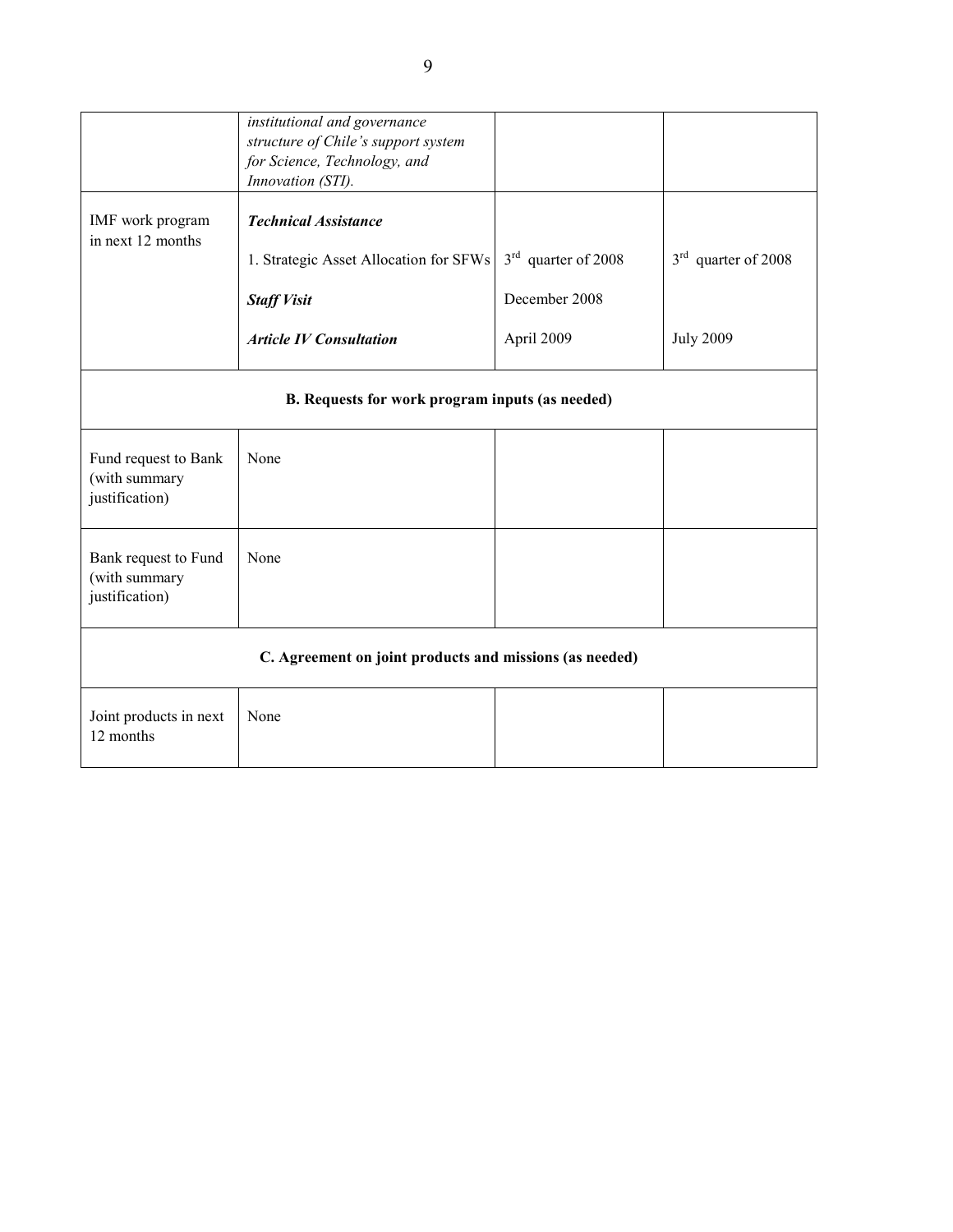### **Statement by the IMF Staff Representative July 11, 2008**

1. *This statement reports on economic and policy developments in Chile since the Staff Report was issued on June 19*. The thrust of the staff appraisal remains unchanged.

2. *Recent data are consistent with staff forecasts of below-trend growth in 2008*. Yearon-year growth of economic activity slowed to 2.1 percent in May, and the unemployment rate rose from  $7\frac{1}{2}$  to  $7\frac{3}{4}$  percent. On the other hand, the outlook for copper prices has improved in recent weeks, implying a slight upside risk to staff forecasts for the fiscal and current account surpluses.

3. *Inflation remains high*. The consumer price index rose by 9½ percent in the year to May, and the index excluding food and energy items by  $8\frac{3}{4}$  percent. One-year-forward inflation expectations have risen above 5 percent, and both market and survey-based longerterm expectations have moved into the upper range of the central bank's 2–4 percent comfort zone. On July 2, Governor De Gregorio stated that the return of inflation to target could take longer than initially projected by the central bank, but that the bank would take all necessary measures to ensure convergence over the two-year policy horizon. Staff will provide an oral update on the outcome of the July 10 Monetary Policy Meeting.

4. *The peso has depreciated markedly over the past few weeks, returning to a level broadly consistent with underlying fundamentals*. Amid rising oil prices and slowing growth, the peso has lost about 7 percent against the U.S. dollar since the Staff Report was finalized (18 percent since its April high), and also fell vis-à-vis the euro and most regional currencies. Updated staff calculations show that—in real effective terms—the peso is now close to its equilibrium value, matching the CGER's "about zero" assessment.

5. *The central bank has continued its purchases of US\$50 million in daily auctions since late April*. Governor De Gregorio recently noted that risks for emerging market economies emanating from adverse global financial developments—the key factor leading to the bank's decision to increase holdings of international reserves—remain in place.

6. *Congress approved the injection of US\$1 billion into the government's fuel stabilization fund*. The first of two equal tranches has already been transferred and will help smooth the impact of higher oil prices on inflation over the next few months, including on consumer products such as heating oil and liquefied gas. The government committed to a review of the fuel tax structure and plans to request Fund technical assistance on this issue.

7. *The government on June 18, 2008 increased the minimum wage by 10.4 percent*. In real terms, the increase is likely to be close to the increase in the average wage over the past few years. Changes in the minimum wage are not considered to have a large impact on inflation. Nominal growth in salaries has continued to keep pace with actual inflation.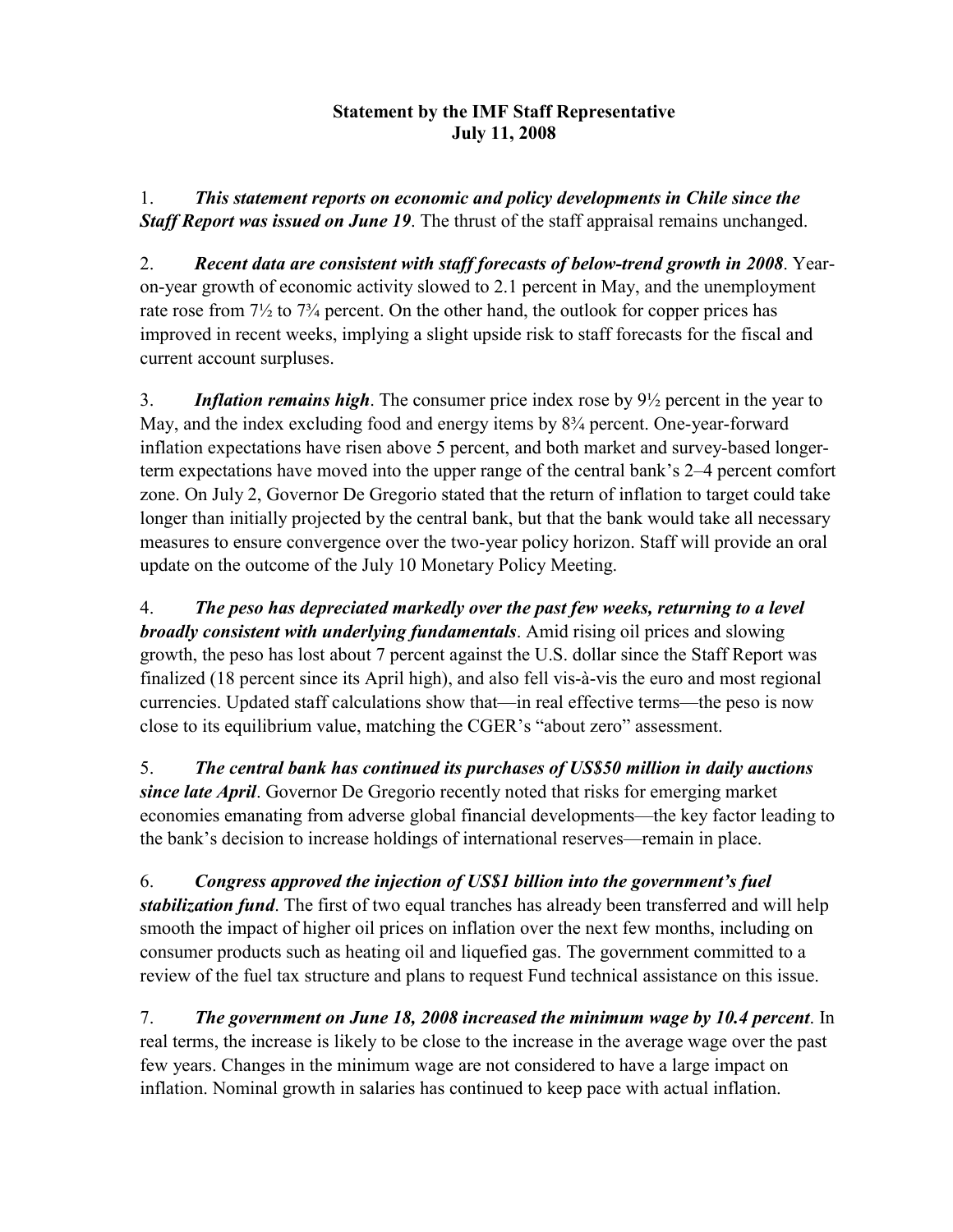

INTERNATIONAL MONETARY FUND **Public Information Notice** 

**EXTERNAL RELATIONS DEPARTMENT** 

Public Information Notice (PIN) No. 08/88 FOR IMMEDIATE RELEASE July 23, 2008

International Monetary Fund 700 19<sup>th</sup> Street, NW Washington, D. C. 20431 USA

## **IMF Executive Board Concludes 2008 Article IV Consultation with Chile**

On July 11, 2008, the Executive Board of the International Monetary Fund (IMF) concluded the Article IV consultation with Chile.<sup>1</sup>

### **Background**

l

The Chilean economy has proved resilient in the face of strong economic and financial headwinds during the past year. Rising world prices for energy and food have been exacerbated by drought and a very tight domestic energy situation. Lower real incomes and tighter credit conditions have reduced consumption growth, while investment—particularly in the mining and energy sectors—has remained strong. Overall, the economy is expected to grow by 4¼ percent in 2008, followed by a gradual recovery in 2009.

Led by food and energy prices, inflation was close to 9 percent in the year to May. Although nominal wage growth has broadly kept pace with inflation, modest productivity gains have helped contain unit labor costs. The central bank has raised its monetary policy rate by 125 basis points between August 2007 and January 2008, and by 50 basis points each in June and July 2008. The peso appreciated sharply in the first quarter of 2008, but has since retreated from its highs and remains close to its long-term average value in real effective terms.

Chile's external position has been stable. Notwithstanding the stronger peso, growth in noncopper export volumes has remained positive, although the current account surplus is expected

 $1$  Under Article IV of the IMF's Articles of Agreement, the IMF holds bilateral discussions with members, usually every year. A staff team visits the country, collects economic and financial information, and discusses with officials the country's economic developments and policies. On return to headquarters, the staff prepares a report, which forms the basis for discussion by the Executive Board. At the conclusion of the discussion, the Managing Director, as Chairman of the Board, summarizes the views of Executive Directors, and this summary is transmitted to the country's authorities.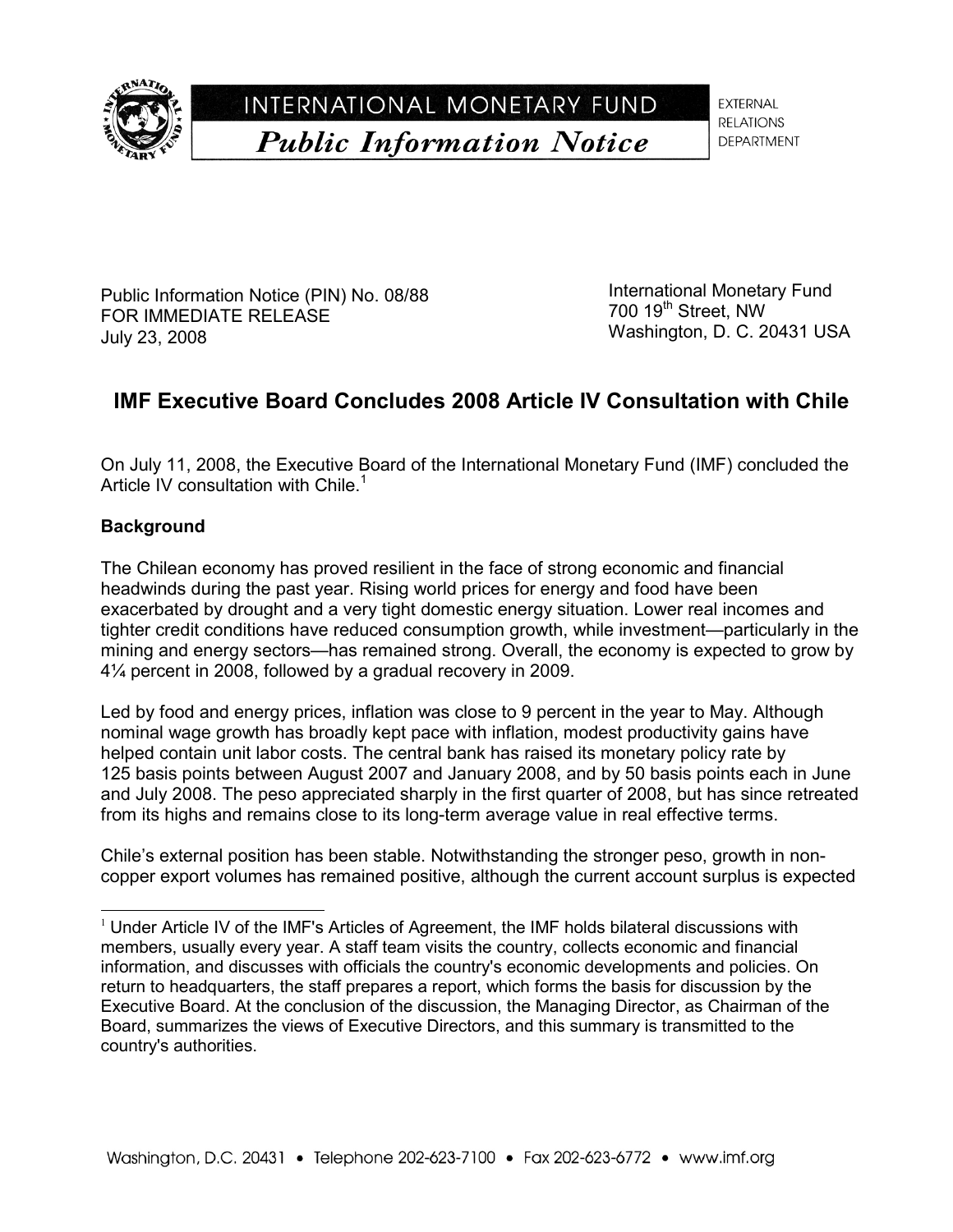to decline in 2008, partly as a result of continued strong import growth. The central bank has announced it would purchase \$8 billion in foreign exchange reserves through the end of the year.

With expenditure contained by the structural surplus rule, continued high copper prices and strong tax revenues are expected to lead to a budget surplus of close to 8 percent of GDP in 2008. The government's two sovereign wealth funds, the Pension Reserve Fund and the Fund for Economic and Social Stabilization, now hold a combined 12 percent of GDP in assets, all invested abroad.

The government continues to move forward with a bold structural agenda. In the financial sector, the authorities plan to introduce initiatives aimed at enhancing market access for small and medium-sized enterprises, increase market depth, and boost the internationalization of the peso. A Presidential Commission on Labor and Equity has proposed measures that include a reform of the unemployment insurance system and the introduction of a low-wage subsidy aimed at increasing labor participation in the formal economy.

### **Executive Board Assessment**

Executive Directors commended Chile's adherence to a prudent, rules-based macroeconomic policy framework, consisting of inflation targeting, a floating exchange rate, and a structural fiscal surplus rule. This framework has delivered important social and economic rewards and has been instrumental for managing the copper boom and several adverse shocks experienced over the past year. Directors commended the authorities' over-arching objectives of eliminating poverty and closing the income gap with industrialized economies.

Directors observed that the Chilean economy has been remarkably resilient to the impact of global food and energy price shocks, which have been exacerbated by domestic energy shortfalls and a severe drought. The increased risks to the outlook, in particular from the recent rise of inflation, nevertheless require continued close monitoring. Directors considered that monetary policy has been appropriately geared toward returning inflation toward the 3-percent target over the two-year policy horizon. They supported the central bank's readiness to tighten monetary policy further as needed to keep inflation expectations anchored to the target.

Directors considered that the external value of the peso is broadly in line with economic fundamentals, and that domestic policies remain consistent with external stability. They generally saw as prudent the central bank's decision to augment foreign exchange reserves to provide additional cushion against external shocks, and welcomed the transparent and preannounced modality of these foreign exchange purchases. Given the additional costs of sterilization, Directors encouraged the government to extend the current program to recapitalize the central bank in order to facilitate a more rapid return to positive net worth.

Directors commended the government's strict adherence to the structural fiscal surplus rule, a cornerstone of Chile's macroeconomic policy framework. The temporary fiscal measures to alleviate the impact of higher food and energy prices are being applied within the rule. Directors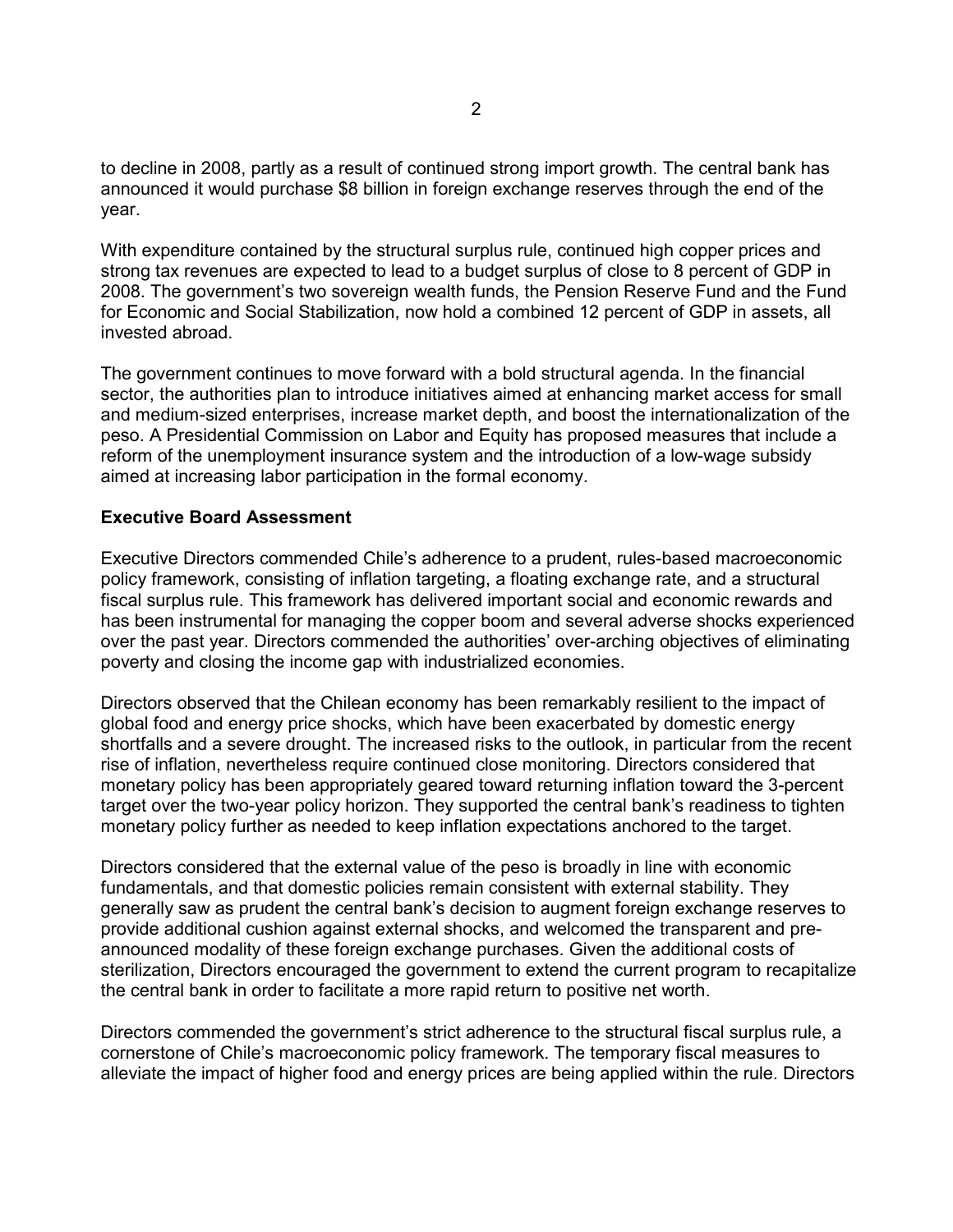welcomed the government's commitment to ensuring that future expenditure increases are consistent with macroeconomic stability. Going forward, they recommended keeping social relief measures targeted at the most vulnerable segments of the population.

Directors commended the authorities' focus on improving the already high quality of public spending, increasing efficiency and strengthening governance in the public sector. They encouraged adoption of a formal medium-term expenditure framework.

Directors viewed as well placed the ongoing efforts to strengthen further the management of Chile's Sovereign Wealth Funds. They endorsed plans to invest parts of the Pension Reserve Fund and the Fund for Economic and Social Stabilization into broader asset classes, including those with variable returns, and considered that an evaluation of Chile's long-term copper wealth could be useful in formulating a long-term investment strategy. Directors welcomed Chile's contributions to developing sound international principles and practices for the management of Sovereign Wealth Funds.

Directors welcomed ongoing initiatives to further modernize Chile's capital markets, making them more efficient, competitive, and attractive to foreign investors. They recommended, in particular, steps to advance the internationalization of the peso, enhance market access for small and medium-sized enterprises, and increase market depth and liquidity by lowering regulatory and tax barriers for foreign investors, as well as consolidating public debt into fewer benchmark issues.

Directors observed that Chile's domestic financial markets continued to function normally through the recent global financial turmoil. They commended the authorities for stepping up the monitoring of banks' asset quality, liquidity, and risk management, as well as working toward strengthening the bank resolution framework. They suggested an IMF Financial Sector Assessment Program (FSAP) Update to review the scope for further market reforms and implications for financial sector stability and the supervisory and regulatory setup.

Directors encouraged the authorities to consider further labor market reforms, building on recent recommendations by a presidential commission. Well functioning labor markets will remain essential in helping the Chilean economy adjust and continue to achieve high rates of growth in a rapidly changing global economic environment.

*Public Information Notices (PINs)* form part of the IMF's efforts to promote transparency of the IMF's views and analysis of economic developments and policies. With the consent of the country (or countries) concerned, PINs are issued after Executive Board discussions of Article IV consultations with member countries, of its surveillance of developments at the regional level, of post-program monitoring, and of ex post assessments of member countries with longer-term program engagements. PINs are also issued after Executive Board discussions of general policy matters, unless otherwise decided by the Executive Board in a particular case. The staff report (use the free Adobe Acrobat Reader to view this pdf file) for the 2008 Article IV Consultation with Chile is also available.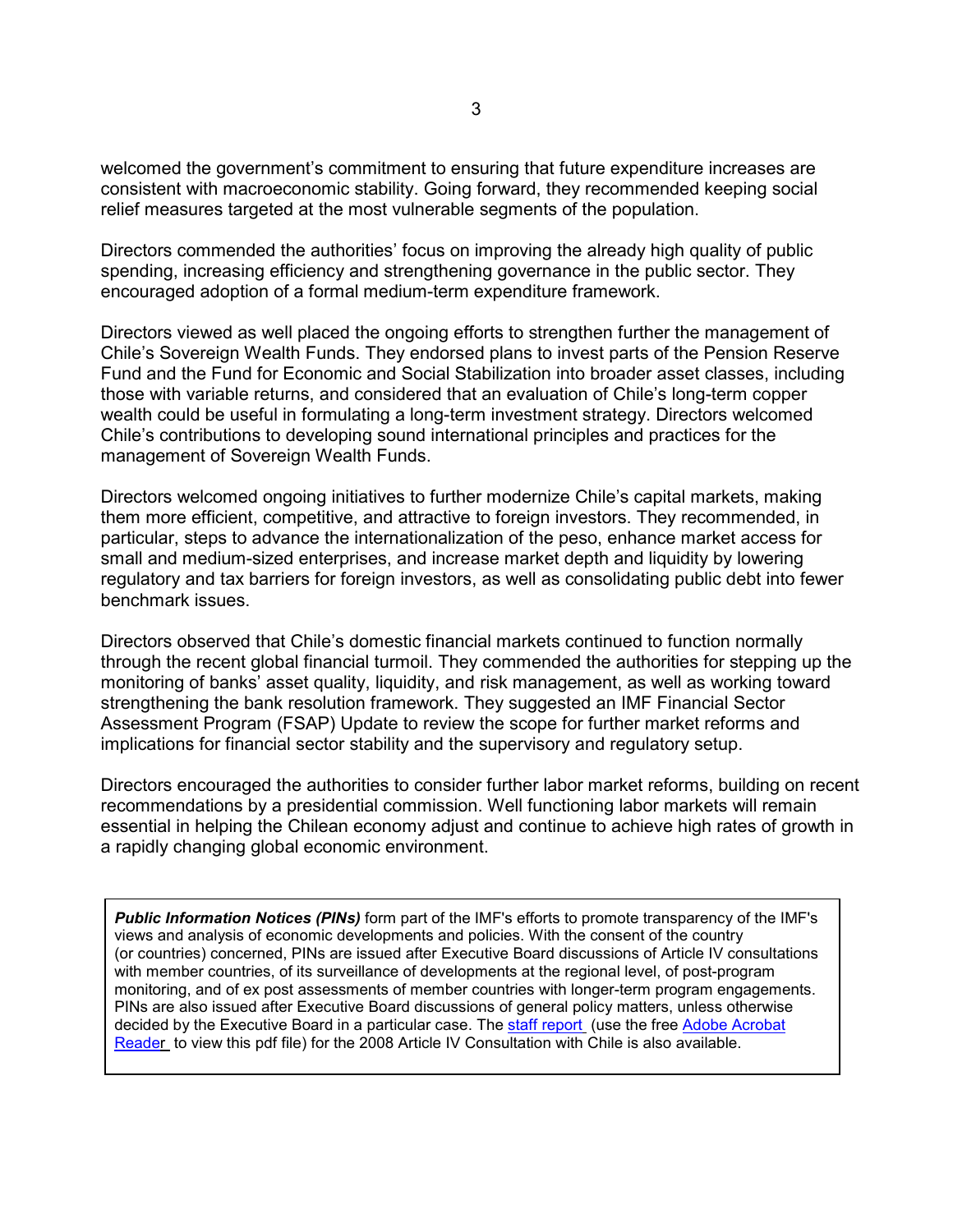#### Chile: Selected Economic Indicators 1/

4

|                                                                                                                                                                                                            | 2005                                                                                | 2006                                                                               | 2007                                                                            | 2008                                                                                      | 2009                                                                                      | <b>Projections</b><br>2010                                                   | 2011                                                                         | 2012                                                                         | 2013                                                                         |
|------------------------------------------------------------------------------------------------------------------------------------------------------------------------------------------------------------|-------------------------------------------------------------------------------------|------------------------------------------------------------------------------------|---------------------------------------------------------------------------------|-------------------------------------------------------------------------------------------|-------------------------------------------------------------------------------------------|------------------------------------------------------------------------------|------------------------------------------------------------------------------|------------------------------------------------------------------------------|------------------------------------------------------------------------------|
|                                                                                                                                                                                                            |                                                                                     |                                                                                    |                                                                                 | (Annual percentage change, unless otherwise indicated)                                    |                                                                                           |                                                                              |                                                                              |                                                                              |                                                                              |
| <b>Production and prices</b><br>Real GDP                                                                                                                                                                   | 5.5                                                                                 | 4.3                                                                                | 5.1                                                                             | 4.2                                                                                       | 4.6                                                                                       | 5.5                                                                          | 5.3                                                                          | 5.3                                                                          | 5.0                                                                          |
| Total domestic demand<br>Consumption<br>Private<br>Public<br>Investment<br>Private fixed<br>Public<br>Inventories (contributions to growth)<br>Net exports (contributions to growth)<br>Exports<br>Imports | 10.4<br>7.1<br>7.4<br>5.9<br>21.7<br>25.5<br>10.8<br>$-0.3$<br>$-4.5$<br>1.7<br>6.2 | 6.4<br>6.4<br>6.5<br>5.9<br>6.2<br>2.2<br>10.2<br>0.8<br>$-\frac{2.1}{2.1}$<br>4.2 | 7.8<br>7.4<br>7.7<br>5.8<br>9.0<br>10.2<br>25.5<br>$-0.6$<br>-3.0<br>3.0<br>6.0 | 6.4<br>5.9<br>6.0<br>5.6<br>8.0<br>7.1<br>8.3<br>0.2<br>$-2.6$<br>2.2<br>$\overline{4.8}$ | 6.0<br>5.9<br>5.7<br>6.5<br>6.3<br>6.2<br>7.7<br>0.0<br>$-1.9$<br>$2.\overline{5}$<br>4.4 | 6.7<br>6.7<br>6.9<br>5.8<br>6.9<br>7.0<br>7.9<br>0.0<br>$-1.9$<br>2.7<br>4.6 | 6.5<br>6.4<br>6.5<br>5.8<br>6.8<br>7.0<br>7.3<br>0.0<br>$-1.9$<br>2.7<br>4.6 | 6.4<br>6.3<br>6.3<br>5.9<br>6.8<br>7.0<br>7.2<br>0.0<br>$-2.0$<br>2.6<br>4.6 | 6.2<br>6.1<br>6.1<br>5.9<br>6.7<br>7.0<br>6.2<br>0.0<br>$-2.1$<br>2.5<br>4.6 |
| Real GDP (end of period)<br>Output gap 2/                                                                                                                                                                  | $^{4.3}_{0.2}$                                                                      | 4.8<br>0.8                                                                         | 4.1<br>1.0                                                                      | 4.6<br>1.4                                                                                | 4.7<br>1.8                                                                                | 5.5<br>1.1                                                                   | 5.3<br>0.6                                                                   | 5.3<br>0.0                                                                   | 5.0<br>0.0                                                                   |
| Consumer prices<br>End of period<br>Average<br>Unemplovment rate (annual average)                                                                                                                          | 3.6<br>3.1<br>9.3                                                                   | 2.6<br>3.4<br>8.0                                                                  | 7.8<br>4.4<br>7.0                                                               | 5.5<br>7.4<br>$\cdots$                                                                    | 3.7<br>4.4<br>$\cdots$                                                                    | 3.0<br>3.3<br>$\cdots$                                                       | 3.0<br>3.0<br>$\cdots$                                                       | 3.0<br>3.0<br>$\cdots$                                                       | 3.0<br>3.0<br>$\cdots$                                                       |
| Money and credit<br>Broad money<br>Credit to the private sector (end of period)                                                                                                                            | 11.9<br>19.9                                                                        | 11.4<br>17.7                                                                       | 15.2<br>20.8                                                                    | <br>$\ddotsc$                                                                             | $\cdots$<br>$\cdots$                                                                      | $\cdots$<br>$\cdots$                                                         | $\cdots$<br>$\cdots$                                                         | $\cdots$<br>$\cdots$                                                         | $\cdots$<br>$\cdots$                                                         |
|                                                                                                                                                                                                            | (Billions U.S. dollars, unless otherwise indicated)                                 |                                                                                    |                                                                                 |                                                                                           |                                                                                           |                                                                              |                                                                              |                                                                              |                                                                              |
| <b>Balance of Pavments</b><br>Current account<br>In percent of GDP<br><b>Trade Balance</b><br><b>Exports of Goods</b><br>Non-Copper Exports<br>Imports of Goods<br>Non-Oil Imports                         | 1.4<br>1.2<br>10.8<br>41.3<br>22.3<br>30.5<br>26.9                                  | 6.8<br>4.7<br>22.6<br>58.5<br>$\frac{25.8}{35.9}$<br>31.3                          | 7.2<br>4.4<br>23.7<br>67.6<br>30.1<br>44.0<br>39.2                              | $-0.8$<br>$-0.5$<br>12.3<br>69.6<br>35.0<br>57.3<br>48.6                                  | -3.5<br>$-2.0$<br>5.5<br>69.8<br>37.7<br>64.3<br>54.1                                     | $-5.1$<br>$-2.8$<br>$-1.4$<br>67.8<br>39.2<br>69.3<br>59.0                   | $-7.7$<br>$-4.1$<br>$-8.3$<br>66.5<br>41.7<br>74.8<br>64.7                   | $-9.7$<br>$-4.8$<br>$-10.4$<br>69.4<br>45.6<br>79.9<br>70.3                  | $-9.9$<br>$-4.6$<br>$-11.6$<br>73.4<br>49.7<br>85.0<br>75.9                  |
|                                                                                                                                                                                                            |                                                                                     |                                                                                    |                                                                                 | (Annual percentage change, unless otherwise indicated)                                    |                                                                                           |                                                                              |                                                                              |                                                                              |                                                                              |
| Non-Copper Exports<br>Non-Oil Imports<br>Net FDI inflows (in percent of GDP)<br>Real effective exchange rate 3/<br>Terms of trade                                                                          | 25.3<br>33.2<br>4.1<br>11.9<br>11.1                                                 | 15.7<br>16.2<br>3.1<br>$-5.2$<br>31.6                                              | 16.6<br>25.4<br>6.4<br>8.4<br>3.2                                               | 16.4<br>23.9<br>9.0<br>$-27.6$<br>(In percent of GDP)                                     | $7.6$<br>11.2<br>6.2<br>$-13.6$                                                           | 4.1<br>9.1<br>5.4<br>$-10.3$                                                 | $6.3$<br>9.7<br>3.5<br>$-10.8$                                               | $\frac{9.3}{8.7}$<br>2.7<br>$-4.4$                                           | 9.1<br>7.9<br>3.1<br>$-1.5$                                                  |
| <b>Public sector finance</b>                                                                                                                                                                               |                                                                                     |                                                                                    |                                                                                 |                                                                                           |                                                                                           |                                                                              |                                                                              |                                                                              |                                                                              |
| Central government balance<br>Gross public debt 4/<br>Central government<br>Net public assets<br>Excluding public enterprises                                                                              | 4.6<br>34.9<br>7.3<br>$-11.8$<br>$-2.5$                                             | 7.7<br>25.7<br>5.3<br>0.3<br>4.8                                                   | 8.8<br>24.1<br>4.1<br>8.2<br>11.9                                               | 7.8<br>21.9<br>3.3<br>11.7<br>15.4                                                        | 5.3<br>20.9<br>2.9<br>14.5<br>18.2                                                        | 3.7<br>20.1<br>2.7<br>16.2<br>19.9                                           | 2.3<br>19.3<br>2.5<br>16.6<br>20.4                                           | 1.9<br>17.4<br>2.0<br>15.4<br>18.8                                           | 1.1<br>15.8<br>1.5<br>13.5<br>16.7                                           |
| Saving and investment<br>Gross domestic investment<br>Private fixed<br>Public investment<br>National saving<br>Private<br>Public 5/                                                                        | 22.2<br>19.1<br>2.1<br>23.4<br>16.1<br>7.3                                          | 20.5<br>17.4<br>2.1<br>25.2<br>14.5<br>10.6                                        | 21.1<br>18.2<br>2.4<br>25.5<br>14.3<br>11.3                                     | 22.4<br>19.1<br>2.6<br>21.9<br>10.4<br>11.5                                               | 23.6<br>20.2<br>2.8<br>21.7<br>13.0<br>9.3                                                | 24.6<br>21.1<br>2.9<br>21.8<br>14.6<br>7.9                                   | 25.7<br>22.1<br>3.1<br>21.6<br>16.3<br>6.7                                   | 26.0<br>22.4<br>3.1<br>21.3<br>16.6<br>6.4                                   | 26.0<br>22.3<br>3.2<br>21.4<br>17.4<br>5.6                                   |
| <b>External Debt</b><br>Gross external debt<br>Private<br>Public                                                                                                                                           | 38.0<br>29.9<br>8.1                                                                 | 32.5<br>25.1<br>7.4                                                                | 32.7<br>20.9<br>11.8                                                            | 30.3<br>20.6<br>9.7                                                                       | 30.7<br>21.3<br>9.4                                                                       | 29.8<br>20.8<br>9.0                                                          | 28.9<br>20.4<br>8.5                                                          | 27.3<br>19.7<br>7.6                                                          | 25.7<br>19.0<br>6.7                                                          |

Sources: Central Bank of Chile, Ministry of Finance, Haver Analytics, and Fund staff estimates.

1/ As of June 12, 2008

2/ Defined as potential minus actual output, divided by potential output

3/ End of period; INS definition of the real effective exchange rate. A decline indicates a depreciation of the peso

4/ Gross consolidated debt of the public sector (central bank, non-financial public enterprises, and general government).

5/ Gross saving of the general government sector, including the deficit of the central bank.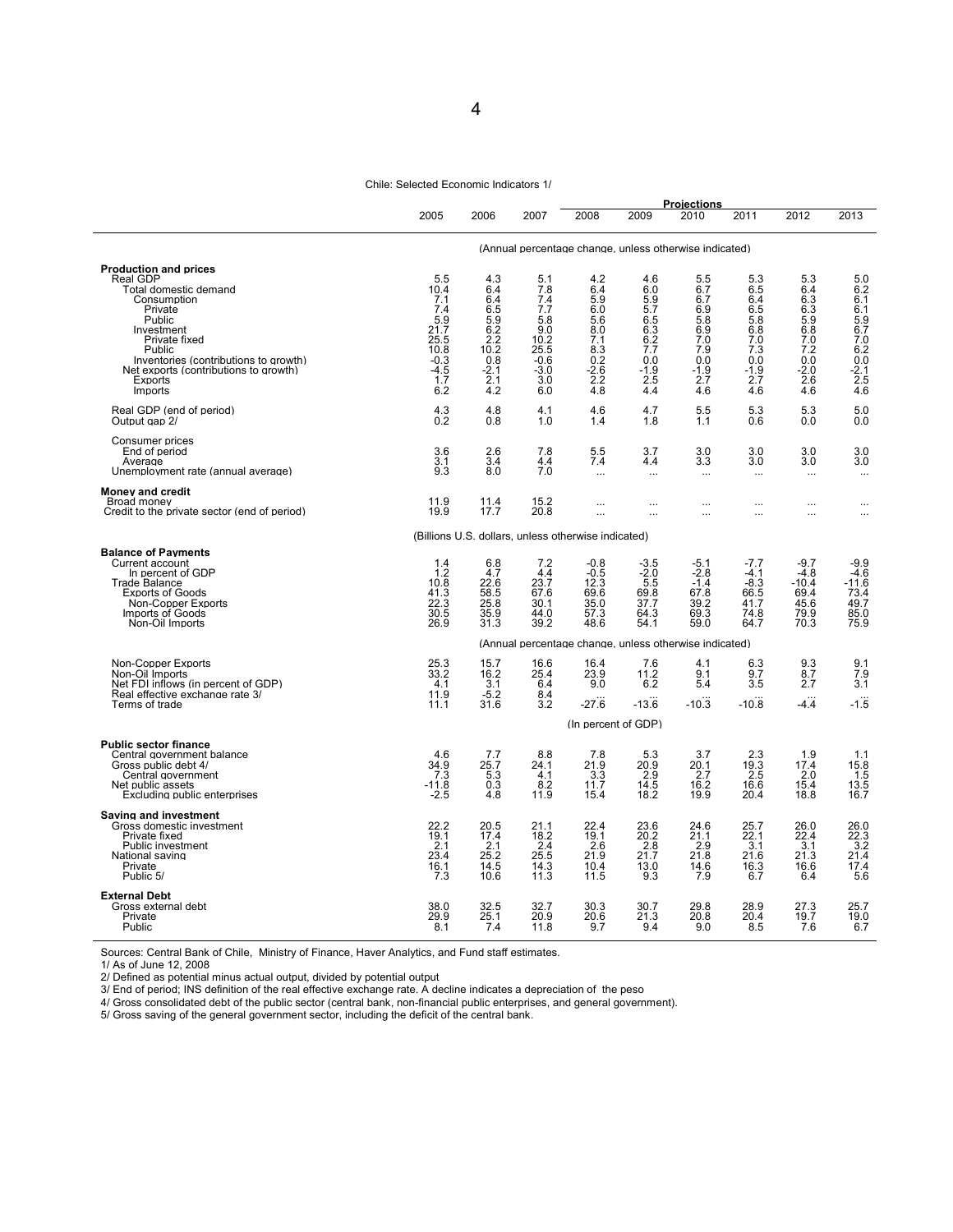### **Statement by Javier Silva-Ruete, Executive Director for Chile Alvaro Rojas, Senior Advisor to Executive Director July 11, 2008**

1. Our authorities would like to thank the staff for a comprehensive and useful Staff Report and Selected Issues papers, which reflect the permanent collaborative dialogue that has characterized the relationship between Chile and the Fund. This year's report corresponds to a fully-fledged Article IV Consultation, after a streamlined version in 2007. As such, this year's report was produced taking into account the 2007 Decision, as it explicitly incorporates an assessment of external stability and the real exchange rate and the policy options for achieving and maintaining external and domestic stability in light of the confluence of domestic and external shocks that have recently impacted the Chilean economy. Given these shocks, Chile's rules-based policy framework has provided enough flexibility in order to respond to them, thereby mitigating their impact in order to ensure domestic and external stability.

### **Outlook and Risks**

2. In 2007, Chile's output grew 5.1 percent, broadly in line with potential output and above the 4.3 percent growth of 2006. This result reflected the still favorable external environment, a more expansionary fiscal policy, and an overall supportive monetary policy. Growth was more dynamic in the communications, construction, and retail sectors, in contrast with the electricity, gas, and water sectors which contracted, given the lesser availability of hydrological resources coupled with ongoing restrictions in the imports of natural gas and higher prices of oil. Such an idiosyncratic shock to the domestic energy generation sector forced a shift towards energy generation using other sources, such as diesel, in a context of unprecedented increases in the price of oil which resulted in energy prices substantially increasing and directly affecting industrial activity. Reflecting this change in the environment, growth weakened significantly during the second half of 2007. Domestic demand grew 7.8 percent, mostly because of the continued consumption dynamism, sustained by still favorable credit conditions and a solid labor market. Investment remained dynamic, relative to previous years, mainly in the mining and energy sectors.

3. The Banco Central de Chile's (BCC) output growth forecast for 2008 was recently decreased by half a percentage point to a range between 4 to 5 percent, with the balance of risks tilted to the downside. Such a downward review is due to a less favorable external environment stemming from the slowdown in the world economy, the ongoing financial crisis, and the uncertainties associated with it; a slower domestic demand due to a less dynamic consumption in a context of lower real income, less favorable credit conditions, and potentially weaker conditions in labor markets. The main downside risks are related to how the credit crisis in financial markets would impact emerging economies, which include the possibility of a protracted slowdown in the U.S., the persistence of uncertainties in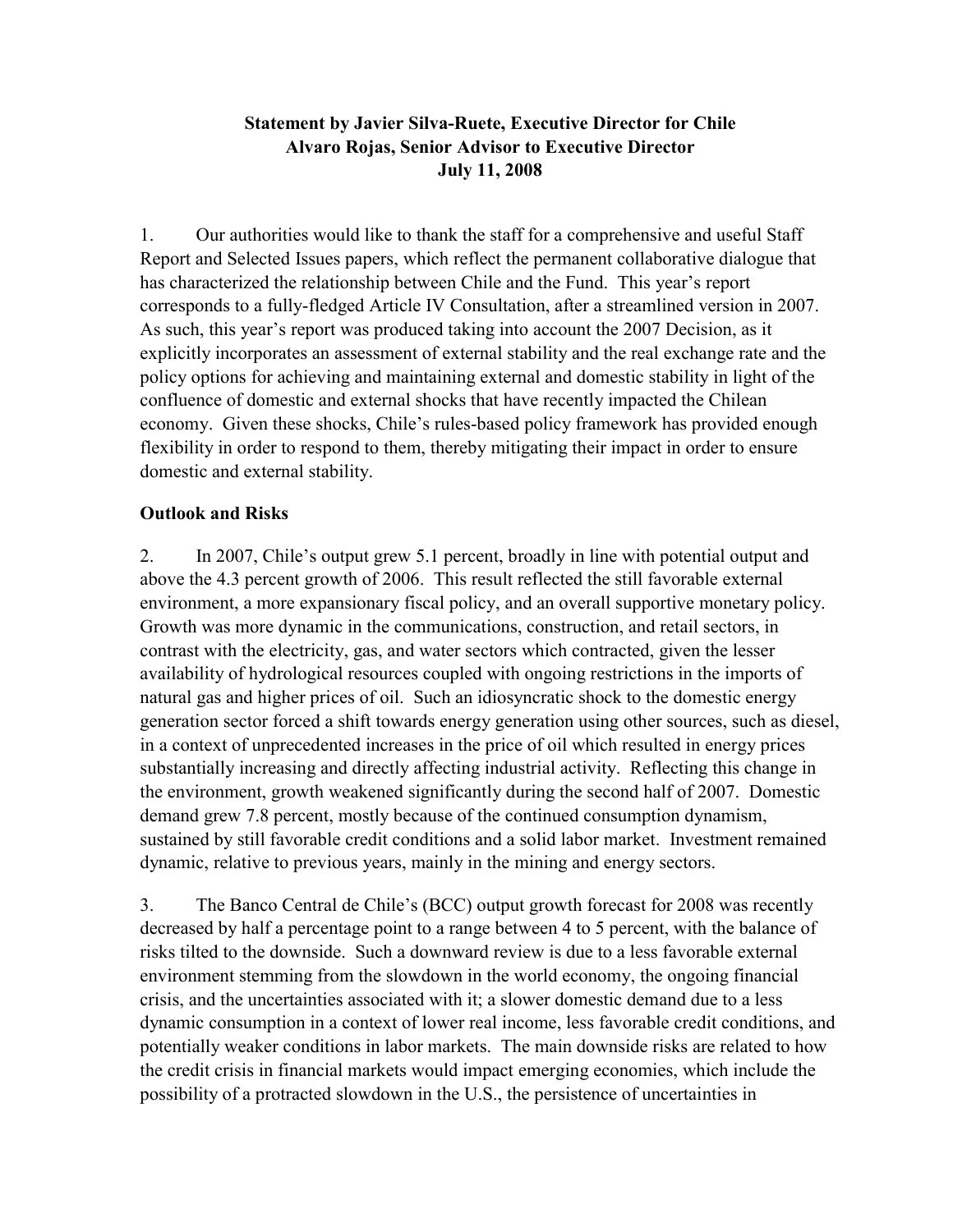commodity prices, particularly in terms of oil, the possibility of a large correction in the price of copper, and less favorable global financial conditions overall.

4. During the second half of 2007, inflation exhibited a significant acceleration, as CPI inflation reached 7.8 percent year-on-year in December 2007, well above the upper limit of the  $3 \pm 1$  percent target. During the first six months of 2008, annual CPI inflation continued to rise, reaching 9.5 percent in June 2008. Such an increase in inflation resulted from exogenous supply shocks, including a jump in global food prices along with a drought affecting the prices of domestic food items, both of which have proved to be deeper and more persistent than initially anticipated, as well as increases in energy costs and disruptions in energy supply. In line with these developments, core inflation measures and other inflation trend indicators have also remained above the 3 percent target level. The nominal wages growth rate has been in line with traditional indexation clauses while real wage growth has decelerated, showing that second-round effects have been for now relatively contained and in line with historical patterns. From January to mid-April 2008, the Chilean Peso (CLP) appreciated significantly, in part reflecting the weakness of the U.S. dollar, as well as the improved price of copper and the increased interest rate differential with the U.S., due to the aggressive interest rate cuts that the Federal Reserve has conducted in 2008. However, since mid-April, the peso depreciated to a level similar to that of December 2007, a process that can only be partially associated with the intervention policy of the BCC.

5. CPI inflation is expected to remain above the upper limit of the target range during 2008, due to high oil prices and further increases in domestic food prices. Fiscal measures to reduce the impact of high oil prices on the domestic gasoline prices have helped to somewhat mitigate the risk of an excessive additional propagation of supply shocks to underlying price pressures. CPI inflation is expected to gradually move down toward the target range in the first half of 2009, converging to 3 percent by 2010. In line with these developments and in order to ensure inflation convergence to 3 percent in the policy horizon, the Central Bank has already raised the monetary policy interest rate by 175 basis points since mid-2007, bringing it to 6.75 percent in June 2008. The Central Bank's Board stands ready to act in order to fulfill its commitment to price stability by further reducing the monetary impulse in order to avoid an undesired postponement of convergence of inflation to the target, given current inflation risks.

### **Exchange Rate Valuation and External Stability**

6. In terms of Chile's exchange rate valuation, the Staff Report indicates that at the time of the assessment the CLP was currently valued at a level in line with fundamentals or slightly overvalued. Our authorities concur with this assessment. After appreciating markedly during the first three and a half months of 2008, the peso has again reached levels similar to the ones observed by the end of last year. The main reasons behind such temporary misalignment were external as well as domestic. Among the external factors, the generalized weakening of the USD, due to global imbalances which coupled with persistent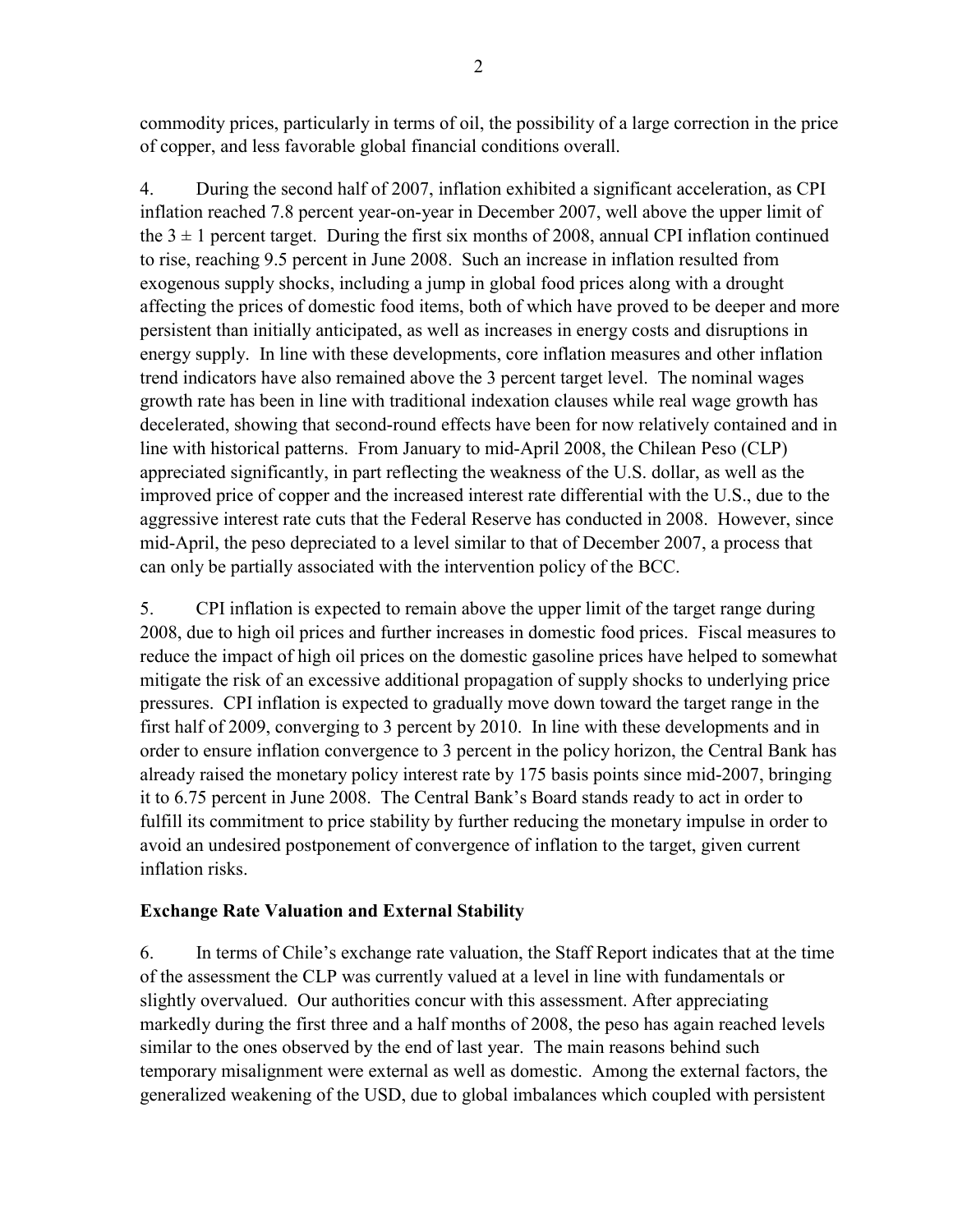high copper prices and an aggressive loosening of monetary policy in the U.S., coincided with an increase in the monetary policy rate, and the expectation of further monetary tightening by market participants earlier this year. Such developments impacted the CLP directly, so that in the first quarter of 2008, the CLP was one of the fastest appreciating currencies against the USD, accumulating a 12.2 percent nominal appreciation, reaching a high of CLP 429 in mid-March of 2008. At such a level, the CEGR analysis of April 2008 found the peso to be overvalued in real effective terms.

7. On April 10, the BCC announced a reserves purchase program of USD 8 billion from April to December 2008 to increase its foreign exchange liquidity in order to be better equipped to confront a worsening and uncertain international scenario. This measure was consistent with the assessment that the strength of the peso at the time, relative to its long term fundamental value, provided a financially sound opportunity for the intervention. The purchase of reserves constitutes an investment in stability, as it would strengthen the international reserves position of the BCC as the provider of foreign exchange liquidity when needed. As indicated in the Staff Report, the reserves purchase program was implemented transparently under pre-announced daily purchases of USD 50 million through competitive bids with no target level for the exchange rate. As of July 8, 2008 a total of USD 3 billion have been purchased with an average bid to cover ratio of 2.28. Given the pre-announced nature of the reserves purchases, the program does not constrain the implementation of monetary policy and it also avoids discretionary use of exchange rate policy for disinflationary purposes. The Technical Note II of the Selected Issues papers provides evidence that supports the authorities' decision to increase the level of reserves to around 15 percent of GDP by end 2008.

8. At the same time, the Ministry of Finance has implemented several measures in order to relieve pressure from the CLP. Given the currency mismatch on the government's balance sheet, which stems from a large surplus position in foreign currency, the government allowed exporters to pay their income taxes directly in USD for the first time in April 2008 and, as of June 2008, they will also be able to pay other taxes in USD, while at the same time allowing companies to have their accounting be done directly in USD. In early May 2008, the Ministry of Finance announced the issuance of an additional USD 800 million in domestic bonds in local currency, which will be used to recapitalize the BCC in USD, so the purchase of the USD equivalent amount would provide additional relief to the pressure on the CLP, which is in line with the reserves purchase program of the BCC described above.

### **Monetary Policy**

9. In line with the acceleration in inflation since mid-2007 through the direct impact of the food and energy components given the high weight they have in the CPI, as well as due to idiosyncratic supply shocks, as clearly presented in Box 1 of the Staff Report and in the Technical Note I of the Selected Issues Papers, and in order to address the potential impact on inflation expectations and second round effects, the BCC initiated a monetary policy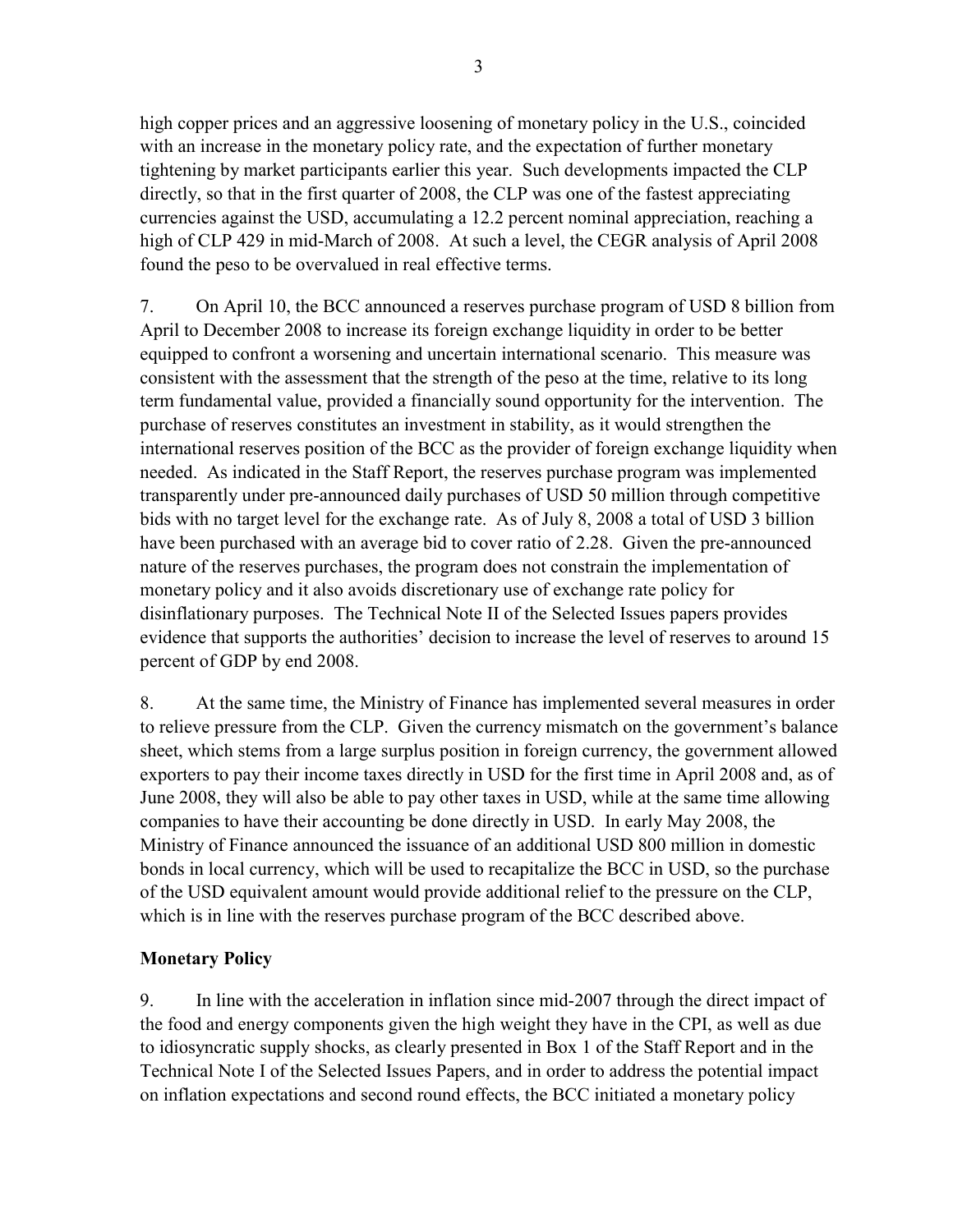tightening cycle by raising the monetary policy interest rate by 125 basis points between mid-2007 and January 2008, bringing it to 6.25 percent. The BCC paused the interest rates hikes between February and May 2008, thanks to a lack of further inflationary surprises over the first quarter and in order to assess the impact of the interest rate increases of previous months. Consistent with these developments, the inflation outlook contained in the 2008 May Monetary Policy Report was broadly in line with the forecasts of the January Monetary Policy Report. Further monetary policy decisions where in any case made conditional on the impact of incoming data on the inflation outlook over the two-year policy horizon.

10. Given the developments in the price of oil and the fact that inflation of food products proved to be more persistent that initially anticipated, the short-term prospects for inflation deteriorated markedly after May and inflationary expectations shifter higher. In light of the worsening inflation outlook, and in order to ensure inflation convergence to 3 percent in the policy horizon, the BCC raised the monetary policy interest rates by an additional 50 basis points in its Monetary Policy Meeting in June 2008, bringing it to 6.75 percent in order to avoid an undesired postponement of convergence of inflation to the target given current inflationary risks. The Staff Report indicates that further monetary tightening may be needed if further upside risks to inflation were to materialize. The BCC stands ready to act further in order to fulfill its commitment to price stability, as clearly indicated in the statement of the Monetary Policy Meeting in June 2008.

### **Fiscal Policy**

11. The implementation of the structural budget rule and continuing high copper prices determined that in 2007 the Chilean government posted an overall surplus of 8.8 percent of GDP. In the same period, revenues increased 12.1 percent in real terms, while public expenditure grew 8.3 percent. For 2008, the fiscal surplus is expected to reach 4.8 percent of GDP and, as of the first quarter of 2008, the government has already achieved a surplus of 3 percent of GDP. In order to prudently manage windfall revenues and in consistence with the Fiscal Responsibility Law, the Chilean government has continued saving the surpluses into the Economic and Social Stabilization Fund and into the Pension Reserve Fund. At the same time, the Fiscal Responsibility Law allows the government to use its surplus to recapitalize the Central Bank and a payment of USD 900 million is expected to be made during 2008, of which USD 800 million will be financed by the issuance of domestic bonds, as mentioned above. The 2008 Budget constitutes the first budget constructed under the new structural surplus target of ½ percent of GDP and it prioritizes social spending in health, education, innovation, and social housing. At the same time, it focuses on the execution and quality of public expenditure, as noted in the Staff Report.

12. In light of the ongoing increases in oil prices in international markets, the government has undertaken several measures to alleviate its impact on inflation and the overall level of economic activity. Thus, in January 2008 the government submitted a bill to Congress destined to provide an additional injection of USD 200 million to the Fuel Prices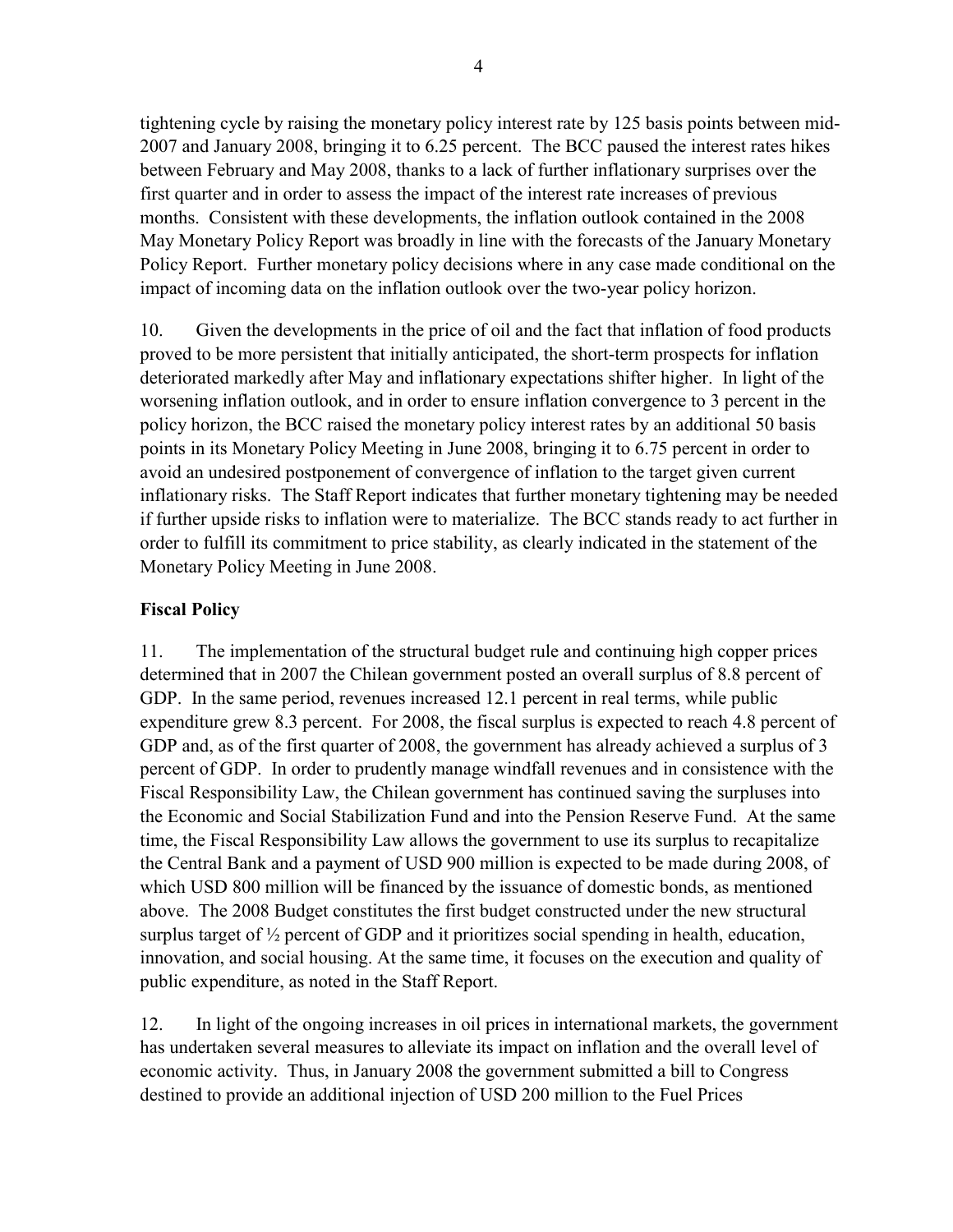Stabilization Fund (FPSF). In March 2008, the government sent another bill to Congress to reduce the excise tax on gasoline by 25 percent for the next 2 years, until March 2010. Congress approved both measures and gasoline and consumer prices reduced significantly in relation to observed prices at the end of 2007. In June 2008, the government sent a bill to Congress to inject an additional USD 1 billion to the FPSF, as well as USD 250 million in new capital to ENAP, the public refining company. The purpose of these new resources is to provide an ample basis for the stabilization of domestic prices of not only gasoline, but also other fuels, such as those that have a high impact on the population, i.e., heating oil and liquefied gas, in a context of additional increases in the price of oil. These measures should reduce the inflationary impact of potential further increases in the price of oil and other fuels in the short run.

### **Sovereign Wealth Funds and Macroeconomic Policy**

13. Our authorities would like to thank the staff for very useful discussions regarding Chile's Sovereign Wealth Funds (SWFs). The Fund is currently providing technical assistance to Chile to assess the macrofinancial linkages of the management of Chile's SWFs. In addition, a good review of the institutional background is provided in the Selected Issues Paper, the international best practices, and how Chile compares to them, and some preliminary suggestions going forward for the Pension Reserve Fund (PRF) and the Fund for Economic and Social Stabilization (FESS). Even though Chile's SWFs are relatively new compared to other SWFs, our authorities have a firm commitment to manage the resources accumulated in these Funds according to the international best-practice, and in that spirit, in response to an offer by the Minister of Finance, the meeting of the International Working Group of Sovereign Wealth Funds will be held in Santiago in September 2008. In terms of management of the Funds, the Financial Advisory Committee recommended a new Strategic Asset Allocation (SAA) which expands the current SAA comprised of sovereign and agencies bonds (66 percent), money market securities and deposits (30 percent) and indexed bonds (4 percent) to a more broad based portfolio in terms of asset classes, by incorporating corporate bonds (20 percent) and stocks (15 percent), and currencies. The management of this new asset classes will be outsourced to external managers by the end of 2008.

14. Given the size of the resources accumulated in these Funds, returns stemming from the investment of the Funds constitute an important new source of fiscal structural income that is a new feature in terms of fiscal policy. During 2007, the returns from the FESS amounted to USD 933 million (0.6 percent of GDP and 2.1 percent of total revenues) which correspond to structural income. In terms of the real exchange rate, the establishment of the SWFs to save abroad the windfall revenues of the government from the copper price boom has also helped significantly in avoiding the loss of competitiveness that would have otherwise prevailed. As such, Chile's SWFs remain instrumental in preventing the possibility of Dutch disease in light of the large positive terms of trade shock from commodities prices.